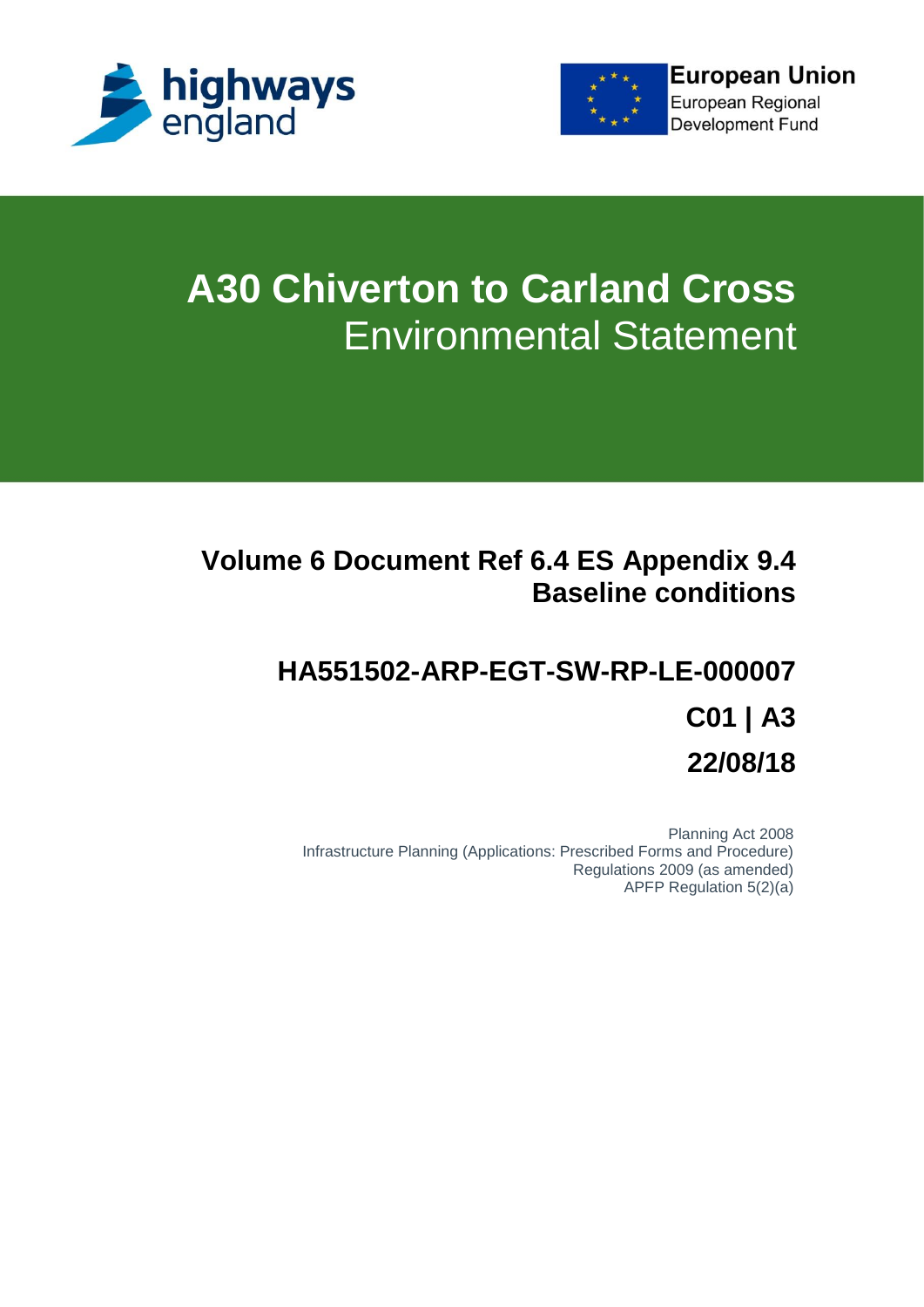



# **A30 Chiverton to Carland Cross**

# **Volume 6 Document Ref 6.4 ES Appendix 9.4 Baseline conditions**

# **HA551502-ARP-EGT-SW-RP-LE-000007**

**C01 | A3 22/08/18**

# **Notice**

This document and its contents have been prepared and are intended solely for Highways England's information and use in relation to the A30 Chiverton to Carland Cross Scheme. Arup assumes no responsibility to any other party in respect of, arising out of or in connection with this document and/or its contents.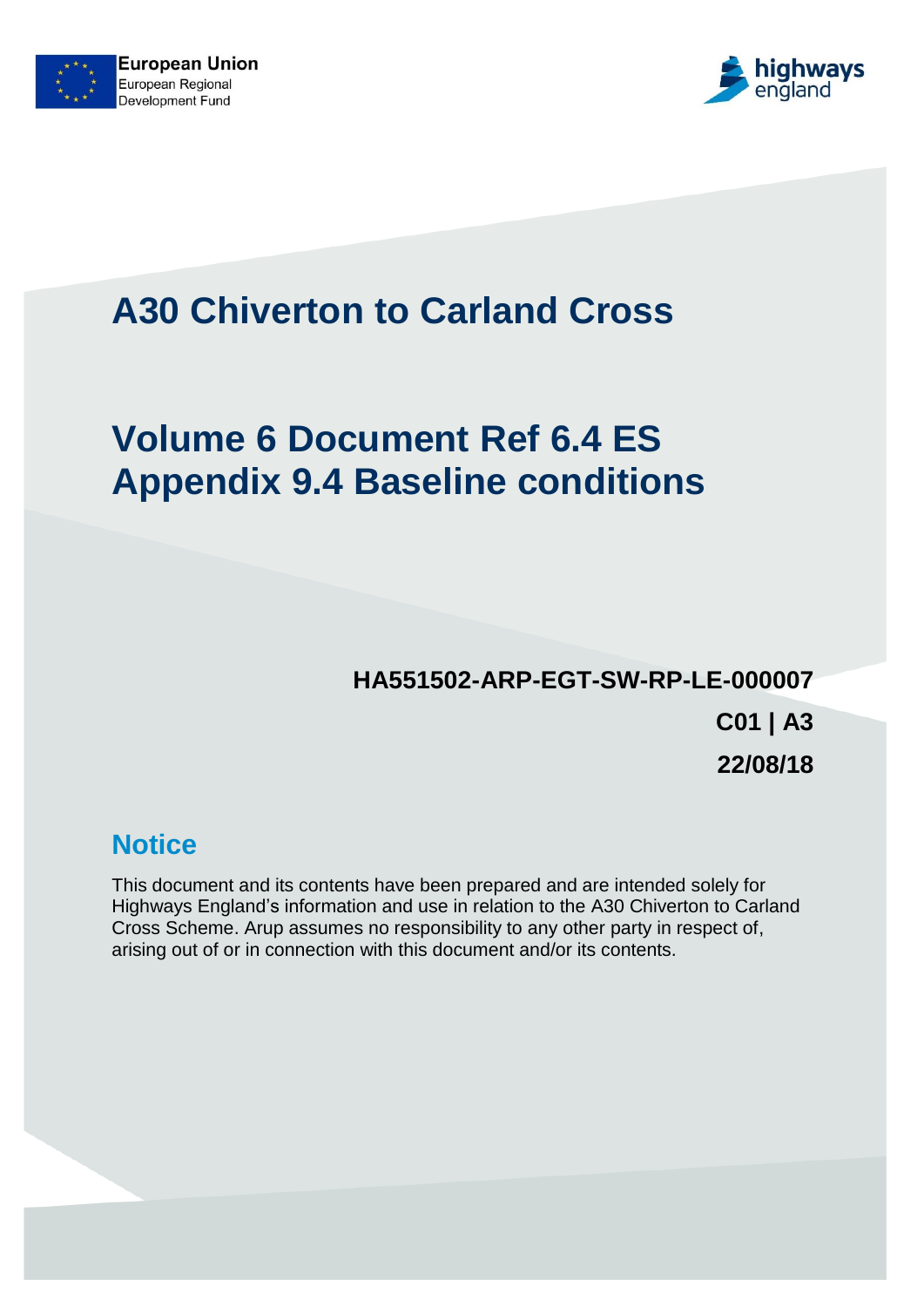#### **Document Control**

| Document Title            | Volume 6 Document Ref 6.4 ES Appendix 9.4 Baseline<br>conditions |                    |  |
|---------------------------|------------------------------------------------------------------|--------------------|--|
| <b>Document Reference</b> | HA551502-ARP-EGT-SW-RP-LE-000007                                 |                    |  |
| <b>PCF Stage</b>          | 3                                                                | <b>PCF Product</b> |  |
| <b>Document Status</b>    | A3   STAGE COMPLETED                                             |                    |  |

Prepared for:

Prepared by:

Highways England

Arup

## **Revision History**

| <b>Revision</b> | <b>Date</b> | <b>Author</b> | <b>Notes</b>          |
|-----------------|-------------|---------------|-----------------------|
| CO <sub>1</sub> | 22/08/18    | <b>CR</b>     | <b>DCO SUBMISSION</b> |
| P02             | 22/08/18    | <b>CR</b>     | <b>DCO SUBMISSION</b> |
| P01             | 22/08/18    | <b>CR</b>     | <b>DCO SUBMISSION</b> |
|                 | ---         | ---           | ---                   |
|                 | ---         | ---           | ---                   |

## **Arup Approvals**

| <b>Revision</b> | <b>Role</b> | <b>Name</b>       | <b>Date</b> |
|-----------------|-------------|-------------------|-------------|
| C <sub>01</sub> | Author      | Chris Roberts (X) | 22/08/18    |
|                 | Checker     | Stephanie Chapman | 22/08/18    |
|                 | Approver    | Amanda Murdock    | 22/08/18    |
|                 | Authoriser  | Simon Westwood    | 22/08/18    |

## **Highways England Reviewers (Refer to Cover Sheet)**

| <b>Revision</b> | <b>Title</b> | <b>Name</b> | <b>Date</b> |
|-----------------|--------------|-------------|-------------|
| $- -$           | $- - -$      | $- -$       | ---         |
|                 | $- - -$      | $- -$       | ---         |
|                 | $- - -$      | $- -$       | ---         |

## **Highways England Approval (Refer to Cover Sheet)**

| <b>Revision</b> | <b>Title</b> | <b>Name</b> | <b>Date</b> |
|-----------------|--------------|-------------|-------------|
| $- -$           | $- -$        | --          | $--$        |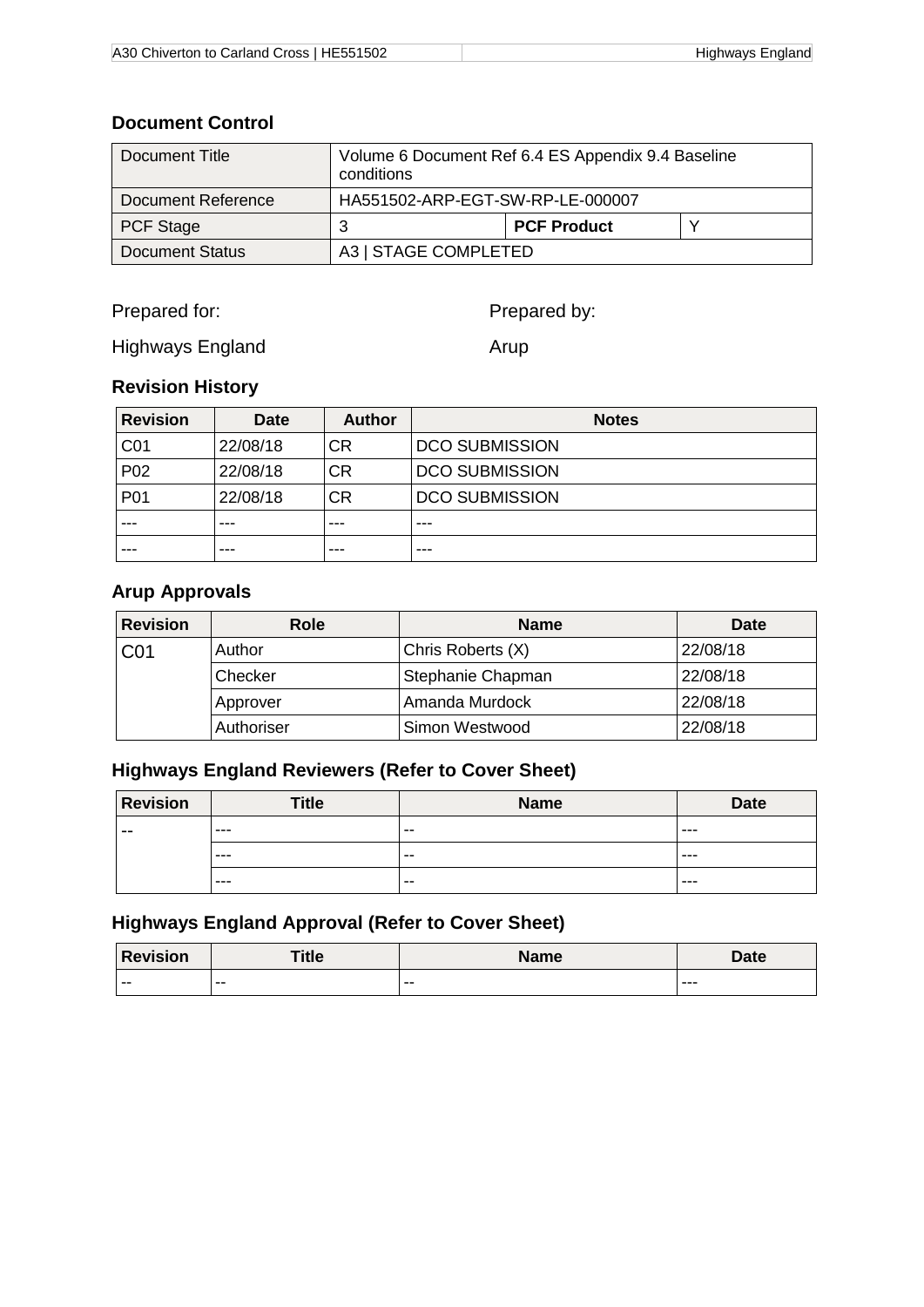# **Table of Contents**

|            |                            | Pages |
|------------|----------------------------|-------|
|            | 9 Appendix 9.4             |       |
| 9.4        | <b>Baseline Conditions</b> |       |
| References |                            | xxxvi |

## **Table of Tables**

| Table 9-1  | Summary of significant level changes along the scheme alignment.                        |            |
|------------|-----------------------------------------------------------------------------------------|------------|
| Table 9-2  | Summary of the location of superficial deposits along the scheme alignment. ii          |            |
| Table 9-3  | Summary of the stratigraphy beneath the scheme alignment.                               | Ш          |
| Table 9-4  | Summary of the bedrock geology along the scheme alignment.                              | Ш          |
| Table 9-5  | Summary of the presence of faults along the scheme alignment                            | <b>iv</b>  |
| Table 9-6  | Summary of the findings of the mining geophysical investigations and                    |            |
|            | subsequent risk assessment                                                              | viii       |
| Table 9-7  | Summary of watercourse features.                                                        | xi         |
| Table 9-8  | Summary of springs and ponds.                                                           | xii        |
| Table 9-9  | Summary of groundwater flooding areas within the scheme study area                      | xiii       |
|            | Table 9-10 Summary of encountered ground conditions.                                    | xix        |
| Table 9-11 | Summary of locations and origins of Made Ground                                         | xix        |
|            | Table 9-12 Summary of the results of groundwater monitoring within the Structural Soils |            |
|            | 2017 Phase 1 and 2018 Phase 2 boreholes.                                                | xxii       |
|            | Table 9-13 Identified potential sources of contamination.                               | xxiii      |
|            | Table 9-14 Identified potential baseline Receptors.                                     | xxvii      |
|            | Table 9-15 Identified potential baseline pathways.                                      | xxvii      |
|            | Table 9-16 Baseline Source-Pathway-Receptor Linkages.                                   | <b>XXX</b> |
|            |                                                                                         |            |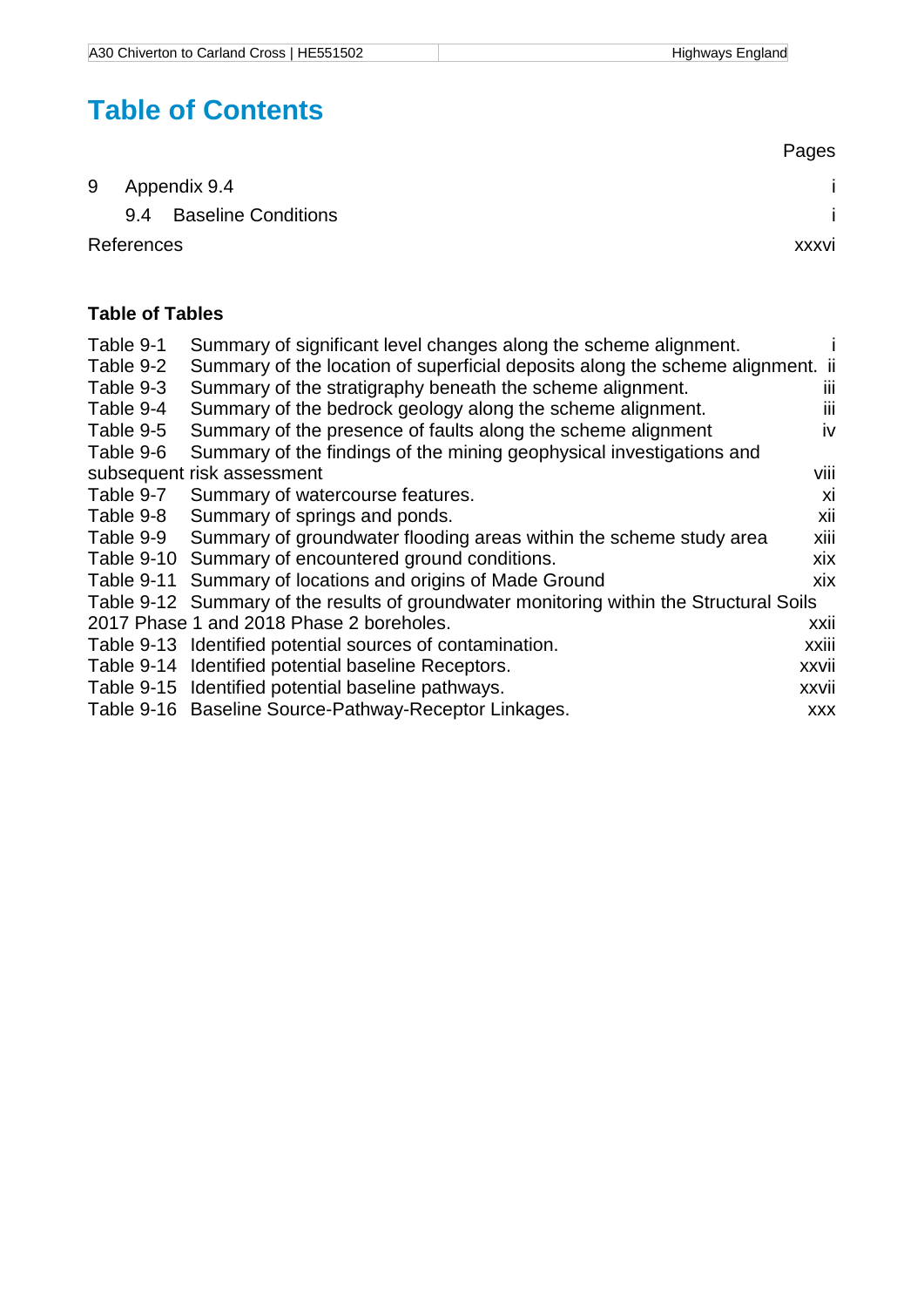# <span id="page-4-0"></span>**9 Appendix 9.4**

## <span id="page-4-1"></span>**9.4 Baseline Conditions**

#### **Topography and geomorphology**

9.4.1 The findings of the PSSR [1] (see **WSP Preliminary sources study report** (Volume 6 Document Ref 6.4 ES Appendix 9.1)), **WSP Ground Investigation Report (GIR)** [2] (see Volume 6 Document Ref 6.4 ES Appendix 9.2) and a review of aerial photography [3] have been used to describe the topography and geomorphology. Volume 6 Document Ref 6.3 ES Figure 9-1 presents a digital terrain model (DTIf soM) derived from the publicly available Environment Agency LiDAR data. Details of the level changes are summarised within [Table 9-1](#page-4-3) below.

#### <span id="page-4-3"></span><span id="page-4-2"></span>**Table 9-1 Summary of significant level changes along the scheme alignment.**

| Chainage (m)       | <b>Existing elevation</b><br>(mOD) | <b>General Description</b>                                                                              |
|--------------------|------------------------------------|---------------------------------------------------------------------------------------------------------|
| $0+000$ to $0+900$ | 122 to 147                         | Gradual uphill slope with minor gentle undulations.                                                     |
| $0+900$ to $1+800$ | 147 to 131                         | Very gentle downhill slope with minor gentle undulations.                                               |
| 1+800 to 2+700     | 131 to 143                         | Gentle uphill slope with minor gentle undulations.                                                      |
| $2+700$ to $4+200$ | 143 to 96                          | Gradual downhill slope with minor gentle undulations                                                    |
| $4+200$ to $5+200$ | 96 to 121                          | Gentle uphill slope with minor undulations                                                              |
| $5+200$ to $6+100$ | 121 to 79                          | Gradual becoming steep downhill slope with minor gentle<br>undulations. Fluvial valley                  |
| 6+100 to 6+600     | 79 to 100                          | Gradual uphill slope with minor gentle undulations.                                                     |
| 6+600 to 7+200     | 101 to 78                          | Steep becoming gradual downhill slope with slight gentle<br>undulations.                                |
| 7+200 to 7+800     | 78 to 101                          | Gradual uphill slope with gentle minor undulations.                                                     |
| 7+800 to 8+500     | 101 to 107                         | Flat becoming steep uphill slope with moderate<br>undulations                                           |
| $8+500$ to $9+000$ | 107 to 69                          | Steep downhill slope with minor undulations.                                                            |
| 9+000 to 13+400    | 69 to 144                          | Steep becoming gentle uphill slope with minor stepped<br>undulations becoming minor gentle undulations. |
| 13+400 to 14+400   | 144 to 118                         | Gentle becoming steep uphill slope with minor gentle<br>undulations.                                    |

- 9.4.2 Volume 6 Document Ref 6.3 ES Figure 9-1 shows that the scheme alignment follows a south-west to north-east striking ridge, which falls away on both sides to form a relative high in comparison with the surrounding topography. The landscape surrounding the route comprises numerous steep sided valleys, which have been cut by the fluvial action of watercourses. These watercourses are sourced from springs proximal to the scheme alignment that flow outwards. Watercourses create an undulating landscape, most notably towards the middle section of the route.
- 9.4.3 Generally, no evidence of unstable slope forms was observed, other than features of shallow slope movement within a steep wooded slope adjacent to observed seepage north of Carland Cross junction (Ch. 13+700 to 13+800) (see Volume 6 Document Ref 6.3 ES Figure 9-7).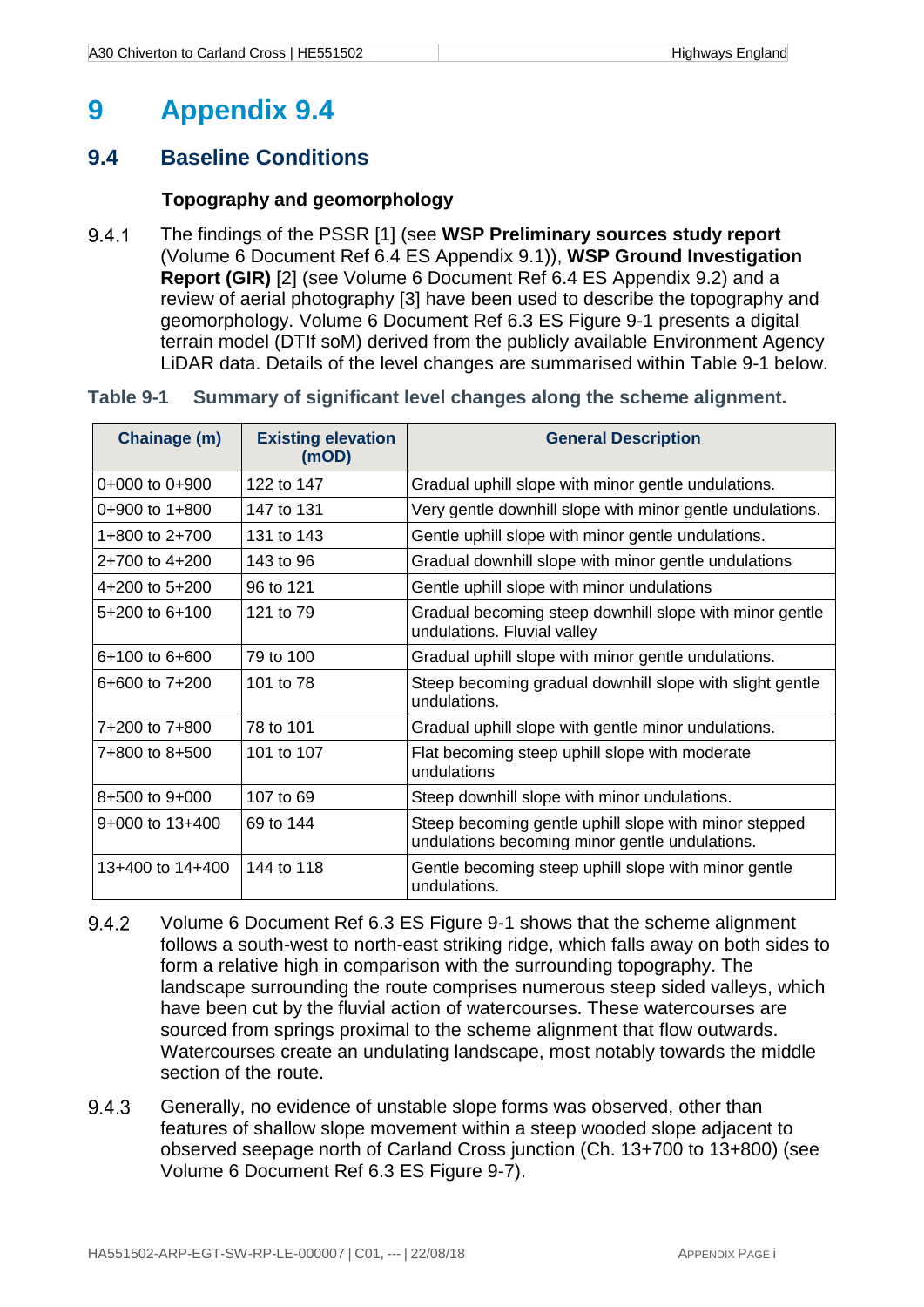#### **Published geology**

9.4.4 The published geology is presented within Volume 6 Document Ref 6.3 ES Figure 9-2. Information on the ground conditions is provided within the **WSP Ground Investigation Report (GIR)** [2] (see Volume 6 Document Ref 6.4 ES Appendix 9.2) and the **Arup GIR Addendum** [4] (see Volume 6 Document Ref 6.4 ES Appendix 9.3) and is summarised within Paragraph [9.4.69](#page-20-0) to Paragraph [9.4.71](#page-22-2) of this report.

#### Artificial ground

9.4.5 Artificial ground is indicated to be present underlying the scheme between chainage 12+675m and 12+775. This aligns with the location of a flooded quarry. No other areas of artificial ground are indicated within the scheme Study Area.

#### Superficial geology

- 9.4.6 Head deposits are present within the base of fluvial valleys, which record the active periglacial<sup>1</sup> weathering, solifluction<sup>2</sup> and deposition during the last phase of the Quaternary glaciation [5]. This stratum is largely heterogeneous comprising sandy clay with quartz pebbles and small angular local rock fragments with dispersed blocks [5]. Cryoturbation<sup>3</sup> has affected the upper layers of head deposits due to the freeze-thaw action during and proceeding the last phase of glaciation.
- 9.4.7 More recently, active fluvial deposition by streams has resulted in the presence of Alluvium at valley bottoms, although this is generally thin. The published geological maps [6] [7] indicate Alluvium to be generally absent within the study area.
- 9.4.8 The location of superficial deposits along the scheme alignment are summarised in [Table 9-2.](#page-5-1)

| <b>Strata</b> | Chainage (m)         | Approximate location in relation to the scheme                                      |
|---------------|----------------------|-------------------------------------------------------------------------------------|
| Head          | $8+900$ to $8+930$   | Minor tributary of the River Allen; Culvert proposed                                |
| Head          | $9+210$ to $9+290$   | Minor tributary of the River Allen; Culvert proposed                                |
| Head          | 11+030 to 11+080     | Penny-Come-Quick underbridge; Minor tributary of the River<br>Allen                 |
| Head          | $13+040$ to $13+110$ | North-west of Carland Cross Junction; Newlyn Downs                                  |
| Head          | 13+550 to 13+640     | North-east of Carland Cross Junction; Minor tributary of the<br><b>River Gannet</b> |

#### <span id="page-5-1"></span><span id="page-5-0"></span>**Table 9-2 Summary of the location of superficial deposits along the scheme alignment.**

#### Bedrock geology

1

9.4.9 The scheme alignment is predominantly underlain by Devonian bedrock of the Gramscatho Basin Succession, comprising predominantly clastic sedimentary rocks formed from mud and sand produced by erosion and deposited in a deep marine environment [5].

 $1$  Periglacial = relating to an area affected by repeated freezing and thawing.

<sup>&</sup>lt;sup>2</sup> Solifluction = the slow or gradual movement of soil down slope relating to freeze-thaw activity.

<sup>&</sup>lt;sup>3</sup> Cryoturbation = refers to the mixing of materials from various horizons of the soil down to bedrock due to freezing and thawing.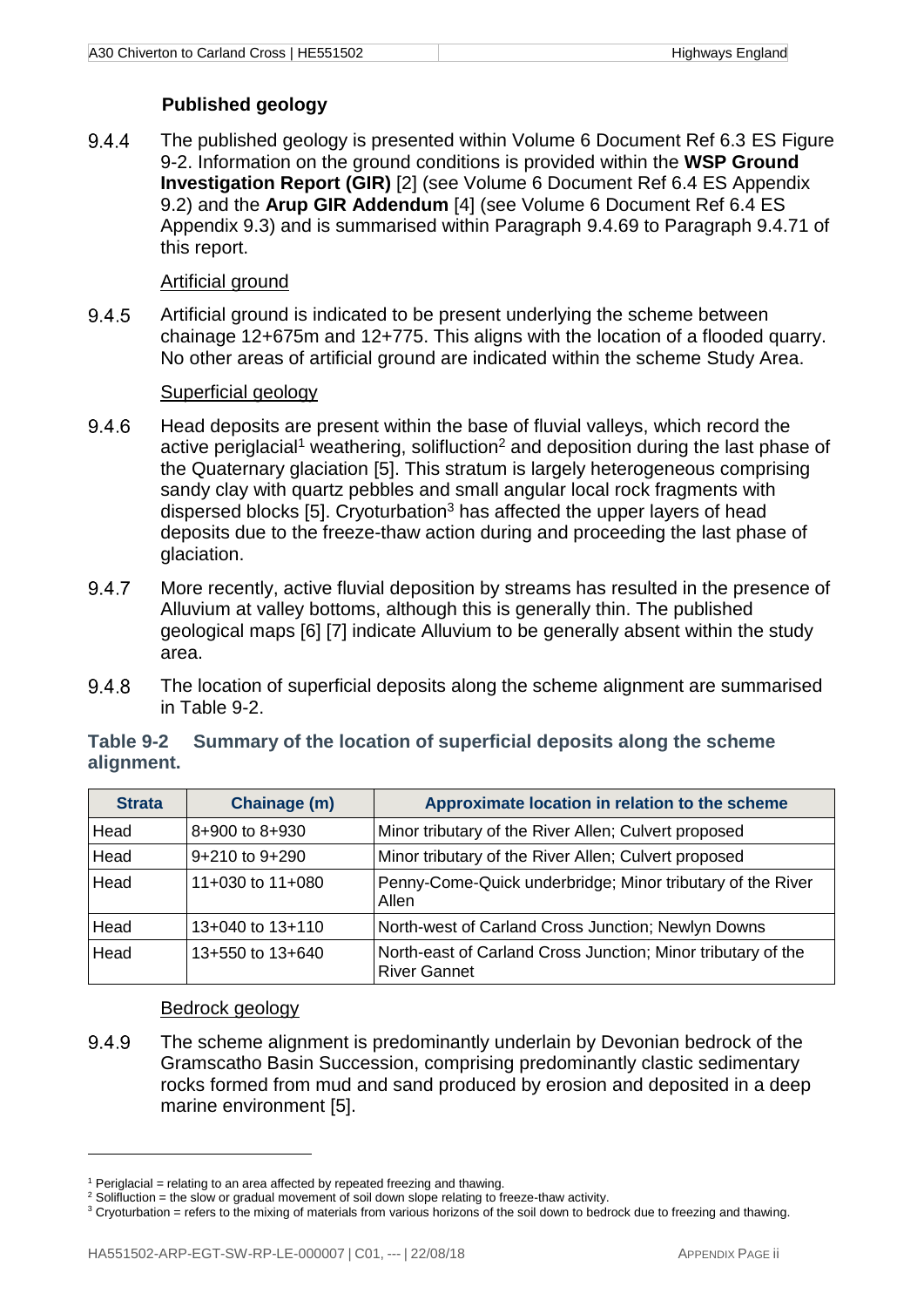9.4.10 The scheme alignment transects the thrust fault separating the Gramscatho Basin Succession and the Looe Basin Succession to the north. The Looe Basin Succession, comprising a shallow water facies of variable siliciclastic mudstones, siltstone and sandstones with internal structures representing strong water movements. The stratigraphy is summarised within [Table](#page-6-2) 9-3, from youngest to oldest.

#### <span id="page-6-2"></span><span id="page-6-0"></span>**Table 9-3 Summary of the stratigraphy beneath the scheme alignment.**

| <b>Period</b>               | Succession <sup>1</sup>           | <b>Group</b>         | <b>Formation</b>                | Description <sup>2</sup>                                                                                                                                                              |
|-----------------------------|-----------------------------------|----------------------|---------------------------------|---------------------------------------------------------------------------------------------------------------------------------------------------------------------------------------|
| Devonian Middle to<br>Upper | Looe Basin<br>Succession          | Meadfoot<br>Group    | Trendrean Mudstone<br>Formation | Dark grey to black mudstone<br>with upward-fining siltstone<br>laminae and some beds of<br>pale grey fine-grained<br>sandstone.                                                       |
|                             | Gramscatho<br>Basin<br>Succession | Gramscathol<br>Group |                                 | Porthtowan Formation Interbedded slaty mudstone,<br>grey and grey-green, and<br>sandstone, Subordinate<br>sandstone beds are up to 2m<br>thick, typical turbidites.                   |
| Middle                      |                                   |                      | Grampound<br>Formation          | Thinly interlaminated grey<br>slaty mudstone and mid-grey<br>siltstone, weathering<br>yellowish green, with<br>sporadic thin beds of<br>sandstone and sparse<br>lenticular limestone. |

**Notes** 

<sup>1</sup> Approximately synchronous deposition of Looe Basin and Gramscatho Basin Successions <sup>2</sup> Description based on the British Geological Survey (BGS) lexicon [8]

The distribution of the various Formations along the scheme alignment based on 9.4.11 the published geology is summarised in [Table 9-4](#page-6-3) and presented within Volume 6 Document Ref 6.3 ES Figure 9-2.

#### <span id="page-6-3"></span><span id="page-6-1"></span>**Table 9-4 Summary of the bedrock geology along the scheme alignment.**

| <b>Formation</b>           | Chainage (m) |           |  |
|----------------------------|--------------|-----------|--|
|                            | <b>From</b>  | To        |  |
| Porthtowan Formation       | $0+000$      | $8 + 050$ |  |
| <b>Grampound Formation</b> | $8 + 050$    | $13+720$  |  |
| <b>Trendrean Mudstone</b>  | $13+720$     | 14+490    |  |

9.4.12 Metalliferous rich mineral veins (lodes) are present within the area originating from the emplacement of the St Austell and Carnmenellis Granite and the associated circulation of hydrothermal fluids and subsequent mineral precipitation. According to the BGS (1994) [9] the scheme alignment lies within the St Agnes Mining District. Locally these lodes contain mainly tin, copper, zinc, lead, with arsenic, sulphur, silver. Mining is discussed in more detail within Paragraph [9.4.23](#page-8-0) to Paragraph [9.4.37.](#page-10-0)

#### Structural geology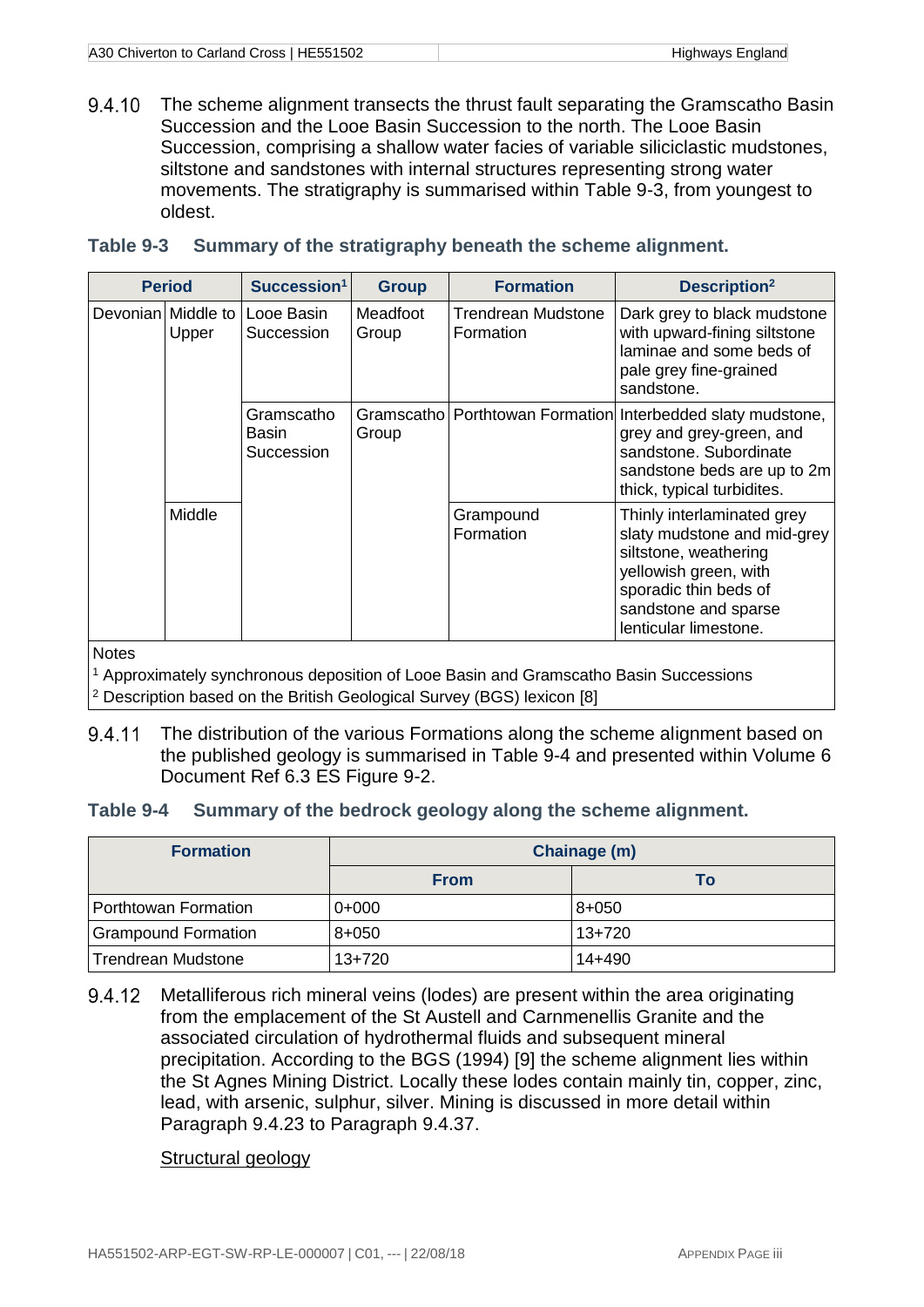- The bedrock geology has been affected by numerous phases of tectonic 9.4.13 deformation, most significantly the late Palaeozoic mountain building period known as the Variscan Orogeny [9]. This has resulted in approximately eastnorth-east trending structures, resulting in cleavage and bedding dipping generally to the south-east. Rocks are also locally folded and faulted.
- 9.4.14 A regionally persistent north-west to south-east trending thrust fault separates the Gramscatho Basin Succession and the Looe Basin Succession to the north. This thrust fault is also cross cut by regular locally persistent approximately northsouth trending faults, creating a step like boundary. These faults are also indicated to affect the geological boundary between the Grampound Formation and the overlying Porthtowan Formation.
- 9.4.15 A zone of degraded rock quality and a significantly deep weathering zone was encountered within BH-220 and BH-306 at approximate chainage 9+250m. This is interpreted to be due to the presence of a fault and it expect to have shaped the broad, low relief valley across the area between approximate chainage 8+600m to 9+600m.
- 9.4.16 As shown in Volume 6 Document Ref 6.3 ES Figure 9-2, the scheme alignment transects faults at the locations summarised within [Table 9-5.](#page-7-1)

| <b>Chainage</b><br>(m)          | <b>Location relative to</b><br>scheme alignment | Comments                                                                                                                                                                                                                                                    |
|---------------------------------|-------------------------------------------------|-------------------------------------------------------------------------------------------------------------------------------------------------------------------------------------------------------------------------------------------------------------|
| $8 + 190$                       | Online                                          | Locally persistent fault trending approximately north-south<br>downthrowing the Porthtowan Formation to the west                                                                                                                                            |
| $9+250$                         | Online                                          | Zone of deep weathering and degraded rock quality, possible due<br>to the presence of a fault zone.                                                                                                                                                         |
| $12+130$                        | Online                                          | Locally persistent fault trending approximately north-south and<br>crossing the Trendrean Formation, Grampound Formation and the<br>Porthtowan Formation. This fault downthrows to the east and<br>intersects the east-west trending regional thrust fault. |
| 11+200 and 200m north<br>12+300 |                                                 | East-west trending regional thrust fault within 200m of scheme<br>alignment. It forms a hanging wall of the Grampound Formation to<br>the south of the Trendrean Mudstone Formation.                                                                        |
| $13+720$                        | Online                                          | Locally persistent fault downthrows to the west and forms the<br>boundary between the Grampound Formation to the west and the<br>Trendrean Formation to the east.                                                                                           |

#### <span id="page-7-1"></span><span id="page-7-0"></span>**Table 9-5 Summary of the presence of faults along the scheme alignment**

9.4.17 The review of aerial photography [3] states that the faults interpreted in the BGS 1:50,000 maps are not strongly expressed in the aerial imagery. However, it suggests that short lengths of ravines and small valleys are controlled by minor unmapped faults.

#### **Site history**

- 9.4.18 The history of the study area has been interpreted through review of various editions of the Ordnance Survey mapping as presented in the PSSR [1] (see **WSP Preliminary sources study report** (Volume 6 Document Ref 6.4 ES Appendix 9.1)) for the site.
- The main industrial activity in the study area are numerous mines, associated 9.4.19 spoil tips/heaps, shafts, pits and workings. These are typically present on the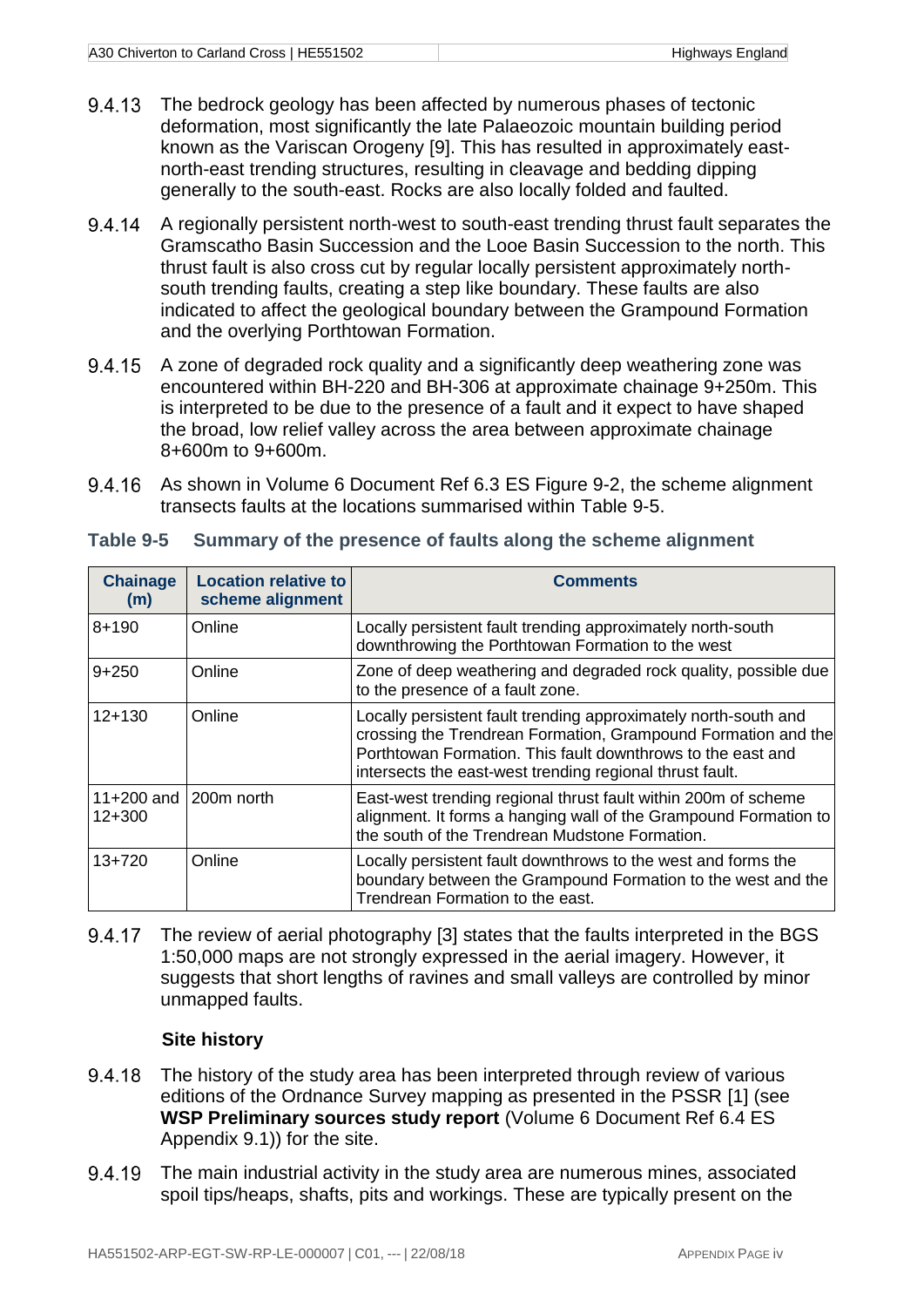earliest maps and many are noted as disused in by 1879. By the late 1800's and early 1900's all are labelled as disused. In addition to the mines, numerous quarries are located throughout the study area, many of these are initially indicated as 'old' on the 1879 mapping and by later editions are either being used as tips or are no longer shown. Mining and mineral resource features are discussed within Paragraph [9.4.23](#page-8-0) to Paragraph [9.4.39](#page-10-1) and presented within Volume 6 Document Ref 6.3 ES Figure 9-3.

- 9.4.20 Aside from the industrial land uses, the historic mapping also indicates numerous tumuli along the study area in addition to other features of archaeological and heritage interest. These are discussed further and assessed within **Cultural heritage** (Volume 6 Document Ref 6.2 ES Chapter 6).
- 9.4.21 Review of the historic mapping has indicated that the previous mining use and associated mine waste, infilled quarries and tips, and the potential use of made ground materials in previous A30 route upgrades, and the existing use of the A30 are the most likely sources of anthropogenic contamination across the study area. Smaller industrial uses such as blacksmiths and mills are also considered to be potential contamination sources, however it is considered likely that their influence would have been more localised. These features are presented within Volume 6 Document Ref 6.3 ES Figure 9-6.

#### **Unexploded ordnance (UXO)**

9.4.22 Based on the findings of a preliminary assessment within the PSSR [1] (see **WSP Ground investigation report** (Volume 6 Document Ref 6.4 ES Appendix 9.1)), the UXO risk is considered to be low. Given the generally rural nature of the site it is not expected that significant targets would have been present on or in the vicinity of the study area. Similarly, the lack of sensitive or military assets near the study area is considered to preclude the likely presence of defensive installations that may also provide a UXO source. Aerial photographs taken during the war (1942 to 1946) [3] do not indicate evidence of military installations, potential bombing targets or evidence of bomb strikes within the scheme study area.

#### **Mining and mineral resources**

#### Introduction

- <span id="page-8-0"></span>9.4.23 The 1:100,000 scale Mineral Resources map of Cornwall [10] indicates the scheme alignment to be underlain by a sandstone resource (of interbedded sandstone and shale/slate). This map is intended to be used to inform planning decisions, with the aim of protecting mineral resources.
- 9.4.24 The Cornwall Council (CC) Interactive Map [11] does not indicate the presence of any Mineral Safeguarding Areas within the scheme study area. The policy for the safeguarding of minerals is discussed within the CC Draft Minerals Safeguarding Development Plan Document [12].
- 9.4.25 The Air Photo Interpretation Report [3] indicates the presence of areas of extensive mottled soil without distinct boundaries between chainage 1+320m and 2+830m. This indicates poor drainage and may relate to ancient shallow surface workings.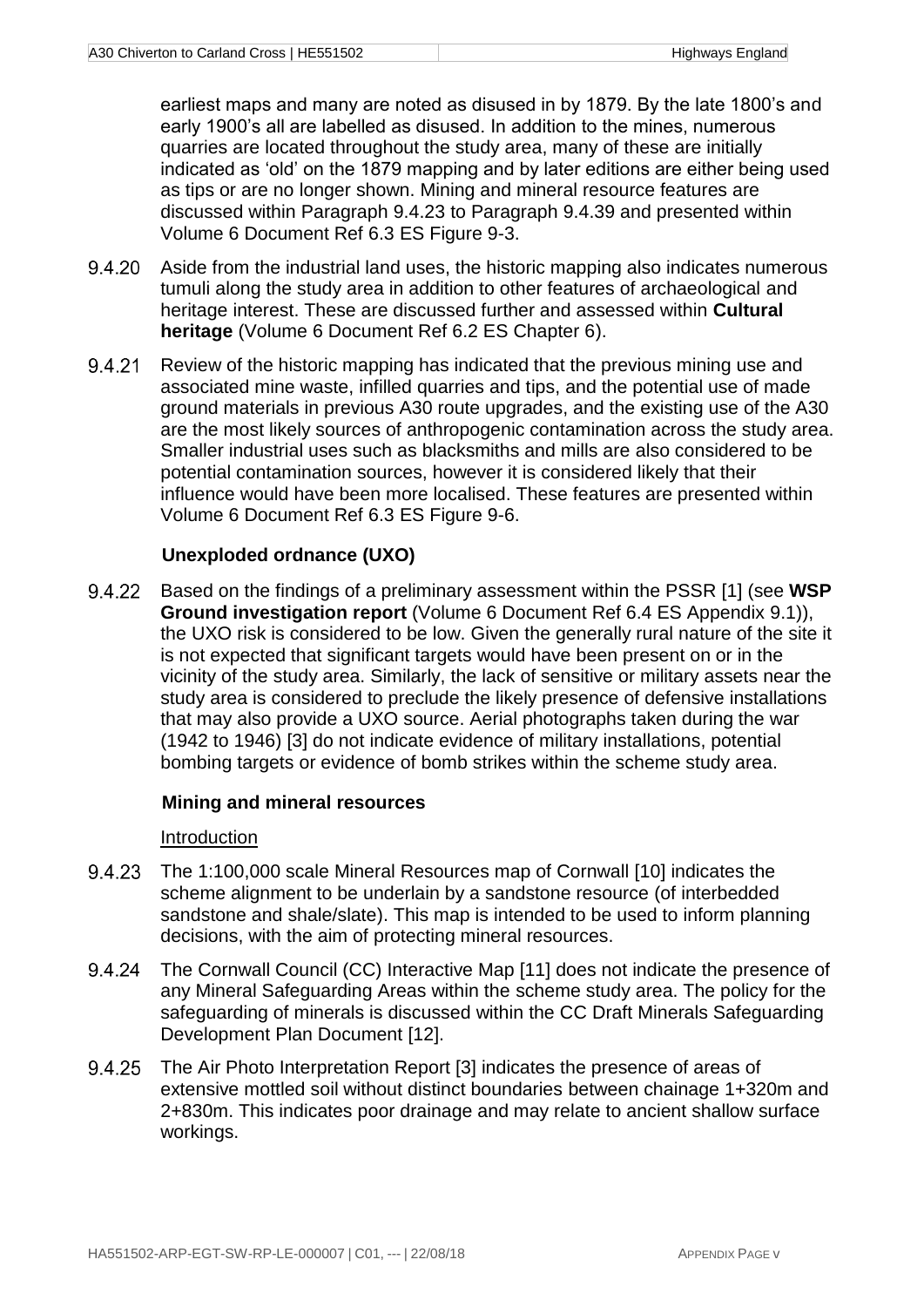- All mining features described within this section, including recorded and 9.4.26 suspected shafts, adits, mines, quarries, and lode outcrops are presented within Volume 6 Document Ref 6.3 ES Figure 9-3.
- 9.4.27 The mining risk zones, as defined by the Cornwall Consultant Ltd mining search (described in Paragraph [9.4.30](#page-9-0) to Paragraph [9.4.37\)](#page-10-0), are presented in Volume 6 Document Ref 6.3 ES Figure 9-7. This figure also shows the pertinent features discovered during the Phase 2 Additional GI and the updated risk level for each mining risk zone.

#### Historical mining and methods

9.4.28 Metalliferous minerals have been extracted across the South West for thousands of years, throughout which shallow prospecting was widespread. Costean (trial) pits were dug to in order to discover the mineral lodes, then often mined by openworks (linear excavations) along the outcrop and later by means of shafts, adits and levels driven away from the shafts. The ore was extracted from between the levels to leave narrow chasms. Steam pumping engines introduced in the 19<sup>th</sup> century enabled deeper workings. Industrial decline by the end of the century led to the closure of most mines, often left abandoned without being secured due to a lack of funding and regulations. Most old and shallow mine workings are poorly recorded due to an historical lack of legal requirements.

#### PSSR [1] and GIR [2] summary

The study area lies on the two mining districts of Chacewater to the south-west 9.4.29 and St Agnes to the northeast. The district was historically prospected by means of pits excavated to bedrock to uncover lodes not visible at the surface. Resources mined are generally metalliferous, with historical maps showing a number of disused lead, silver, copper, zinc, iron and tin mining sites throughout the study area. No evidence of mining was observed beneath the proposed alignment. However, in areas of workable deposit, it is prudent to assume the presence of potential unrecorded workings. The below discussion provides a summary of the recent desk based studies and non-intrusive geophysical investigations that have been undertaken to refine the assessment of the mining hazard and the risks to the scheme.

#### Cornwall Consultants Ltd (2017) mining search [13]

- <span id="page-9-0"></span>9.4.30 Cornwall Consultants Ltd were appointed in August 2017 to carry out a mining search and mining risk assessment with the aim of predicting the existence, location and severity of the risk from recorded and unrecorded mine workings. This covered a buffer area of 500m either side of the scheme alignment.
- 9.4.31 Six named mines sites and four unnamed trial workings were identified within the search area. A further four trial sites or mines lie on the search area boundary and may have associated unrecorded workings that enter the search area.
- 9.4.32 Inferred or recorded lode outcrops traverse the roadway at six locations and there is the potential for unrecorded prospective mine workings to exist on these outcrops. Unrecorded workings on lode outcrops are the most widespread adverse features in the region and give rise to the greatest number of problems for land development. Such workings can comprise partially filled and/or voided stope workings that extend from surface to adit level and on to much deeper levels of the mine.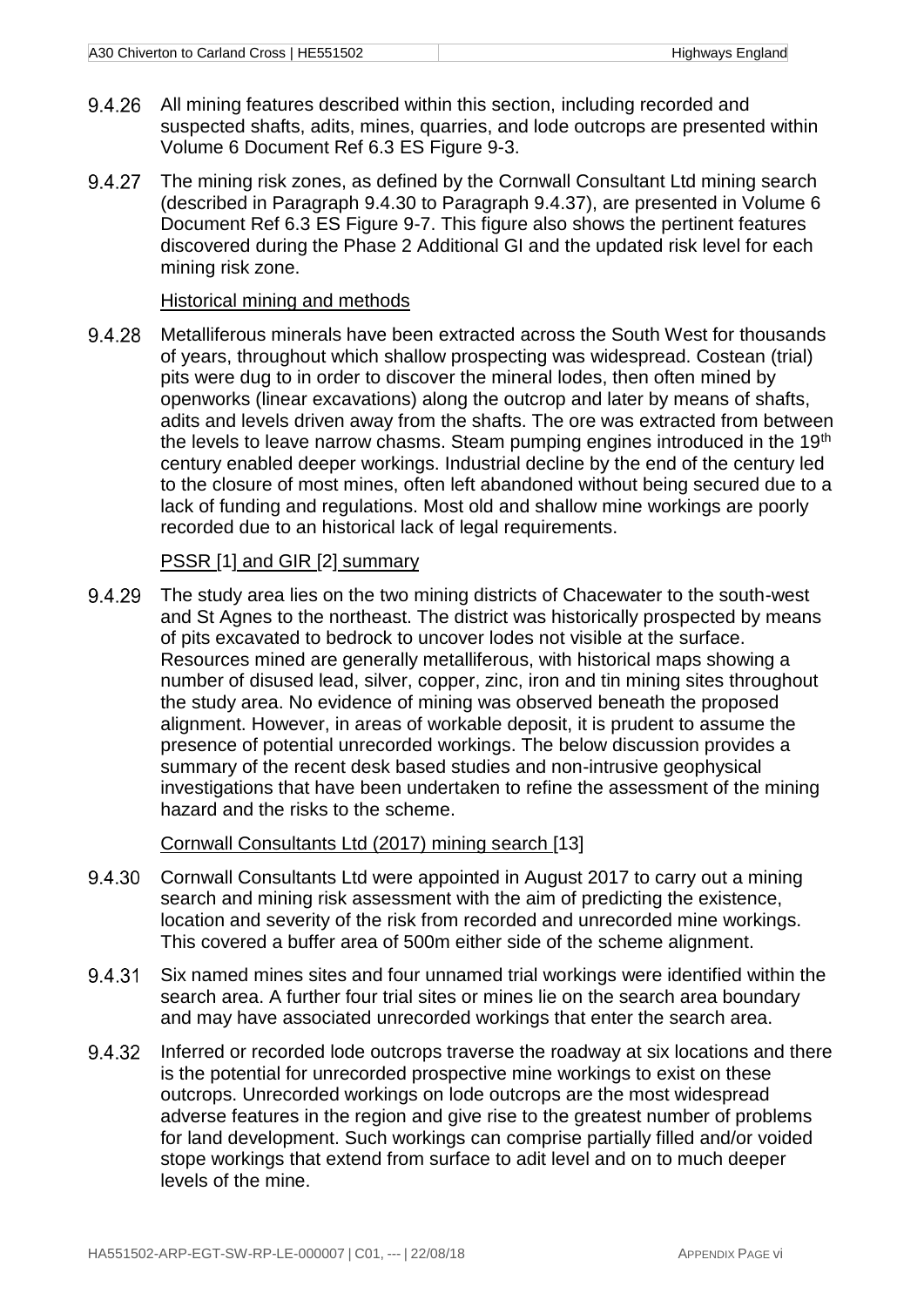- In addition to the outcrop of lodes that traverse the alignment, an elvan (quartz 9.4.33 porphyry) dyke traverses the alignment at approximately chainage 14+000m. Elvan has the potential to contain metalliferous ores and therefore unrecorded working might exist here in addition to the known surface quarries and opencast workings.
- 9.4.34 There are no recorded or suspected shafts, adits or deep workings beneath the scheme alignment, although it is interpreted that an adit exists beneath the scheme at approximately chainage 0+450m. This is based on the assumption the major shafts associated with the Burra Burra Mine were drained by an adit and discharged in the valley to the south-east or connected to the former Prince Coburg Mine to the west.
- 9.4.35 The Engine Shaft (closest to the road on the eastern side) intercepted the inclined lode at a depth of 18 fathoms (33 metres). This might be the depth of the adit, because it would have been reasonable for the engine shaft to connect to it vertically. The adit would be a near-horizontal tunnel with approximate dimensions 1.0 m wide by 1.8 m high.
- 9.4.36 The evidence for the presence of mine workings and mine entrances within the scheme study area are presented within Volume 6 Document Ref 6.3 ES Figure 9-3. These have been separated into areas based on the most proximal mining sett name.
- <span id="page-10-0"></span>9.4.37 The Cornwall Consultants Ltd (2017) [13] report concludes that the interpreted land instability risk to the scheme arising from past extractive metalliferous mining is low. Risk zones derived by Cornwall Consultants Ltd are presented within Volume 6 Document Ref 6.3 ES Figure 9-7. Moderate risk zones have been assigned to those features that are indirectly related to extractive metalliferous mining activity, whereas a high risk zone has been applied to all features directly related to extractive metalliferous mining activity, irrespective of their proximity to the roadway.

#### Mining geophysical investigation

- 9.4.38 The high risk zones defined by the Cornwall Consultants Ltd report were targeted for surface geophysical investigations and the findings have been used to inform a reassessment of the level of risk associated with land stability in these areas (see [Table 9-6](#page-11-1) ).
- <span id="page-10-1"></span>9.4.39 Investigations were carried out by TerraDat in May 2018 and included a mixture of surface techniques, including magnetic, electromagnetic, microgravity and resistivity. The results are presented within the SOCOTEC Factual Report [14] and are also summarised within [Table 9-6](#page-11-1) with reference to features presented within Volume 6 Document Ref 6.3 ES Figure 9-7. The results are also described in more detail within the **Arup GIR Addendum** [4] (see Volume 6 Document Ref 6.4 ES Appendix 9.3). Further studies are required to investigate a number of the anomalies.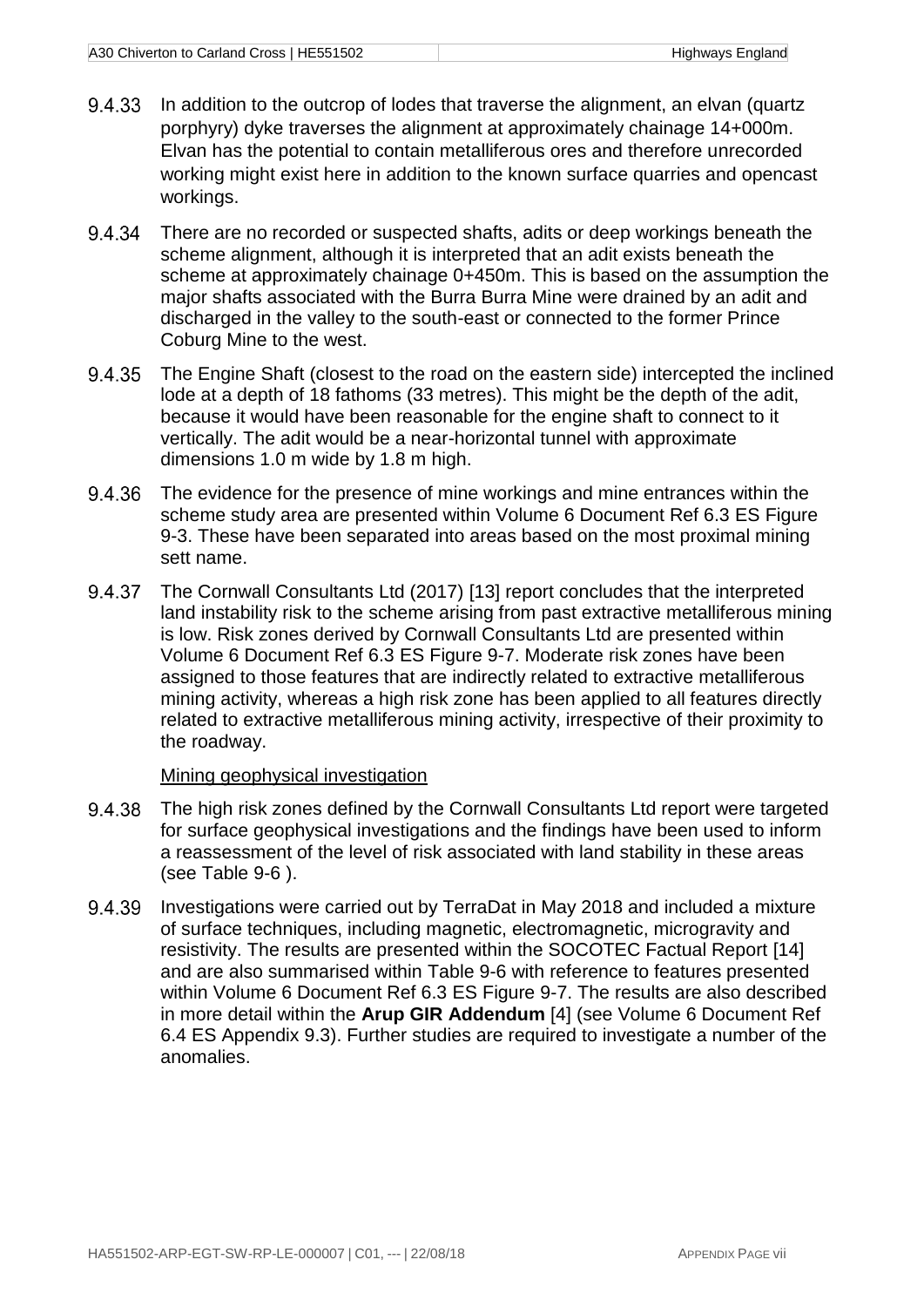<span id="page-11-1"></span><span id="page-11-0"></span>

| <b>Geophysical</b><br>investigation<br>area | Aim of<br>investigation                                                                                                                                     | <b>Relative level of</b><br>risk <sup>1</sup> according to<br><b>Cornwall</b><br><b>Consultants [13]</b>                                  | Summary of findings of geophysical surveys <sup>2</sup>                                                                                                                                                                                                                                                                                                                                                                                                                                                                                | <b>Concluding remarks and residual</b><br>relative level of risk following<br>geophysics <sup>1</sup>                                                                                                                                                                                                                                                                                                                                                                                             |
|---------------------------------------------|-------------------------------------------------------------------------------------------------------------------------------------------------------------|-------------------------------------------------------------------------------------------------------------------------------------------|----------------------------------------------------------------------------------------------------------------------------------------------------------------------------------------------------------------------------------------------------------------------------------------------------------------------------------------------------------------------------------------------------------------------------------------------------------------------------------------------------------------------------------------|---------------------------------------------------------------------------------------------------------------------------------------------------------------------------------------------------------------------------------------------------------------------------------------------------------------------------------------------------------------------------------------------------------------------------------------------------------------------------------------------------|
| Chiverton<br>Cross<br>Junction              | Investigate features<br>associated with<br>potential prospective metalliferous mining<br>working of the<br>surface outcrop of<br>an unnamed load.           | Mineral lode directly<br>related to extractive<br>activity, therefore<br>high risk 20m buffer<br>surrounding unnamed<br>lode.             | Small scattered magnetic anomalies (F1.2, F1.4 and<br>F1.8) encountered. Sub vertical zone of low resistivity<br>(F3.1 and F3.4), possibly representing the location of<br>the mineral lode.                                                                                                                                                                                                                                                                                                                                           | Evidence of mineral lode traversing the<br>scheme, however no clear evidence of<br>mine entrances or shallow mine<br>workings. Mineral lode identified to be<br>35m south of mapped zone, therefore a<br>medium risk has been applied.                                                                                                                                                                                                                                                            |
| Chiverton<br><b>Cross North</b>             | Investigate features<br>associated with<br>possible quarry                                                                                                  | to extractive<br>metalliferous mining.<br>therefore high risk<br>20m buffer<br>surrounding quarry.                                        | Quarry directly related Small scattered magnetic anomalies (F1.1). Several<br>low resistivity zones (F3.2, F3.4, F3.5 and F3.6) that<br>are probably unrelated to mining, but possibly related<br>to weathering.                                                                                                                                                                                                                                                                                                                       | No clear evidence of quarry, therefore<br>the level of risk has been reduced to<br>low risk.                                                                                                                                                                                                                                                                                                                                                                                                      |
| Callestick<br>Vean                          | Investigate features<br>associated with<br>potential prospective metalliferous mining<br>working of the<br>surface outcrop of<br>two Perran Virgin<br>lodes | Mineral lodes directly<br>related to extractive<br>activity, therefore<br>high risk 20m buffer<br>surrounding two<br>Perran Virgin lodes. | Increased magnetic response (F1.8 and F1.9) along<br>the alignment of the Perran Virgin lode (west) may<br>indicate shallow worked/disturbed ground. Scattered<br>magnetic dipole features (F1.1 to F1.5) will require<br>ground truthing to confirm feature. Sub-vertical zone<br>of decreased resistivity (F3.1 to F3.6) indicates the<br>location of mineral lodes. Bowl shaped depressions of<br>resistivity within bedrock (F3.7) may indicate worked<br>ground. Features coincide with magnetic dipole<br>features F1.4 and F.5. | Evidence of mineral lodes traversing the<br>scheme and some evidence of<br>worked/disturbed ground.<br>Single feature associated with the<br>Perran Virgin lode (east) close to<br>development therefore a high risk has<br>been applied.<br>Perran Virgin lode (west) identified to be<br>a broader zone than previously thought,<br>possibly up to 50m wide. Some features<br>close to the development need further<br>confirmation/ground truthing, therefore a<br>high risk has been applied. |
| Nanteague<br>Farm                           | Investigate features<br>associated with<br>potential prospective directly related to<br>working of the<br>surface outcrop of                                | Mineral lodes<br>associated with fault<br>extractive<br>metalliferous mining                                                              | Presence of services and metal gates affects the<br>signal across much of the site. Parallel linear<br>magnetic feature (F1.2) extends across the inferred<br>outcrop of the Great South Chiverton lode. Sub<br>vertical low resistivity zone (F3.2) corresponding to                                                                                                                                                                                                                                                                  | Evidence of mineral lode and fault<br>potentially traversing the scheme along<br>the approximate mapped location. No<br>clear evidence of mine entrances or<br>shallow mine workings, however the                                                                                                                                                                                                                                                                                                 |

## **Table 9-6 Summary of the findings of the mining geophysical investigations and subsequent risk assessment**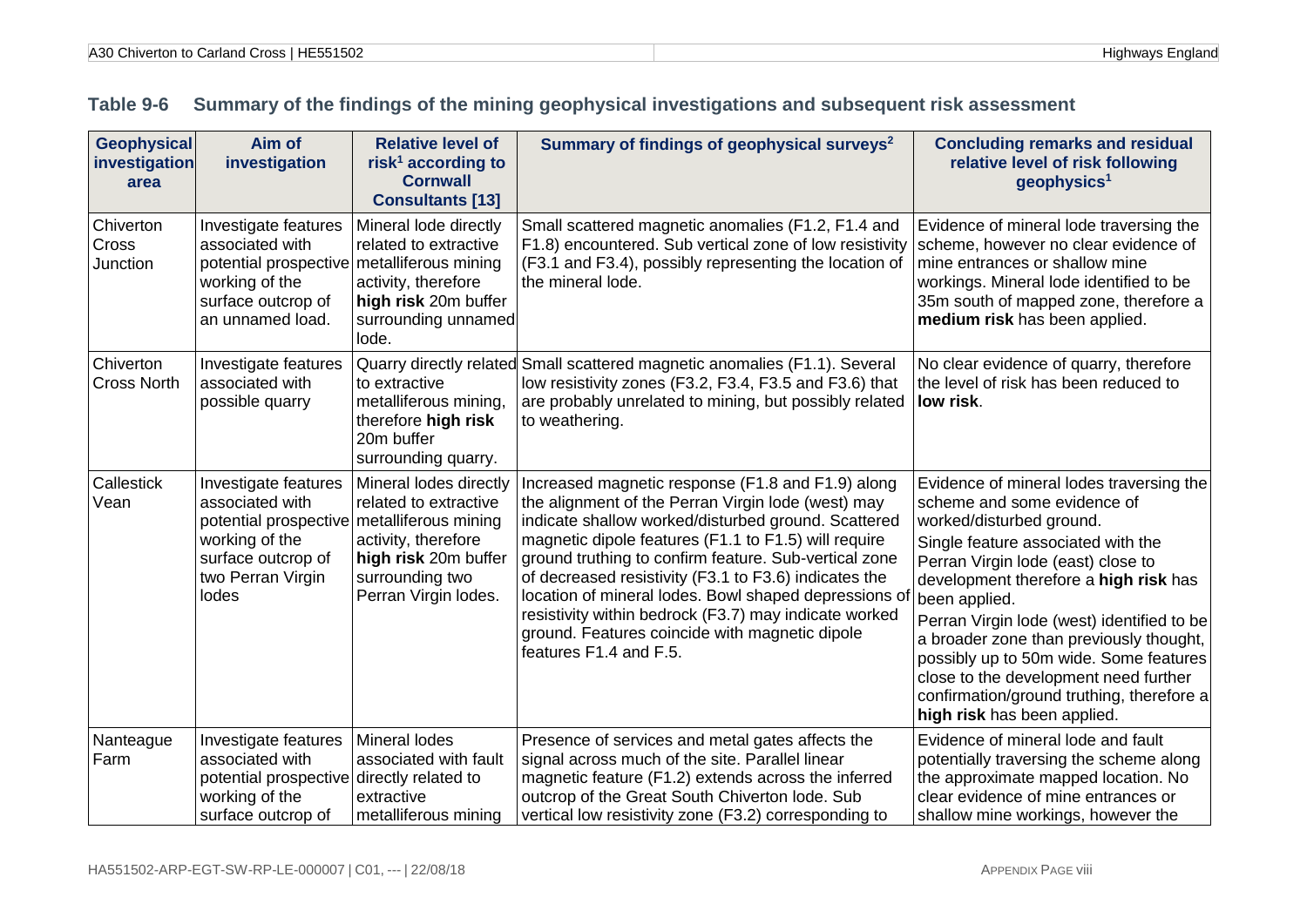| <b>Geophysical</b><br>investigation<br>area | Aim of<br>investigation                                                                                                                                                                                    | <b>Relative level of</b><br>risk <sup>1</sup> according to<br><b>Cornwall</b><br><b>Consultants [13]</b>                                                                                                         | Summary of findings of geophysical surveys <sup>2</sup>                                                                                                                                                                                                                                                                                                                                                                                                                                                                                                                                                           | <b>Concluding remarks and residual</b><br>relative level of risk following<br>geophysics <sup>1</sup>                                                                                                                                                                    |
|---------------------------------------------|------------------------------------------------------------------------------------------------------------------------------------------------------------------------------------------------------------|------------------------------------------------------------------------------------------------------------------------------------------------------------------------------------------------------------------|-------------------------------------------------------------------------------------------------------------------------------------------------------------------------------------------------------------------------------------------------------------------------------------------------------------------------------------------------------------------------------------------------------------------------------------------------------------------------------------------------------------------------------------------------------------------------------------------------------------------|--------------------------------------------------------------------------------------------------------------------------------------------------------------------------------------------------------------------------------------------------------------------------|
|                                             | the Great South<br>Chiverton lode and<br>two possible shafts<br>associated with the<br><b>Great South</b><br>Chiverton mine                                                                                | activity, therefore<br>high risk 20m buffer<br>surrounding the Great<br>South Chiverton lode.                                                                                                                    | broad, low density feature (F3.1) to the west of the<br>suggested fault zone. Likely caused by fracturing of<br>the rock in the fault zone.                                                                                                                                                                                                                                                                                                                                                                                                                                                                       | quality of the survey was impacted by<br>surface features, therefore a medium<br>risk has been applied.                                                                                                                                                                  |
| Twoburrows<br>Junction                      | Investigate features<br>associated with<br>potential prospective metalliferous mining<br>working of possible<br>mineralisation along<br>north-south trending buffer surrounding<br>fault                   | to extractive<br>activity, therefore<br>medium risk 20m<br>fault.                                                                                                                                                | Fault indirectly related Single larger area of increased magnetic response<br>(F1.2) and several scattered magnetic anomalies<br>(F1.3 and F1.4) indicating buried ferrous object.<br>Significant, sub-vertical decreases in resistivity<br>indicating the presence of a fault zone or mineral lode, magnetic feature that needs<br>within the bedrock.                                                                                                                                                                                                                                                           | Evidence of fault zone traversing the<br>scheme, possibly orientated north-south<br>as opposed to the mapped north-west to<br>south-east orientation. Evidence of a<br>confirmation/ground truthing, therefore<br>medium risk has been applied.                          |
| Boxheater<br>Junction<br>South              | Investigate the<br>location of a<br>possible trial shaft                                                                                                                                                   | Shaft directly related<br>to extractive<br>metalliferous mining,<br>therefore high risk<br>20m buffer<br>surrounding shaft.                                                                                      | Numerous magnetic anomalies (F1.1 to F1.3).<br>Microgravity survey indicates an isolated low density<br>feature (F1.2) thought to represent the location of the<br>shaft.                                                                                                                                                                                                                                                                                                                                                                                                                                         | Evidence of shaft location with below<br>ground void, therefore high risk<br>remains.                                                                                                                                                                                    |
| Journey's<br>End                            | Investigate features<br>associated with<br>potential prospective directly related to<br>working of the<br>surface outcrop of<br>an unnamed lode<br>and two shafts<br>associated with<br><b>Wheal Ennis</b> | Mineral lodes<br>associated with fault<br>extractive<br>metalliferous mining<br>activity, therefore<br>high risk 20m buffer<br>surrounding the<br>unnamed lode and<br>two shafts associated<br>with Wheal Ennis. | Large isolated magnetic anomaly (F1.2) and smaller,<br>but still significant isolated magnetic anomaly (F1.3),<br>both of which could be associated with mine shafts.<br>Various linear magnetic anomalies (F1.4a to F1.4d<br>and F1.5) possibly associated with costean pitting<br>and/or an old tramway serving the shaft. Ground<br>truthing will be required to confirm all features. Sub<br>vertical low resistivity zone (40m wide) (F3.1 to F3.3),<br>representing fractured rock in the fault zone and/or<br>mineral lodes. This zone is located approximately<br>20m to the west of the mapped location. | Confirmation of northern shaft location<br>and confirmation of the absence of a<br>shaft to the south. Possible<br>worked/disturbed ground associated<br>with linear anomalies and fault<br>zone/mineral lode approximately 20m to<br>west, therefore high risk remains. |
|                                             | Carland cross Investigate features<br>associated with                                                                                                                                                      | Elvan indirectly<br>related to extractive                                                                                                                                                                        | Large zone of increased magnetic response (F1,1)<br>correlates with expected location of quarry and the                                                                                                                                                                                                                                                                                                                                                                                                                                                                                                           | Confirmation of the presence of<br>backfilled quarries. Some features need                                                                                                                                                                                               |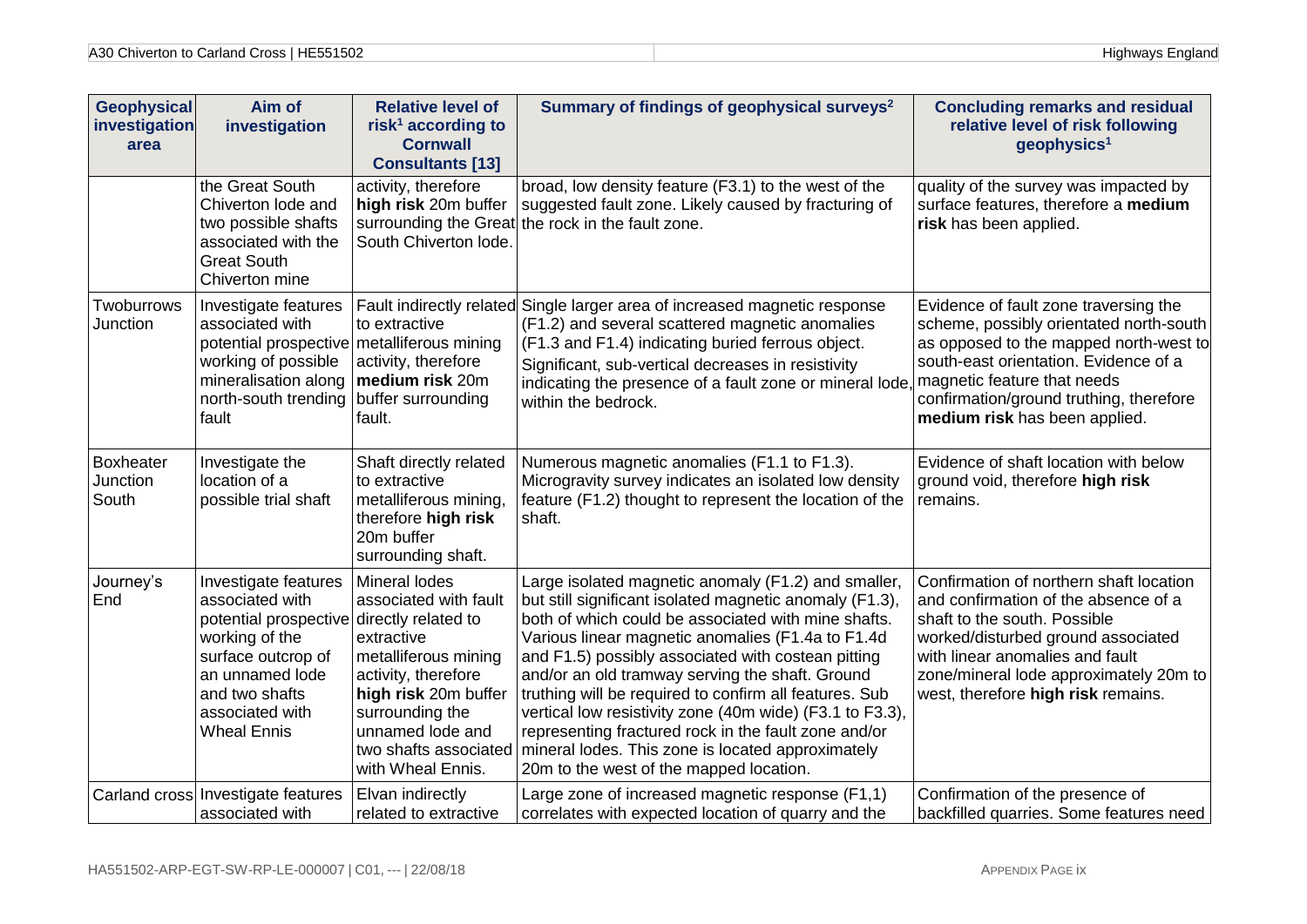| Geophysical<br>investigation<br>area | Aim of<br>investigation                                      | <b>Relative level of</b><br>risk <sup>1</sup> according to<br><b>Cornwall</b><br><b>Consultants [13]</b> | Summary of findings of geophysical surveys <sup>2</sup>                                                                                                                                                                                                                                                    | <b>Concluding remarks and residual</b><br>relative level of risk following<br>geophysics <sup>1</sup> |
|--------------------------------------|--------------------------------------------------------------|----------------------------------------------------------------------------------------------------------|------------------------------------------------------------------------------------------------------------------------------------------------------------------------------------------------------------------------------------------------------------------------------------------------------------|-------------------------------------------------------------------------------------------------------|
|                                      | surface workings<br>associated with<br><b>Wheal Mitchell</b> | metalliferous mining<br>activity, therefore<br>medium risk 20m<br>buffer surrounding<br>elvan outcrop.   | presence of a depression observed within the field.<br>Strong magnetic anomalies (F2.2) and lineations<br>(F2.1) are coincident with conjectured backfilled<br>quarry. Broad and subtle decrease in ground<br>conductivity and magnetic anomaly may indicate the<br>presence of disturbed ground or spoil. | further confirmation/ground truthing,<br>however a medium risk has been<br>applied.                   |
| <b>Notes</b>                         |                                                              |                                                                                                          |                                                                                                                                                                                                                                                                                                            |                                                                                                       |

1) Low = no evidence of features related to mining. Medium = confirmation of position of mineral lode/fault, which does not extend beyond the limits of the survey area; and/or confirmation of the location of possible mining features greater than 20m away from scheme (that need more detailed studies) - High = confirmation of the location of possible mining features that directly impact the scheme (that need more detailed studies).

2) Refer to Volume 6 Document Ref 6.3 ES Figure 9-7 for feature locations indicated by FX.X.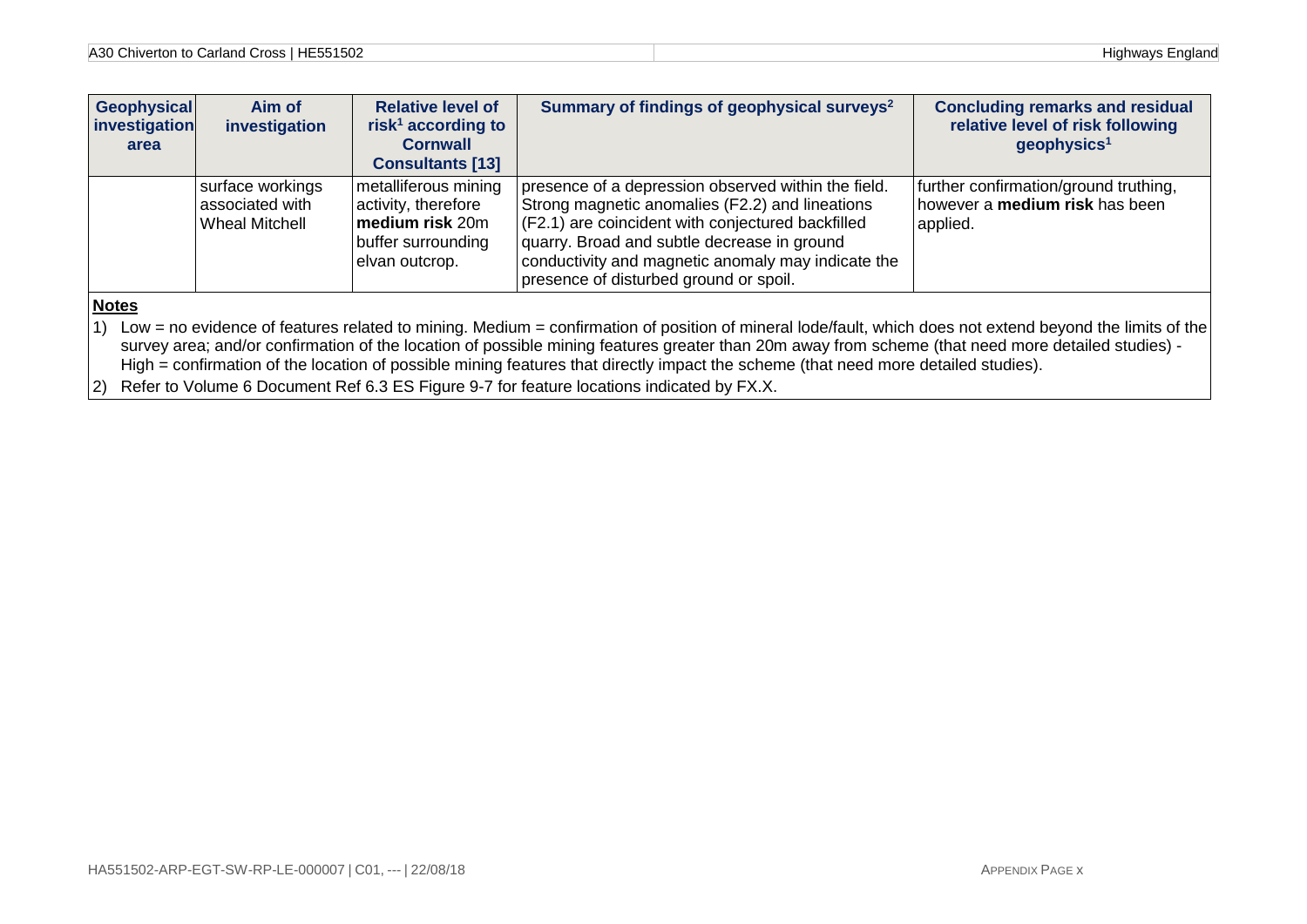### **Hydrology and hydrogeology**

#### Introduction

9.4.40 The hydrological and hydrogeological baseline conditions have been determined based on a review of the PSSR [1] (see (**WSP Preliminary sources report** (Volume 6 Document Ref 6.4 ES Appendix 9.1)), GIR [2] (see **WSP Ground investigation report** (Volume 6 Document Ref 6.4 ES Appendix 9.2)) and **GIR Addendum** [4] (see Volume 6 Document Ref 6.4 ES Appendix 9.3). Where necessary other relevant resources have been used and referenced throughout. The location of all hydrological and hydrogeological features are presented in Volume 6 Document Ref 6.3 ES Figure 9-4. A review of historical and more recent aerial photography has identified a number of hydrological and hydrogeological features, including springs, seepages and poorly drained ground, which are also presented within Volume 6 Document Ref 6.3 ES Figure 9-4. Where possible these have been corroborated on site by visual inspection or anecdotally through discussions with landowners.

#### Surface water

9.4.41 The scheme alignment generally traverses a boundary between two watersheds. Several springs emerge along the flanks of this watershed boundary, flowing to the north and south. The River Gannel and its tributaries flow to the north, and Rivers Kenwyn, Tresillian and Allen and tributaries flow to the south [1]. All surface water features, including streams, springs, seepages and poorly drained ground are presented in Volume 6 Document Ref 6.3 ES Figure 9-4. A summary of the hydrological features within the study area are presented in [Table 9-7](#page-14-1) and [Table 9-8.](#page-15-1)

| <b>Watercourse</b><br><b>Feature</b>                  | <b>Chainage</b><br>(m) | <b>Approx. distance from</b><br>scheme centreline (m) | <b>Comments</b>                                                                                                                                                                   |  |
|-------------------------------------------------------|------------------------|-------------------------------------------------------|-----------------------------------------------------------------------------------------------------------------------------------------------------------------------------------|--|
| Headwater stream <sup>3</sup>                         | $0 + 180$              | 30m east                                              | Both merge 250m east of the scheme                                                                                                                                                |  |
| Headwater stream <sup>3</sup>                         | $0+250$                | 160m east                                             | before eventually joining the Truro River to<br>the east.                                                                                                                         |  |
| Headwater stream <sup>3</sup>                         | $1 + 210$              | 150m north-west                                       | Flows north.                                                                                                                                                                      |  |
| Headwater stream <sup>3</sup>                         | $1 + 500$              | 150m east                                             | Flows east before meeting a pond 700m<br>east of the scheme.                                                                                                                      |  |
| Headwater stream <sup>3</sup>                         | $3+700$                | 130m south                                            | Flows south eventually merging with the<br>River Kenwyn.                                                                                                                          |  |
| Headwater stream <sup>3</sup>                         | $4 + 500$              | 240m north                                            | Flows north before forming a pond 320m<br>north of the scheme.                                                                                                                    |  |
| Headwater stream <sup>3</sup>                         | 6+060                  | 80m south-east                                        | Flows south-east as tertiary river, then<br>secondary river 180m from scheme.<br>Merges with a pond 220m south-east of the<br>scheme. Eventually merging with the River<br>Allen. |  |
| Headwater stream <sup>3</sup><br>(Pond <sup>2</sup> ) | $7 + 210$              | 150m south-east                                       | Flows east from a pond, eventually merging<br>with the River Allen. The pond dries out<br>seasonally but is topped up by pumping<br>from a borehole.                              |  |
| Headwater stream <sup>3</sup>                         | 8+850                  | 135m north-west                                       |                                                                                                                                                                                   |  |

#### <span id="page-14-1"></span><span id="page-14-0"></span>**Table 9-7 Summary of watercourse features.**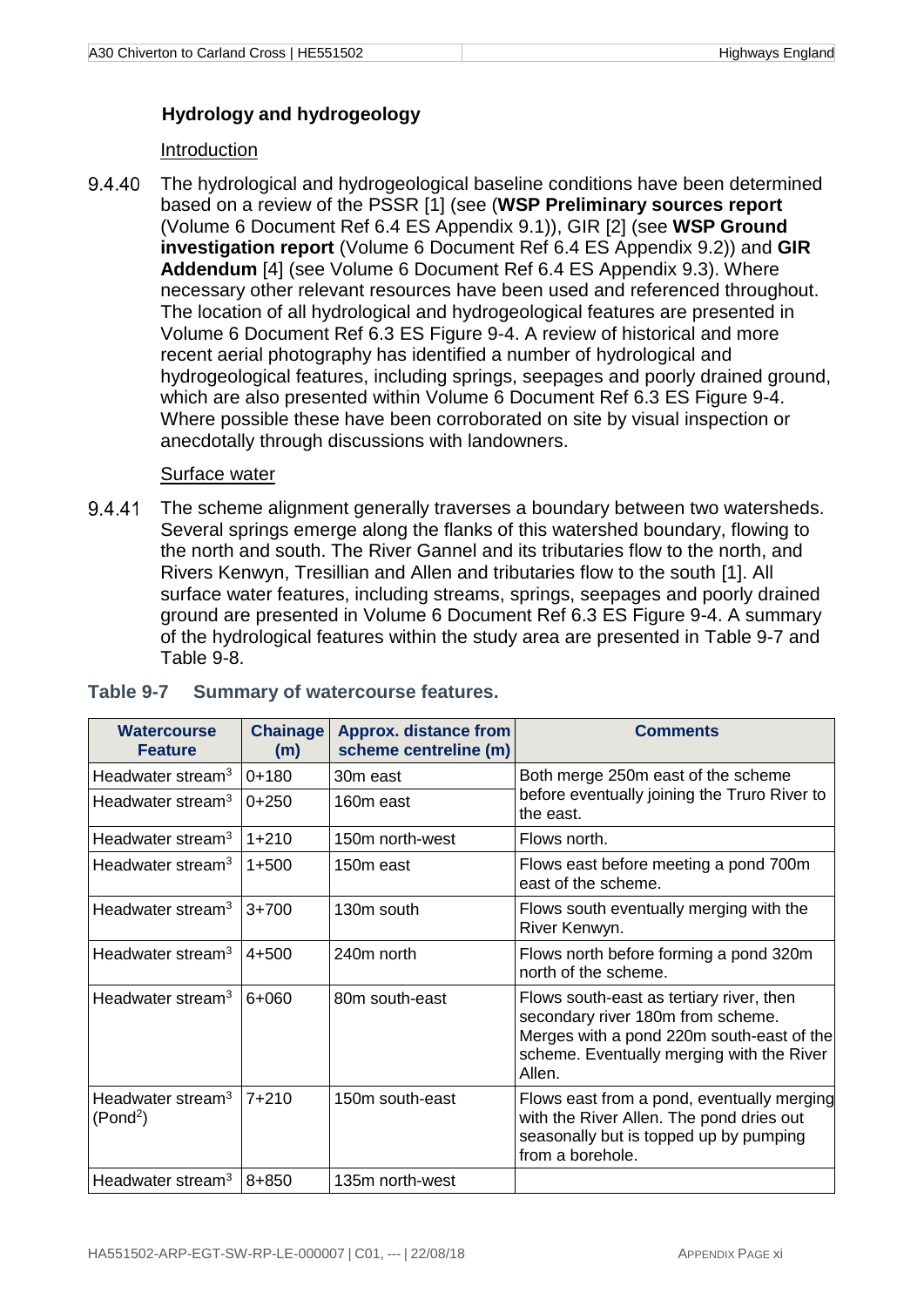| <b>Watercourse</b><br><b>Feature</b>                    | <b>Chainage</b><br>(m) | <b>Approx. distance from</b><br>scheme centreline (m) | <b>Comments</b>                                                                                                                                                                                        |
|---------------------------------------------------------|------------------------|-------------------------------------------------------|--------------------------------------------------------------------------------------------------------------------------------------------------------------------------------------------------------|
| Headwater stream <sup>3</sup>                           | $8 + 910$              | 80m north-west                                        | Both merge together at Ch 8+900 45m<br>north-west of the scheme before crossing<br>beneath at Ch 8+910. River flows east<br>before joining a river network eventually<br>merging with the River Allen. |
| Headwater stream <sup>3</sup>                           | $9 + 250$              | Beneath scheme                                        | Flows south-east crossing under the<br>Scheme at Ch 9+250. River flows south-<br>east before joining a river network<br>eventually merging with the River Allen.                                       |
| Headwater stream <sup>3</sup>                           | $9 + 980$              | 190m north                                            | Flows north as tertiary river till 270m from<br>scheme, river is then culverted flowing<br>north-west                                                                                                  |
| Headwater stream <sup>3</sup>                           | $11+030$               | 150m north-west                                       | Flows south-east, crossing scheme at Ch<br>11+040. Continues to flow south-east.                                                                                                                       |
| Headwater stream <sup>3</sup>                           | $11+920$               | 190m south-east                                       | Flows south-west away from scheme.                                                                                                                                                                     |
| Headwater stream <sup>3</sup>                           | $12 + 890$             | 220m north-west                                       | Flows north-west away from scheme.                                                                                                                                                                     |
| Headwater stream <sup>3</sup>                           | $13 + 500$             | 185m south-east                                       | Flows south as tertiary river before being<br>culverted 250m south of the scheme,<br>flowing south-east                                                                                                |
| Headwater stream <sup>3</sup><br>(Spring <sup>3</sup> ) | $13 + 600$             | 180m south-east                                       | Flows south before merging with culvert<br>400m south-east of scheme.                                                                                                                                  |
| Headwater stream <sup>3</sup>                           | 13+680                 | 55m north-west                                        | Flows north-east                                                                                                                                                                                       |

Source:

<sup>1</sup> Cornwall Consultants metalliferous minerals mining search [13].

<sup>2</sup> PSSR [1]

<sup>3</sup> Groundsure Report [15] [16]

### <span id="page-15-1"></span><span id="page-15-0"></span>**Table 9-8 Summary of springs and ponds.**

| <b>Hydrological feature</b>      | Chainage (m)                                                                 | <b>Approx. distance from scheme</b><br>centreline (m) |
|----------------------------------|------------------------------------------------------------------------------|-------------------------------------------------------|
| Spring <sup>1</sup>              | $1 + 760$                                                                    | 250m north-east                                       |
| Spring <sup>1</sup>              | $3 + 710$                                                                    | 135m south                                            |
| Spring <sup>1</sup>              | $6 + 200$                                                                    | 200m south-east                                       |
| Pond <sup>2</sup>                | 6+200 to 6+250                                                               | 210m, extending to 300m south-east                    |
| Pond <sup>2</sup> (group of two) | 7+100 to 7+120                                                               | 145m, extending to 205m south-east                    |
| Spring <sup>1</sup>              | 7+700                                                                        | 160m north-west                                       |
| Spring <sup>1</sup>              | 7+770                                                                        | 165m north-west                                       |
| Pond <sup>2</sup>                | 10+450 to 10+490                                                             | 40m, extending to 80m north-west                      |
| Pond <sup>2</sup> (group of two) | 11+000 to 11+080                                                             | 25m, extending to 40m north                           |
| Pond <sup>2</sup>                | 12+700 to 12+260                                                             | Along alignment, extending 30m north                  |
| Spring <sup>3</sup>              | $13+600$                                                                     | 180m south-east                                       |
| Spring <sup>3</sup>              | 13+680                                                                       | 55m north-west                                        |
| Spring <sup>1</sup>              | 14+496                                                                       | 150m north                                            |
| Source:                          | <sup>1</sup> Cornwall Consultants metalliferous minerals mining search [13]. |                                                       |

 $|^{2}$  PSSR [1]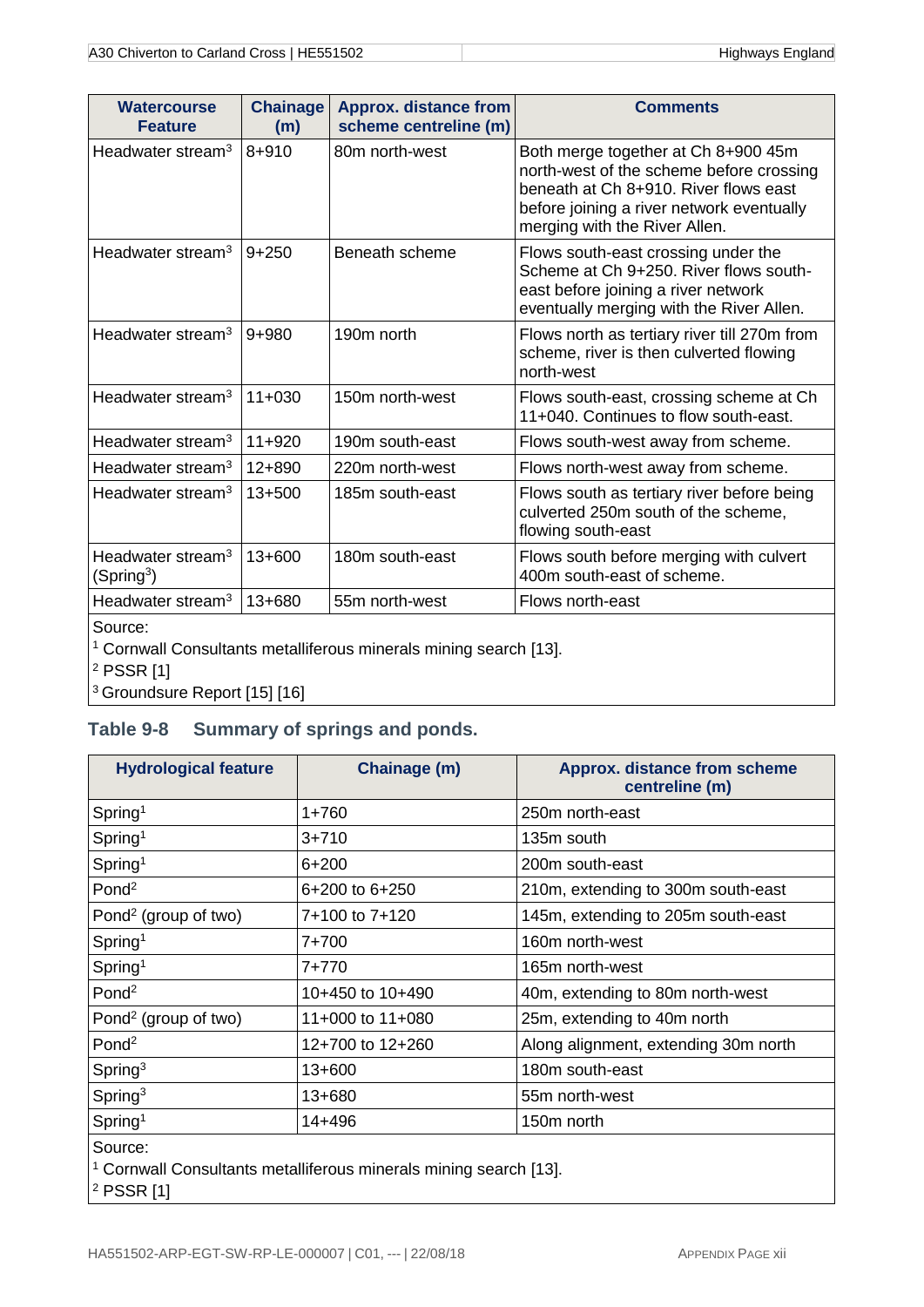| <b>Hydrological feature</b> | Chainage (m) | <b>Approx. distance from scheme</b><br>centreline (m) |
|-----------------------------|--------------|-------------------------------------------------------|
|                             |              |                                                       |

<sup>3</sup> Groundsure Report [15] [16]

9.4.42 The Water Framework Directive status of the surface waters are discussed in detail within **Road drainage and water environment** (Volume 6 Document Ref 6.2 ES Chapter 13).

Groundwater flooding

- BGS data contained with the Groundsure report [15] [16] indicate the scheme alignment to traverse areas having a moderate to high susceptibility to groundwater flooding within superficial deposits. High potential areas are defined as having the potential for groundwater flooding at the surface and moderate potential areas have the potential for groundwater flooding to affect structures below ground level.
- 9.4.44 The flood risk assessment, which considers groundwater flooding, is included in **Road drainage and water environment** (Volume 6 Document Ref 6.2 ES Chapter 13). Groundwater flooding areas within the 250m scoping area are summarised within [Table 9-9.](#page-16-1)

| <b>Groundwater</b><br>flooding<br><b>susceptibility</b> | <b>Chainage extents (m)</b>                           | <b>Approx. distance from</b><br>scheme alignment (m)                           | <b>Association</b>                                                                |
|---------------------------------------------------------|-------------------------------------------------------|--------------------------------------------------------------------------------|-----------------------------------------------------------------------------------|
| Very high <sup>1</sup>                                  | 1+280 to 1+360                                        | 200m to 300m north-west                                                        | Tertiary River <sup>1</sup>                                                       |
| Moderate to high <sup>1</sup>                           | 5+990 to 6+100                                        | Crosses scheme between Ch<br>5+990 to 6+080. Extends<br>south-east             | Seepage <sup>2</sup>                                                              |
| Very High <sup>1</sup>                                  | 6+000 to 6+210                                        | 30m to 145m south-east                                                         | Tertiary River <sup>1</sup> ,<br>Seepage <sup>2</sup>                             |
| Very High <sup>1</sup>                                  | $6+110$ to $6+220$                                    | 190m to 290m south-east                                                        | Secondary River <sup>1</sup> ,<br>Seepage <sup>2</sup> , Pond <sup>3</sup>        |
| Very High <sup>1</sup>                                  | 8+900 to 9+500                                        | 80m to >300m south-east                                                        | Tertiary River,<br>Seepage                                                        |
| Very High <sup>1</sup>                                  | 10+940 to 11+150                                      | Crosses scheme at ch 10+960<br>to 11+060. Extends 80m north<br>and >250m south | Tertiary River <sup>1</sup> ,<br>Seepage <sup>2</sup> , 2No.<br>Pond <sup>3</sup> |
| Source:<br><sup>1</sup> Groundsure Report [15] [16]     | <sup>2</sup> Air Photo Interpretation Consultancy [3] |                                                                                |                                                                                   |

#### <span id="page-16-1"></span><span id="page-16-0"></span>**Table 9-9 Summary of groundwater flooding areas within the scheme study area**

<sup>3</sup> PSSR [1]

#### Hydrogeology

9.4.45 Environmental Agency hydrogeological mapping [17] provides information on annual average rainfall, groundwater flows in aquifers, surface water, and groundwater features in England. The entire site is classed as a 'Secondary A' aquifer for bedrock geology. These aquifers consist of permeable layers that store water at a local rather than strategic scale, in some cases forming an important base flow to rivers.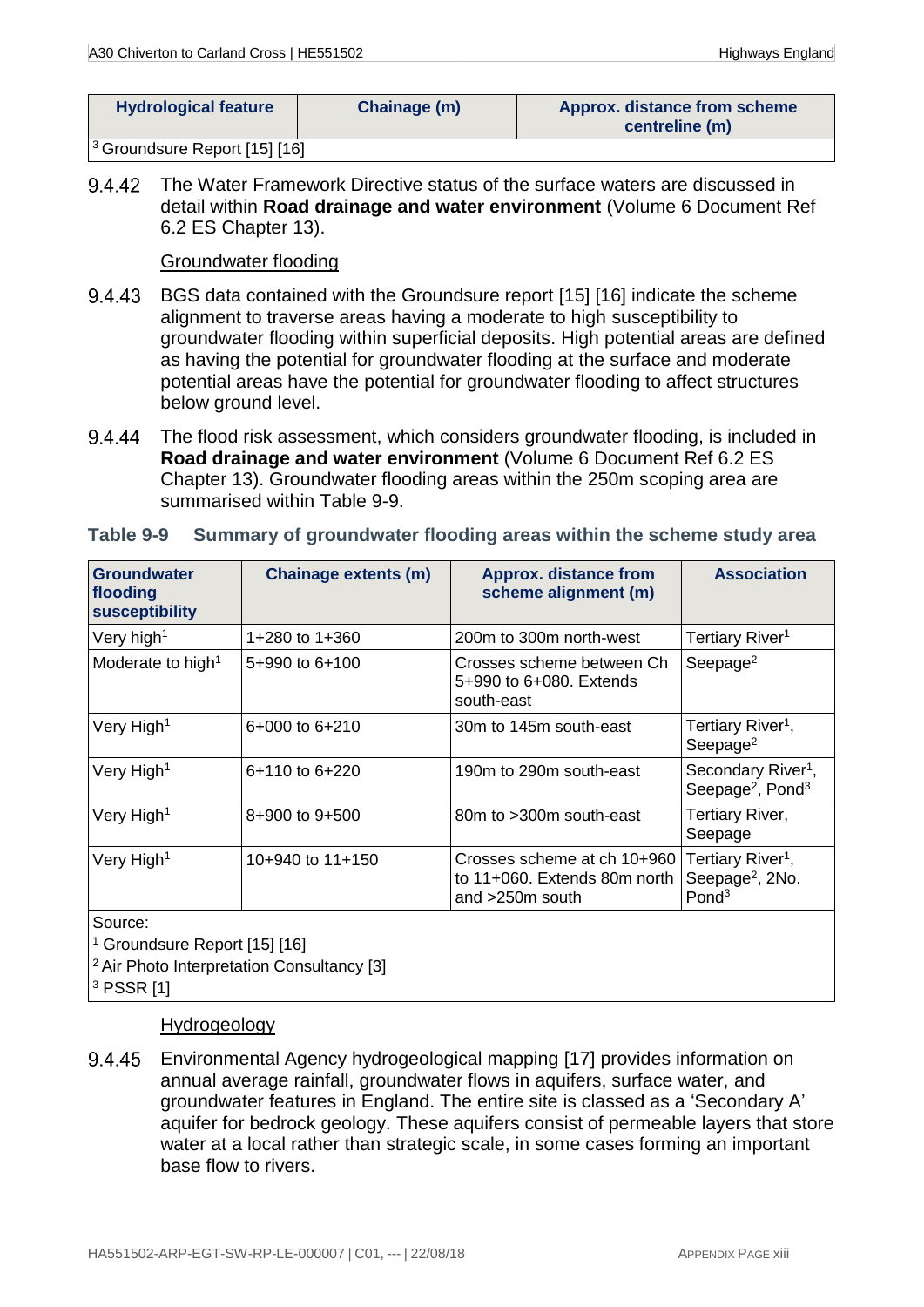- The location of aquifers in superficial geology generally corresponds to the 9.4.46 position of Head and Alluvium. Superficial deposit aquifers in this area are all either 'Secondary A' or 'Secondary undifferentiated' aquifers. This indicates that they comprise permeable layers capable of supporting water supplies at local rather than strategic scale and in some cases, form an important source of base flow to rivers.
- 9.4.47 The Environmental Agency Groundwater Vulnerability Map [17] identifies the vulnerability of groundwater to contamination in England and Wales. It is based on the soil leaching class, drainage properties, drift properties, and groundwater flow regime in the area. It indicates the risk posed to groundwater from surface activities by categorising ground conditions into six vulnerability classes. These maps indicate that the majority of the scheme lies within minor aquifer low and minor aquifer intermediate Groundwater Vulnerability Zones. A high minor aquifer groundwater vulnerability zone overlaps the scheme approximately 500m southwest of Two Barrows Junction.
- 9.4.48 Approximately 600m of the current A30 northeast of Carland Cross lies within a 'Zone 2' groundwater source protection zone. Furthermore, two 'Zone 1' groundwater source protection zones directly underlie the scheme alignment (see Volume 6 Document Ref 6.3 ES Figure 9-4). Zones 1 and 2 are defined as the 50 and 400-day travel time from any point below the water table to the source respectively. It is understood that these source protection zones are for domestic and agricultural use at West Nancemere Farm and Grove Farm.
- 9.4.49 It is known that a large number of springs are exploited for both domestic and agricultural uses. Consultation with CC and publicly available Groundsure data has confirmed the presence of a number of private abstraction licence within the scheme study area as presented on Volume 6 Document Ref 6.3 ES Figure 9-4. Records indicate there are numerous historical abstraction licenses relating to farms within the area.

#### **Significant Services**

- 9.4.50 The **WSP Ground investigation report** [2] (see Volume 6 Document Ref 6.4 ES Appendix 9.2) indicates the presence of a high pressure gas main located beneath the footprint of the proposed alignment at various locations between Ch. 5+100m to Ch. 6+300m and between Ch. 12+920m to Ch.13+450m. The gas main is presented on Volume 6 Document Ref 6.3 ES Figure 9-6.
- An abandoned oil pipeline is located between Ch. 11+700m and Ch.12+200m 9.4.51 running approximately parallel beneath the footprint of the proposed alignment. During fieldworks undertaken as part of the Phase 1 investigations it was confirmed, via verbal communications with St Mawgan's airbase, that the pipeline was no longer in use and had since been flushed with sections removed [2]. The oil pipeline is presented on Volume 6 Document Ref 6.3 ES Figure 9-6.
- 9.4.52 These services are considered a source of contamination to geology and soils should a leak occur. The presence of the pipelines will need to be confirmed and then will need to be protected/removed before works commence. Should any localised contamination be encountered, this will be treated in line with current best practice and guidance as detailed in **Geology and soils** (Volume 6 Document Ref 6.2 ES Chapter 9) and in accordance with an outline Construction Environmental Management Plan (**Outline CEMP** (Volume 6 Document Ref 6.4 ES Appendix 16.1)).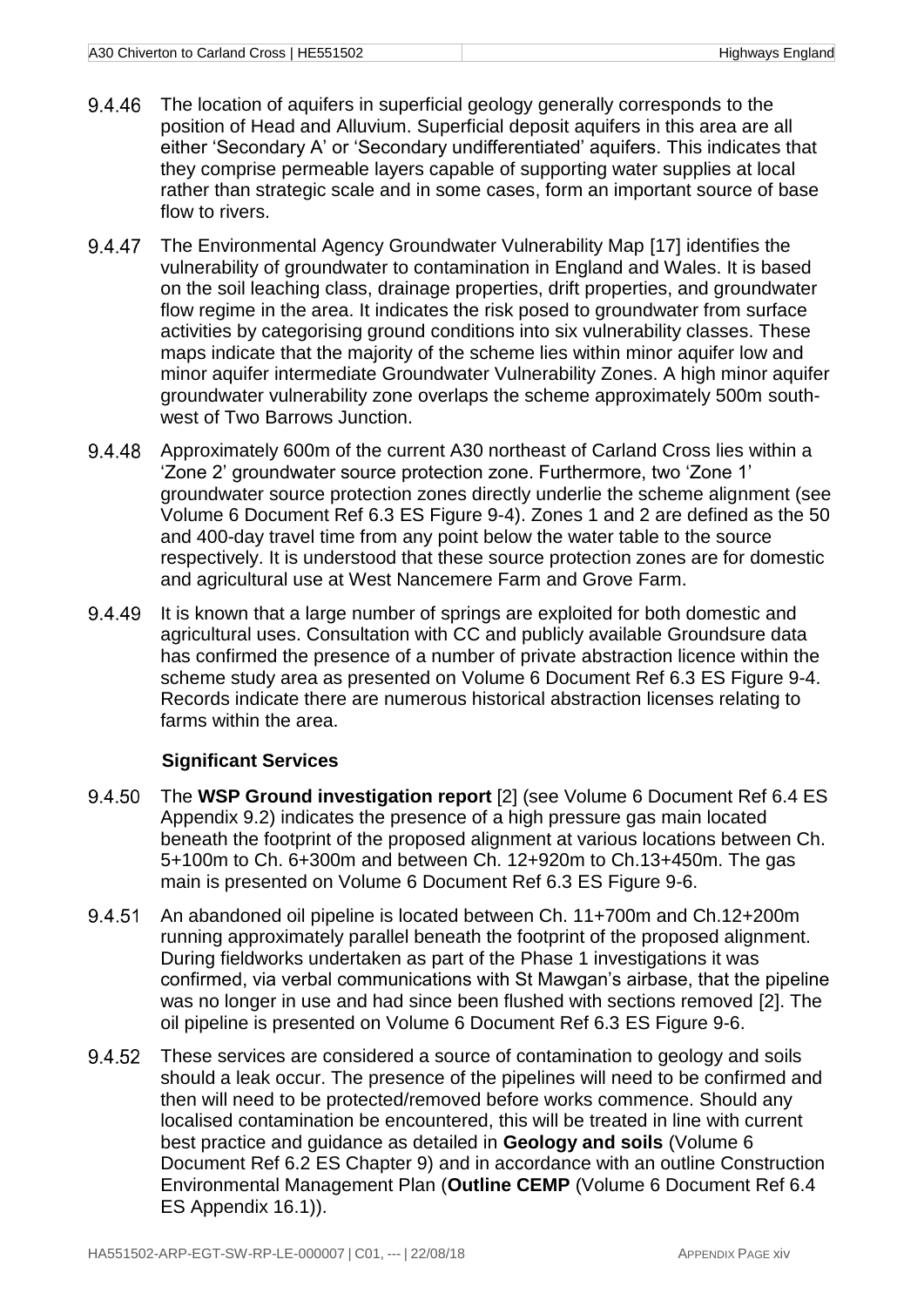#### **Ground hazards**

- 9.4.53 The geological risks potentially affecting the scheme alignment, as defined by the BGS, are described below:
	- Potential for collapsible ground stability hazards (Very Low);
	- Potential for compressible ground stability hazards (Moderate (Alluvium) Negligible);
	- Potential for ground dissolution stability hazards (Negligible);
	- Potential for landslide ground stability hazards (Low (Meadfoot beds & Porthtowan Formation) - Negligible);
	- Potential for running sand ground stability hazards (Low (Alluvium), Very Low (Head) Negligible (bedrock);
	- Potential for shrinking or swelling clay ground stability hazards (Very Low Negligible); and
	- Potential for Karstic features (Negligible).
- 9.4.54 This does not include the risks associated with man-made activities such as mining.
- 9.4.55 A land stability assessment plan is illustrated in Volume 6 Document Ref 6.3 ES Figure 9-7.

#### **Geological designated sites**

9.4.56 There are no statutory or non-statutory designated geological sites within the Geology & Soils Study Area. The nearest RIGS is located approximately 2.8km north-west of Chybucca Junction (Ch 4830m).

#### **Environmental setting**

- 9.4.57 A review of the current industrial land uses in the Groundsure report included in the PSSR [1] (see **WSP Preliminary sources study report** (Volume 6 Document Ref 6.4 ES Appendix 9.1)) indicates that fuel stations are present at both Carland Cross at approximate chainage 13+500m, and Chiverton Cross at approximate chainage 0+600m. In addition, a vehicle servicing centre is present at Chiverton Cross and new vehicle sales units are also present at Chiverton and Carland Cross at similar chainages to the petrol filling stations. Another new vehicle sales property is present at approximate chainage 6+300m to the north of the existing A30. Aside from these, many of the entries within 250m of the route alignment relate to electrical infrastructure such as pylons, turbines, sub-stations, and solar electricity generation. Numerous tanks have been noted throughout the study area, little information is provided in the Groundsure entries for these, however, review of the current OS mapping and aerial imagery indicates that many, if not all of these are likely to be in relation to agricultural irrigation, private water supply, or livestock/farm use. Some quarries and mine shafts are also listed; however, these are not considered to be currently in use. A contaminated land features plan is presented within Volume 6 Document Ref 6.3 ES Figure 9-6.
- 9.4.58 Review of the historic land uses listed in the Groundsure report [1] indicate that the majority of features within the study area are in relation to previous mining history and comprise mines, mineshafts, wheel and pump houses, pit wheels and other mining infrastructure. Numerous spoil heaps are noted across the study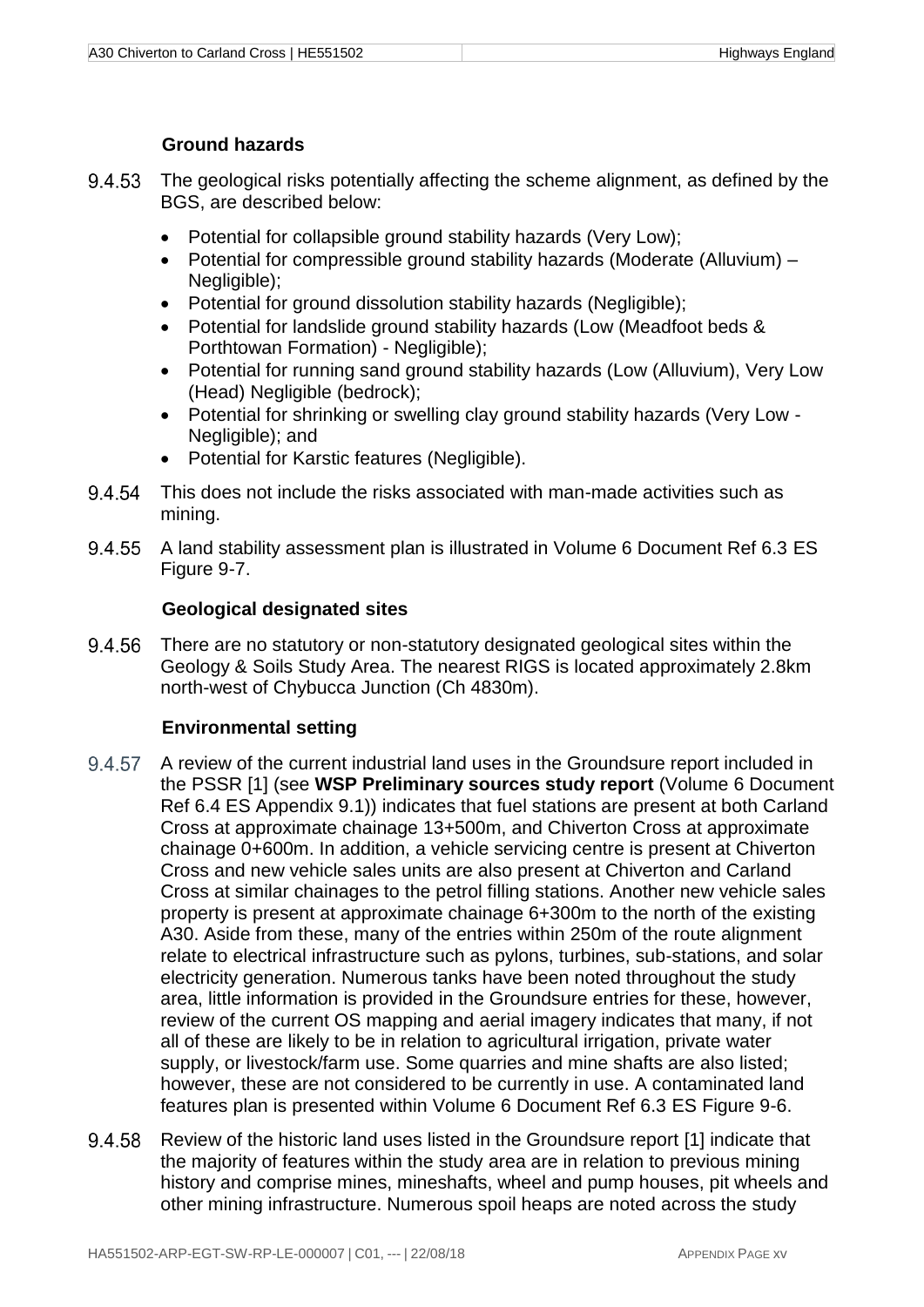area, mostly in relation to areas of mining activity but also in areas between these features too. In addition to mining, a number of former quarries are noted across the study area, with many of these no longer indicated on current OS mapping suggesting their subsequent in-filling. Aside from mining and quarrying, an area at approximate chainage 0+000m and an area at approximate chainage 8+050 to 8+150m and immediately to the north of the existing A30 were noted as former nurseries. Numerous smithies were noted in the local villages. Lastly a former garage was indicated just within the north-eastern extent of the study area beyond chainage 14+496m.

- 9.4.59 Metalliferous minerals are present within the bedrock beneath the scheme. Where minerals are concentrated along lodes or disseminated within the country rock it is expected that the ground will be locally enriched in heavy metals.
- 9.4.60 Review of records of Environment Agency Recorded Pollution Incidents indicate that a total of 3No. incidents have occurred within the study area. Two are located in the south west of the study area, the first relates to release of lubricating oils on the existing A30 at the far southern point of the proposed alignment which resulted in a category 3 minor land impact. The second relates to the commercial waste immediately to the north of the A30/A390 junction which resulted in a category 4 (no) impact. The third pollution incident relates to the presence of asbestos containing wastes located in woodland to the east of the village of Zelah, approximately 250m from the proposed route alignment which was recorded as a category 3 minor land impact.
- 9.4.61 Numerous Environment Agency Discharge Consents are noted within the study area. Many of these relates to domestic soakaway drainage, or direct discharge of surface water to surface water systems from both domestic and farm properties. A soakway for the Shell filling station at Carland Cross is also noted as this may have a higher risk of potential contamination from possible petroleum substances spills and leaks, it is considered highly likely that a fuel interceptor will be in place at this location, however this may have defects which would result in potential contaminants being released.
- 9.4.62 Review of Part A2 and Part B Local Authority Pollution Prevention Controls indicates that the only entries relate to the filling stations located at Carland Cross, Chiverton Cross and a waste oil burner located at Town and Country Motor Centre approximately half way along the route near Little Tresawsen to the north of the existing A30.
- No current or historic landfills or waste treatment facilities lie within the study 9.4.63 area.
- 9.4.64 Review of Designated Environmentally Sensitive Sites indicates that much of the scheme lies within a DEFRA designated Nitrate Vulnerable Zone. The far south west of the scheme (south of Chiverton Cross) is situated within the Cornwall and West Devon Mining Landscape World Heritage Site. The Newlyn Downs Special Area of Conservation (SAC) and Site of Special Scientific Interest (SSSI) is located approximately 230m north east of the scheme alignment at the closest edge of carriageway.
- The study area lies within the St Agnes Mining District and has been affected by 9.4.65 mining of metalliferous ores through below ground and above ground workings. Building stone quarries are also present throughout the study area and have largely been infilled. A detailed description of the mining features is provided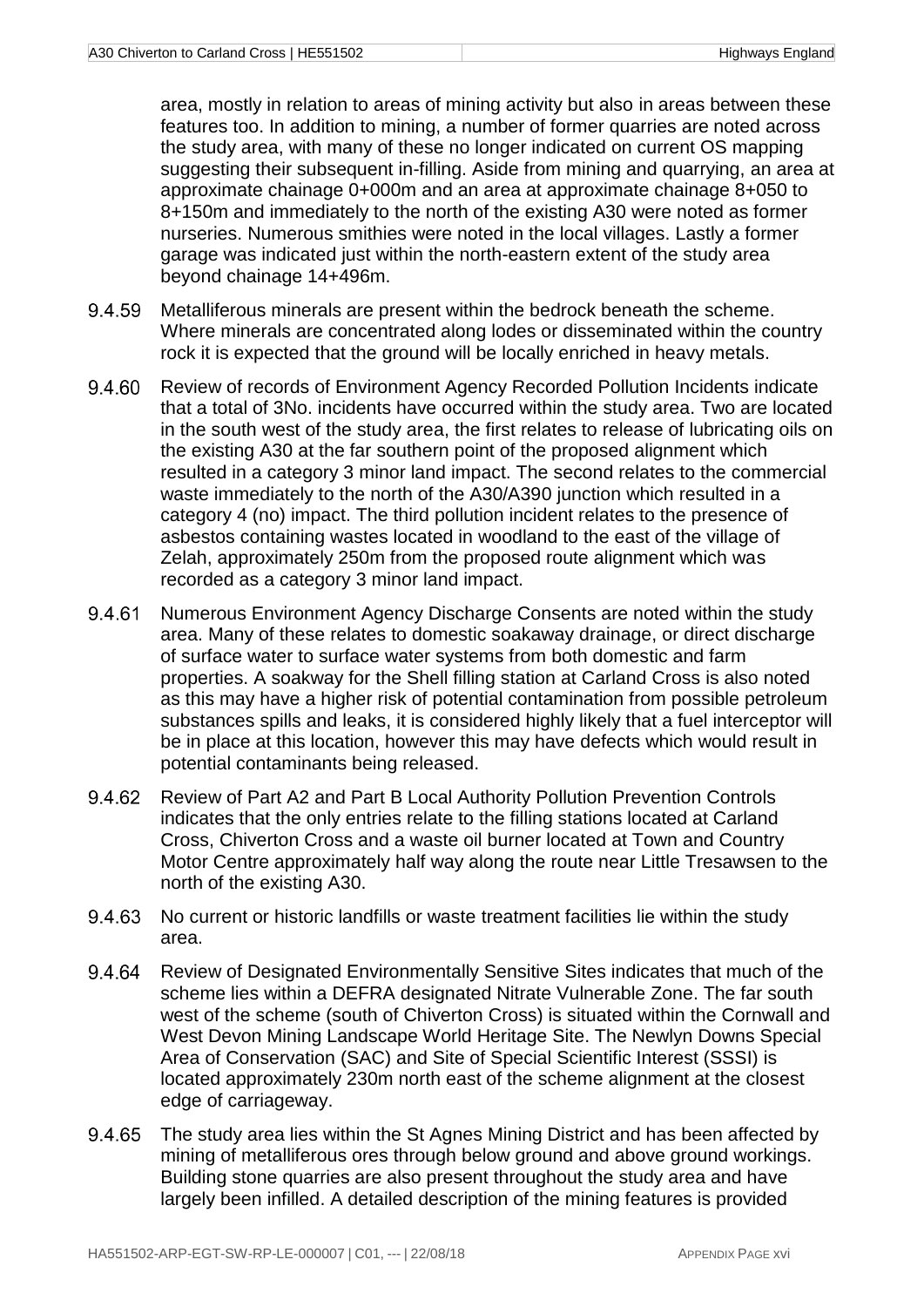within paragraph [9.4.23](#page-8-0) to paragraph [9.4.37](#page-10-0) and mining features presented within Volume 6 Document Ref 6.3 ES Figure 9-3.

9.4.66 Review of the records of groundwater abstractions within 1km of the scheme indicate that the majority of records relate to historical licenses. An assessment of the impacts of the scheme on water supplies is presented within **Road drainage and the water environment** (Volume 6 Document Ref 6.2 ES Chapter 13)).

#### **Ground investigations**

- 9.4.67 A number of ground investigations have been completed within the study area. These are listed below. The factual results from the ground investigation including exploratory holes logs and in-situ and laboratory test results are contained within the respective factual reports referenced throughout. The previous ground investigations include:
	- Department for Transport (1988), London to Penzance Trunk Road A30 Penhale to Carland Cross Improvement Site Investigation Report [18];
	- Soil Mechanics (2004), A30 Chiverton to Carland Cross Preliminary Ground Investigation Factual Report [19];
	- Parsons Brinckerhoff (2005), A30 Chiverton Cross Roundabout Improvement, Geotechnical Report (including factual information) [20];
	- Accord (2008), A30 Chiverton Cross CCTV Mast, Geotechnical Report [21];
	- Structural Soils Ltd (2017). A30 Chiverton to Carland Cross. Factual Report on Ground Investigation [22]
	- Structural Soils Ltd (2017). A30 Chiverton to Carland Cross Phase 2. Factual Report on Ground Investigation [23]
	- SOCOTEC (2018). A30 Chiverton to Carland Cross Phase 2 Additional Ground Investigation Factual Report.
- All exploratory hole positions and the locations of geophysical surveys are shown 9.4.68 on Volume 6 Document Ref 6.3 ES Figure 9-5, the ground investigation location plan.

#### **Ground conditions**

<span id="page-20-0"></span>9.4.69 The baseline ground conditions within the scheme study area have been determined on the basis of a review of available published geological maps and memoirs, and available ground investigation information. The ground conditions are discussed in detail within the **WSP Ground investigation report** [2] (see Volume 6 Document Ref 6.4 ES Appendix 9.2) and **GIR Addendum** [4] (see Volume 6 Document Ref 6.4 ES Appendix 9.3).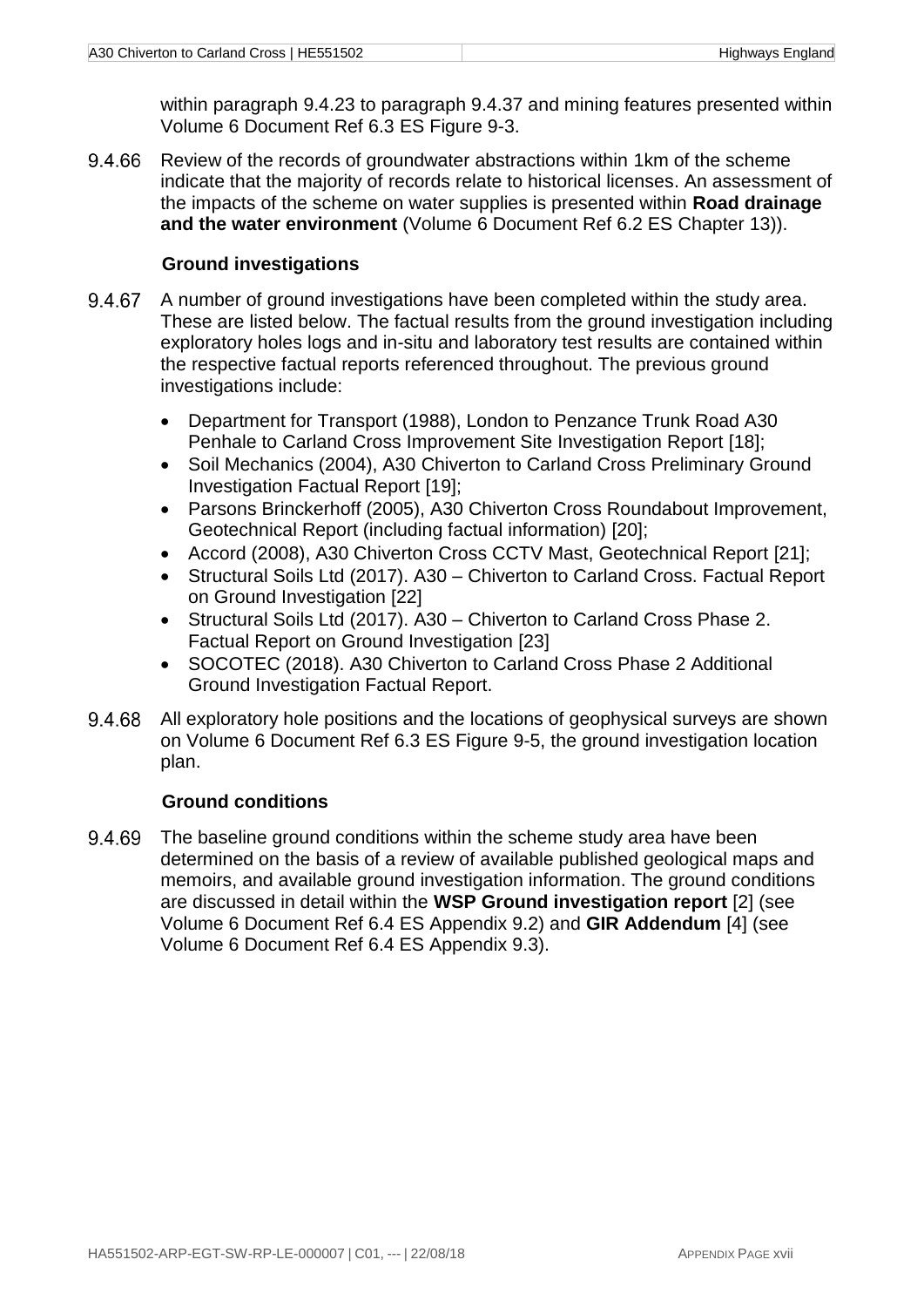<span id="page-21-0"></span>9.4.70 [Table 9-10](#page-21-0) and typically comprise topsoil, limited localised areas of Made Ground and Alluvium or Head or both within valley bottoms. Generally, from Chiverton Cross to Marazanvose the bedrock comprises Porthtowan Formation (interbedded slates and turbidite sandstones), from Marazanvose to Carland Cross the bedrock is Grampound Formation (interbedded sandstone and subordinate siltstones), and east of Carland Cross the bedrock is the Trendrean Mudstone Formation (mudstone with siltstone laminations and occasional sandstone beds).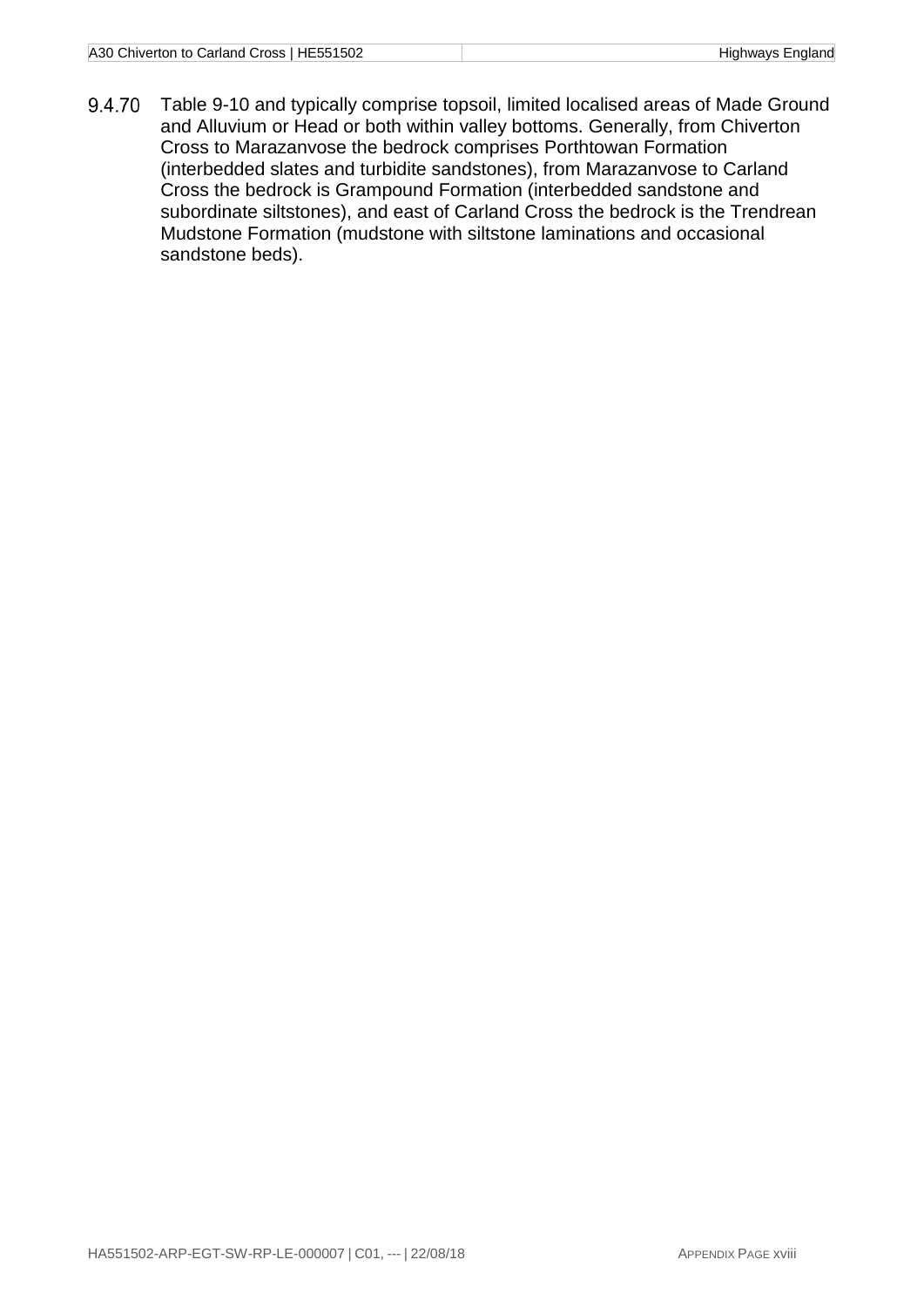#### <span id="page-22-0"></span>**Table 9-10 Summary of encountered ground conditions.**

| <b>Material</b>                     | Thickness (m)                    |
|-------------------------------------|----------------------------------|
| Topsoil                             | Absent to 0.9                    |
| Made Ground                         | Absent to $>4.65$                |
| <b>Alluvium</b>                     | Absent to 7.2                    |
| Porthtowan Formation                | Maximum proven thickness of 16.0 |
| <b>Grampound Formation</b>          | Maximum proven thickness of 24.6 |
| <b>Trendrean Mudstone Formation</b> | Maximum proven thickness of 6.4  |

#### **Made ground**

<span id="page-22-2"></span>9.4.71 The study area generally comprises agricultural land, with rare occurrences of Made Ground. Previous ground investigations have encountered Made Ground in 17 No. exploratory holes, the details of which have been summarised in [Table](#page-22-3)  [9-11,](#page-22-3) and the locations presented in Volume 6 Document Ref 6.3 ES Figure 9-6. Most Made Ground has been encountered near access roads or embankments, but there is more than one instance of Made Ground being encountered in potential mining areas.

#### <span id="page-22-3"></span><span id="page-22-1"></span>**Table 9-11 Summary of locations and origins of Made Ground**

| GI                               | <b>Hole</b>          | <b>Chainage</b><br>(m) | <b>Distance</b><br>(m) | <b>Thickness</b><br>(m) | <b>Description and (origin where known)</b>                                                                                                                                                                                                                                   |
|----------------------------------|----------------------|------------------------|------------------------|-------------------------|-------------------------------------------------------------------------------------------------------------------------------------------------------------------------------------------------------------------------------------------------------------------------------|
| <b>SSL</b><br>2017<br>Phase<br>1 | TP-P-<br>009         | 6+060                  | 55m SE                 | 0.45                    | Slightly gravelly clayey sand with a low<br>cobble content. Sand is fine to coarse.<br>Gravel is angular to subrounded fine to<br>coarse phyllite, quartz and brick. Cobbles are<br>subangular phyllite.<br>(Possible landowner access track)                                 |
| <b>SSL</b><br>2017<br>Phase      | TP-R-<br>088A        | 13+280                 | Along<br>scheme        | 0.80                    | 0.50m of white slightly sandy gravel overlain<br>by 0.30m of dark brown very gravelly sand.<br>Sand is fine to coarse. Gravel is subangular<br>fine to coarse of mixed lithologies, possibly<br>including concrete.<br>(Possibly associated with nearby backfilled<br>quarry) |
| <b>SSL</b><br>2017<br>Phase<br>1 | BH-<br>$R -$<br>030  | $12 + 080$             | Along<br>scheme        | 0.55                    | Firm brown slightly sandy slightly gravelly<br>clay. Sand is fine to coarse. Gravel is angular<br>to subangular fine to coarse weathered weak<br>slate and rare fine concrete and brick<br>fragments.<br>(Possibly associated with nearby mine<br>workings)                   |
| <b>SSL</b><br>2017<br>Phase<br>1 | BH-<br>$R -$<br>040C | $13 + 850$             |                        | 0.45                    | Light brown slightly clayey slightly gravelly<br>fine to coarse sand (possible Made Ground).<br>Gravel is angular to subangular fine to<br>coarse slate and mudstone. Part of access<br>track construction.<br>(Possibly associated with nearby backfilled<br>Elvan quarry)   |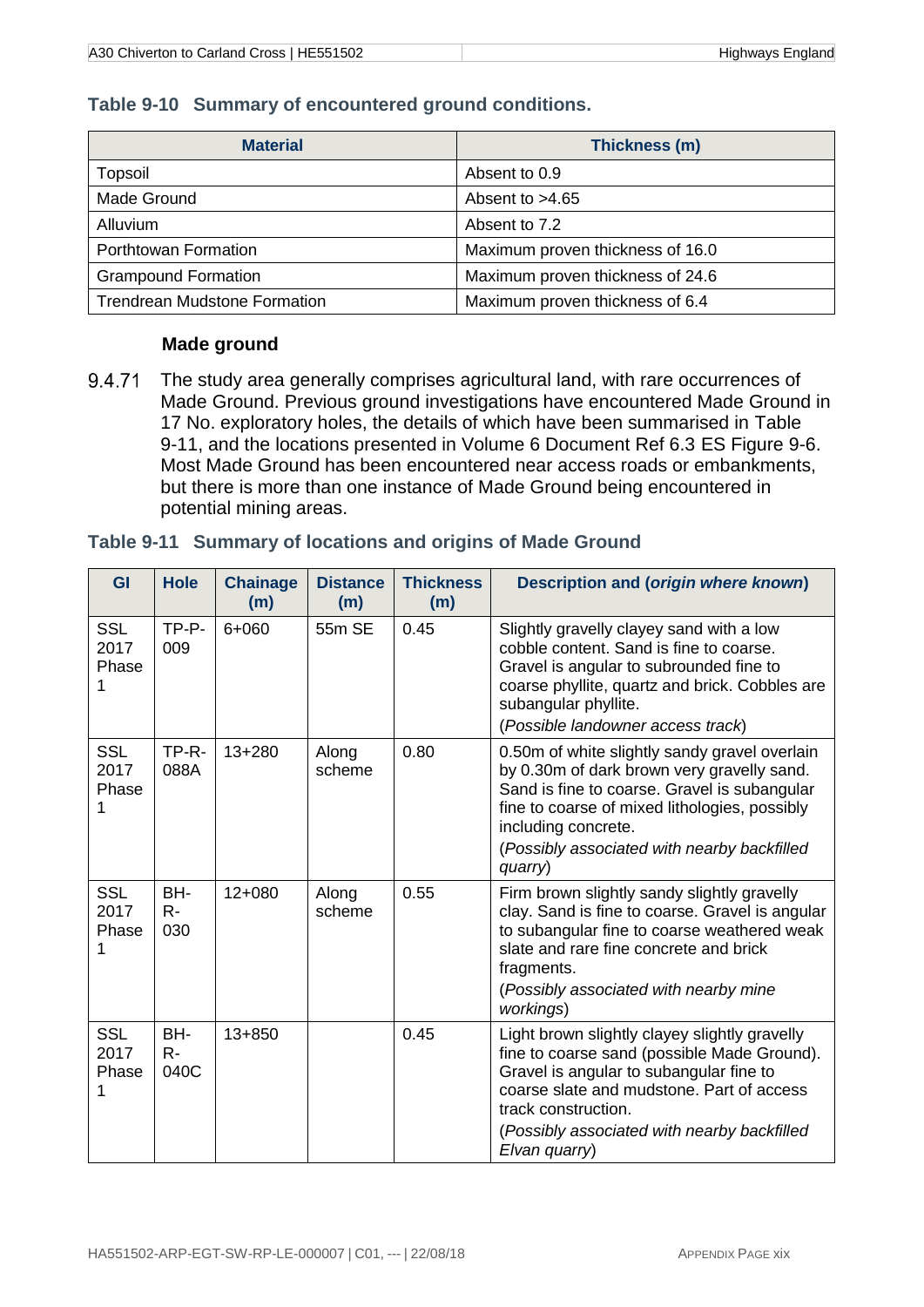| GI                                             | <b>Hole</b>         | <b>Chainage</b><br>(m) | <b>Distance</b><br>(m) | <b>Thickness</b><br>(m)       | <b>Description and (origin where known)</b>                                                                                                                                                                                                                                                                                                                                                                            |
|------------------------------------------------|---------------------|------------------------|------------------------|-------------------------------|------------------------------------------------------------------------------------------------------------------------------------------------------------------------------------------------------------------------------------------------------------------------------------------------------------------------------------------------------------------------------------------------------------------------|
| <b>SSL</b><br>2017<br>Phase<br>1               | BH-<br>$R -$<br>041 | $14 + 030$             | Along<br>scheme        | 0.90                          | 0.10m topsoil, 0.80m of gravelly sand and<br>sandy gravels. Gravel is angular to<br>subangular fine to coarse slate.<br>(Possibly associated with backfilled Elvan<br>quarry)                                                                                                                                                                                                                                          |
| <b>SSL</b><br>2017<br>Phase<br>1               | BH-<br>S-019        | 5+995                  | Along<br>scheme        | 0.23                          | Thin band of fill material containing cobbles<br>of mudstone/shale and tarmac gravel.                                                                                                                                                                                                                                                                                                                                  |
| <b>SSL</b><br>2017<br>Phase<br>1               | BH-<br>S-032        | 8+700                  | 25m NW                 | 0.15                          | Light beige and brown clayey gravel<br>containing low cobble and boulder content.<br>Cobbles and boulder are tabular grey slate<br>approx. 350mm x 180mm.                                                                                                                                                                                                                                                              |
| Accor<br>d<br>2008                             | TP <sub>1</sub>     | $0 + 700$              | 10m E                  | Unproven,<br>at least<br>1.30 | Soft to firm, dark orange red silty gravelly<br>clay, and medium dense to firm moist dark<br>orange red to dark brown clayey gravel.<br>(Possibly associated with embankment for<br>the existing A30).                                                                                                                                                                                                                 |
| Soil<br>Mecha<br>nics<br>2006                  | <b>BH17</b>         | $9 + 770$              | Along<br>scheme        | 1.30                          | Brown and black very sandy angular fine to<br>coarse gravel of tarmac and slate, and black<br>tarmac.<br>(Possibly associated with embankment for<br>the existing A30).                                                                                                                                                                                                                                                |
| Soil<br>Mecha<br>nics<br>2006                  | WS1                 | $9 + 320$              | 15m NW                 | 4.35                          | Gravelly fine to coarse sand, with gravel of<br>various lithologies including slate and<br>mudstone. This overlays 0.10m of hard dark<br>brown sandy slightly gravelly clay, followed<br>by 3.45m of medium dense to dense light<br>brown clayey sandy angular to subangular<br>fine to coarse gravel of slate and mudstone.<br>(Possibly associated with embankment for<br>the existing A30).                         |
| Soil<br>Mecha<br>nics<br>2006                  | WS <sub>2</sub>     | $9 + 320$              | 30m NW                 | Unproven,<br>at least<br>4.65 | 0.9m of very clayey very gravelly fine to<br>coarse sand, and 3.75m medium dense red<br>brown very clayey sandy angular to<br>subangular, fine to coarse gravel of slate and<br>mudstone. Finally, an unproven depth of<br>moderately strong white medium grained<br>quartzite was encountered at the bottom of<br>the sample, to an unproven depth.<br>(Possibly associated with embankment for<br>the existing A30). |
| Parso<br>ns<br><b>Brinck</b><br>erhoff<br>2005 | TP <sub>1</sub>     | $0 + 640$              | 140m<br><b>NW</b>      | Unproven,<br>at least<br>0.80 | 0.3m of reddish brown clayey silty gravel<br>followed by 0.2m sandy gravel, 0.1m of black<br>hard road pavement and 0.8m of very stiff<br>sandy gravel, to an unproven depth.<br>(Possibly associated with embankment for<br>the existing A30).                                                                                                                                                                        |
| Parso<br>ns<br><b>Brinck</b><br>erhoff<br>2005 | TP <sub>6</sub>     | $0 + 710$              | 10m E                  | Unproven,<br>at least<br>1.40 | Firm silty clay with gravel of mudstone and<br>slate. Fragments of wood, plastic bags and<br>paper were also found.                                                                                                                                                                                                                                                                                                    |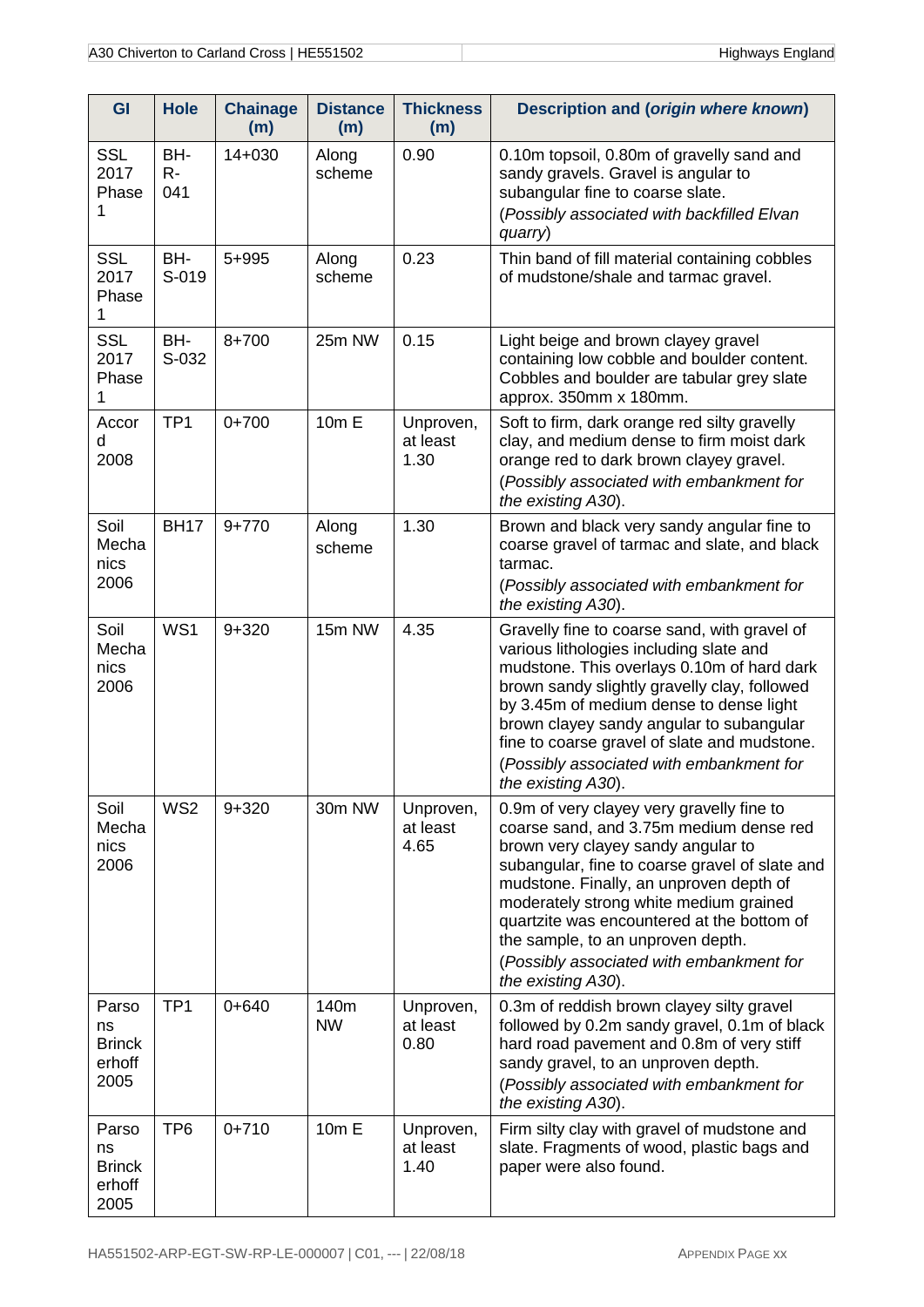| GI                                            | <b>Hole</b> | <b>Chainage</b><br>(m) | <b>Distance</b><br>(m) | <b>Thickness</b><br>(m)                      | <b>Description and (origin where known)</b>                                                                                                                                                                                                                                                                                                                                                                                                                                                                                                                                                                     |
|-----------------------------------------------|-------------|------------------------|------------------------|----------------------------------------------|-----------------------------------------------------------------------------------------------------------------------------------------------------------------------------------------------------------------------------------------------------------------------------------------------------------------------------------------------------------------------------------------------------------------------------------------------------------------------------------------------------------------------------------------------------------------------------------------------------------------|
|                                               |             |                        |                        |                                              | (Possibly associated with embankment for<br>the existing A30).                                                                                                                                                                                                                                                                                                                                                                                                                                                                                                                                                  |
| <b>SSL</b><br>2018<br>Phase<br>$\overline{2}$ | BH-<br>212  | 7+320                  | 20m S                  | 0.15                                         | Grass over brown clayey sandy gravel. Sand<br>is fine to coarse. Gravel is angular to<br>subangular fine to coarse phyllite.<br>Occasional coal and ceramic.                                                                                                                                                                                                                                                                                                                                                                                                                                                    |
| <b>SSL</b><br>2018<br>Phase<br>$\overline{2}$ | TP-<br>201  | $0 + 420$              | 50m NW                 | 0.90                                         | 0.7m of firm dark greyish brown locally dark<br>brown and light greyish brown slightly sandy<br>gravelly clay with a low cobble content and<br>low rootlets and root content. Sand is fine to<br>coarse. Gravel is angular to subrounded fine<br>to course of vein quarts, mudstone, plastic,<br>wood, brick and asphalt. Cobbles are<br>subangular of vein quartz. 0.2m of soft dark<br>blackish brown mottled white slightly sandy<br>slightly gravelly clay with a low cobble<br>content.                                                                                                                    |
| <b>SSL</b><br>2018<br>Phase<br>2              | TP-<br>219  | 4+080                  | 5mN                    | Unproven,<br>at least<br>1.00                | 0.1m of grass over soft brown sandy gravelly<br>clay with rare pieces of plastic. 0.6m of firm<br>to stiff firm to stiff light greyish brown mottled<br>orangish brown slightly sandy gravelly clay.<br>Gravel is angular to subrounded vein quartz,<br>phyllite, psammite and tarmac. 0.3m of soft<br>to firm blackish brown slightly gravelly clay.<br>At 0.90m, pockets of 300m diameter dark<br>brownish black organic silt with low root<br>content. (Possibly associated with a drainage<br>system below location)                                                                                        |
| <b>SSL</b><br>2018<br>Phase<br>2              | TP-<br>363B | $13 + 390$             | 160m S                 | 1.00,<br>possible<br>MG a<br>further<br>2.00 | 1.0m of soft brown slightly sandy gravelly<br>clay with a low cobble content and medium<br>root content. Sand is fine to coarse. Gravel is<br>angular to subrounded fine to coarse of<br>platey phyllite and Vein quartz. Cobbles are<br>subangular being quartz (Reworked natural<br>material). At 0.05m depth, continuous black<br>plastic membrane. At 0.50m depth, 200mm<br>piece of asphalt. 2.0m of possible Made<br>Ground comprising very stiff light grey and<br>orange locally mottled red gravelly silt with a<br>low cobble content. (Possibly associated with<br>embankment for the existing A30). |

#### **Groundwater levels**

9.4.72 During the most recent ground investigations by Structural Soils [22] [23], groundwater monitoring installations were installed in 19 No. boreholes across site. Data logging 'divers' were installed and data logs have been and are planned to be downloaded every two months up until construction and during works. The results presented within the **WSP Ground investigation report** [2] (see Volume 6 Document Ref 6.4 ES Appendix 9.2) and **GIR Addendum** [4] (see Volume 6 Document Ref 6.4 ES Appendix 9.3) are summarised in [Table 9-12.](#page-25-1)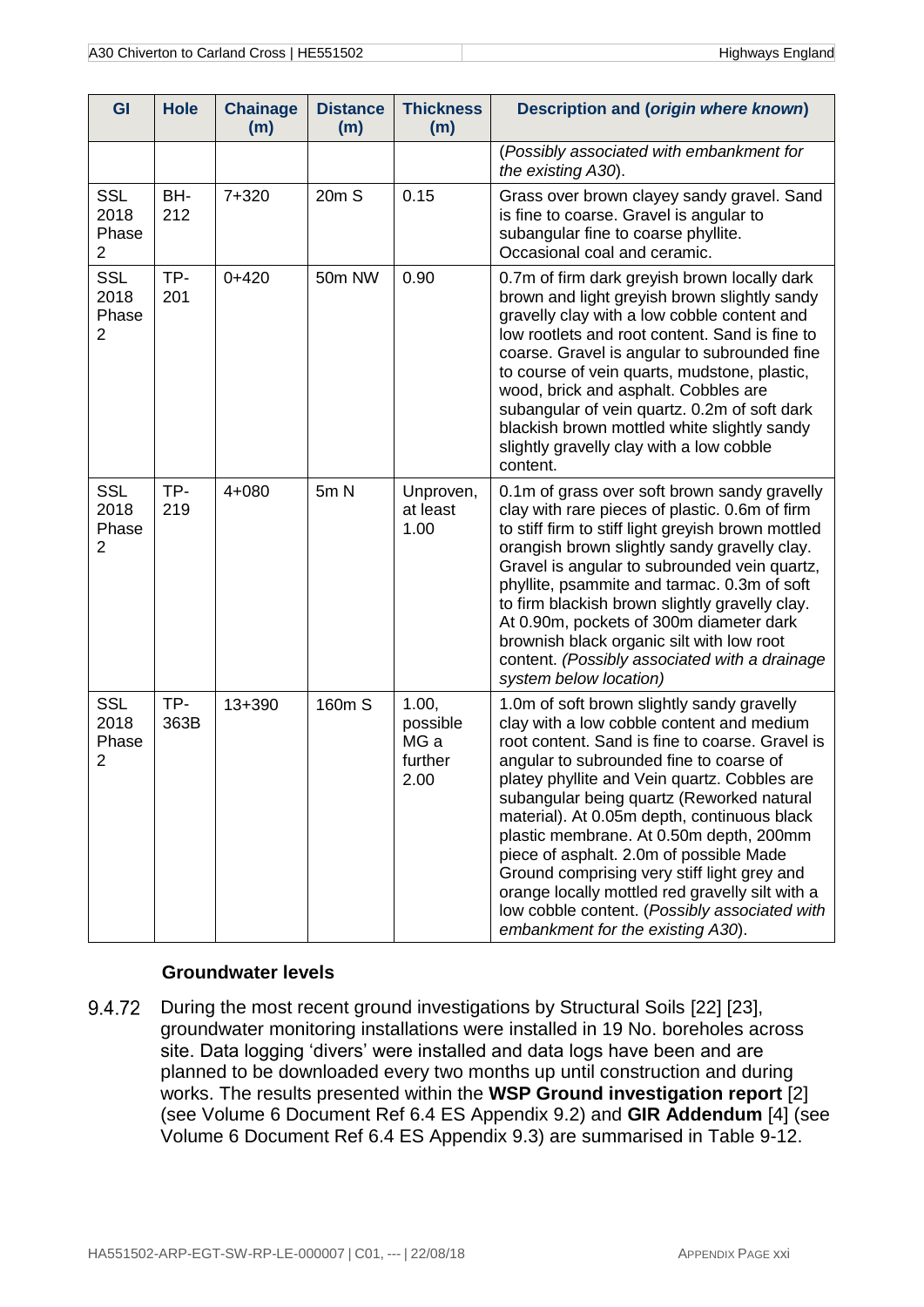| <b>A30 Chiverton to Carland Cross L.</b> | -naland  |
|------------------------------------------|----------|
| HE551502                                 | Highwayn |

**Table 9-12 Summary of the results of groundwater monitoring within the Structural Soils 2017 Phase 1 and 2018 Phase 2 boreholes.**

<span id="page-25-1"></span><span id="page-25-0"></span>

| <b>Borehole</b>                                                                                                                              | <b>Chainage</b> | <b>Response</b> | <b>Bedrock</b>   | <b>Ground Level</b> |                 | <b>Design</b>        |                                     |                                | <b>Groundwater monitoring data</b>  |                |                                |
|----------------------------------------------------------------------------------------------------------------------------------------------|-----------------|-----------------|------------------|---------------------|-----------------|----------------------|-------------------------------------|--------------------------------|-------------------------------------|----------------|--------------------------------|
|                                                                                                                                              | (m)             | zone (m bgl)    | <b>Formation</b> | (mOD)               |                 | groundwater<br>level | <b>Minimum from</b><br>level logger |                                | <b>Maximum from</b><br>level logger |                | <b>Seasonal</b><br>fluctuation |
|                                                                                                                                              |                 |                 |                  |                     | Depth<br>(mbgl) | Level<br>(mOD)       | Depth<br>(mbgl)                     | (mon)                          | Depth<br>(mbgl)                     | Level<br>(mOD) | (m)                            |
| <b>BH-S-005</b>                                                                                                                              | $1+000$         | 3.0 to 15.0     | Porthtowan       | 143.7               | 2.2             | 137.5                |                                     | No level logger data available |                                     |                |                                |
| <b>BH-R-004</b>                                                                                                                              | $2 + 900$       | 3.0 to 5.0      | Porthtowan       | 143.6               | 2.8             | 140.8                | 5.0                                 | 138.6                          | 2.8                                 | 140.8          | 2.2                            |
| <b>BH-R-010</b>                                                                                                                              | $3 + 950$       | 2.0 to 5.6      | Porthtowan       | 107.1               | 2.1             | 105.0                | 5.6                                 | 101.5                          | 2.1                                 | 105.0          | 3.5                            |
| <b>BH-S-012</b>                                                                                                                              | $4 + 850$       | 1.0 to 7.0      | Porthtowan       | 116.7               | 5.0             | 111.8                | 7.0                                 | 109.7                          | 4.7                                 | 112.0          | 2.3                            |
| <b>BH-R-013</b>                                                                                                                              | 5+800           | 3.0 to 6.0      | Porthtowan       | 98.7                | 6.2             | $92.5*$              | Dry                                 | Dry                            | Dry                                 | Dry            |                                |
| <b>BH-S-019</b>                                                                                                                              | $6 + 000$       | 0.8 to 6.5      | Porthtowan       | 81.8                | 2.8             | 79.0                 | 5.5                                 | 76.3                           | 2.7                                 | 79.1           | 2.9                            |
| <b>BH-R-017</b>                                                                                                                              | $7 + 100$       | 4.5 to 7.5      | Porthtowan       | 79.3                | 1.1             | 78.3                 | 6.1                                 | 73.2                           | 0.9                                 | 78.4           | 5.2                            |
| <b>BH-S-032</b>                                                                                                                              | $8 + 700$       | 1.5 to 5.5      | Grampound        | 80.3                | 5.6             | $74.8*$              | Dry                                 | Dry                            | Dry                                 | Dry            |                                |
| <b>BH-S-036</b>                                                                                                                              | $11+000$        | 8.0 to 24.6     | Grampound        | 111.3               | 4.6             | 106.8                | 5.5                                 | 105.8                          | 4.7                                 | 106.6          | 0.8                            |
| <b>BH-R-027</b>                                                                                                                              | $11+400$        | 4.4 to 7.4      | Grampound        | 120.4               | 2.9             | 117.5                | 6.9                                 | 113.5                          | 2.8                                 | 117.7          | 4.1                            |
| <b>BH-S-042</b>                                                                                                                              | $12 + 900$      | 3.0 to 9.0      | Grampound        | 146.8               | 5.8             | 141.0                | 9.0                                 | 137.8                          | 5.6                                 | 141.2          | 3.4                            |
| <b>BH-S-049</b>                                                                                                                              | 13+350          | 5.5 to 9.0      | Grampound        | 143.7               | 3.3             | 140.5                | 8.9                                 | 134.8                          | 3.0                                 | 140.8          | 6.0                            |
| <b>BH-R-041</b>                                                                                                                              | $14 + 050$      | 1.0 to 7.3      | Trendrean        | 135.9               | 4.7             | 131.3                | 7.2                                 | 128.6                          | 4.6                                 | 131.3          | 2.7                            |
| <b>BH-201</b>                                                                                                                                | $1 + 400$       | 1.90 to 7.90    | Porthtowan       | 139.67              | 2.2             | 137.5                | 1.4                                 | 132.2                          | 7.4                                 | 138.3          | 6.1                            |
| <b>BH-207</b>                                                                                                                                | $1 + 540$       | 1.00 to 7.00    | Porthtowan       | 135.22              | 4.5             | 130.8                | 7.4                                 | 127.8                          | 2.1                                 | 133.1          | 5.3                            |
| <b>BH-213</b>                                                                                                                                | 7+310           | 2.70 to 8.70    | Porthtowan       | 101.91              | 2.9             | 99.0                 | 8.7                                 | 93.2                           | 2.8                                 | 99.1           | 5.9                            |
| <b>BH-216</b>                                                                                                                                | $8 + 310$       | 2.00 to 8.00    | Grampound        | 106.84              | 3.6             | 103.3                | 8.0                                 | 98.8                           | 3.2                                 | 103.6          | 4.8                            |
| <b>BH-303</b>                                                                                                                                | $7 + 310$       | 2.80 to 8.80    | Porthtowan       | 84.29               | 3.0             | 81.3                 | 5.2                                 | 79.1                           | 2.78                                | 81.5           | 2.4                            |
| <b>BH-309</b>                                                                                                                                | $11+510$        | 2.70 to 5.70    | Grampound        | 122.49              | 2.0             | 120.5                | 4.6                                 | 117.9                          | 1.9                                 | 120.6          | 2.7                            |
| *Standpipe piezometers were dry throughout the monitoring period, a conservatively high groundwater level approximately 0.25m below the base |                 |                 |                  |                     |                 |                      |                                     |                                |                                     |                |                                |

of the response zone has been assumed.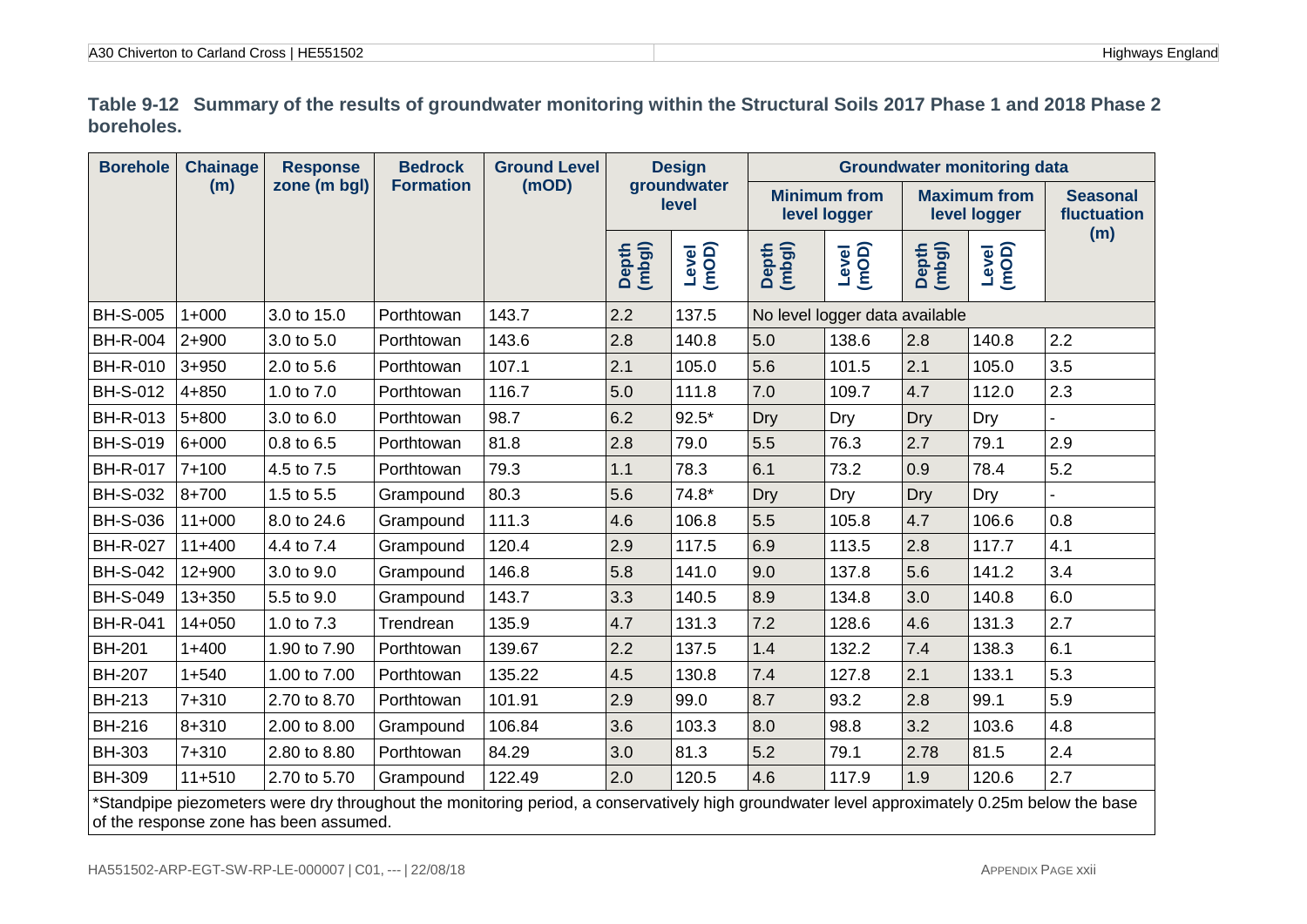- 9.4.73 Design groundwater levels are based upon the higher groundwater levels experienced in the winter with consideration given to the extent and persistency of short-term response to rainfall.
- 9.4.74 The design groundwater levels vary from 1.10m to over 6m below existing ground level. Generally, lower ground levels corresponded to slightly higher groundwater levels, and vice versa. Therefore, shallow groundwater may be encountered within excavations within the central third of the site, as it is at a lower elevation on average than the east and west of the route.

#### **Permeability**

9.4.75 Soakaway infiltration tests carried out in the Porthtowan Formation during the Structural Soils (2017) Phase 1 [22] and Phase 2 [23] GI recorded infiltration rates of  $2.3x10^{-3}$  to  $1.95x10^{-6}$  m/s. Two in-situ rising head permeability tests undertaken in borehole BH-S-036 in the Grampound Formation (response zones of 2.7m and 19.3m) recorded permeability of between 2.3x10<sup>-5</sup> and 3.1x10<sup>-7</sup> m/s respectively.

#### **Conceptual site model**

- The following paragraphs detail the Conceptual Site Model for the existing 9.4.76 baseline condition. The Conceptual model presents the potential sources, pathways, and receptors (potential pollution linkages) identified from the review of the baseline conditions within the study area. The conceptual model identifies potential current impacts from contamination in the existing baseline conditions.
- 9.4.77 The sources are split into those on, and those off site. For the purpose of the conceptual model those sources listed as on site relate to locations within the boundaries of the scheme. Sources identified outside this area but within the boundaries of the study area are deemed to be off site sources.
- 9.4.78 The potential sources of contamination identified during review of the baseline conditions are presented in [Table 9-13](#page-26-1) and Volume 6 Document Ref 6.3 ES Figure 9-6.

| <b>Potential Source</b>                                                                                                                                                                                                                                                                                                                                                                               | <b>Potential Contaminants</b>                                             |
|-------------------------------------------------------------------------------------------------------------------------------------------------------------------------------------------------------------------------------------------------------------------------------------------------------------------------------------------------------------------------------------------------------|---------------------------------------------------------------------------|
| On site                                                                                                                                                                                                                                                                                                                                                                                               |                                                                           |
| <b>Made Ground soils</b>                                                                                                                                                                                                                                                                                                                                                                              |                                                                           |
| Possible made ground associated with existing road infrastructure<br>(A30 and other routes crossing the scheme):<br>0-1+600m A3075 and A30<br>$\bullet$<br>$1+800m$ B road<br>1+950m to 2+100m A30<br>3+650m to 5+000m A30 and B3284<br>$\bullet$<br>5+500m farm track<br>$\bullet$<br>5+800m B road<br>6+400m to 6+600m A30 adjacent<br>7+100m B road<br>7+300m to 8+600m farm track, A30 and B road | Metals, hydrocarbons, asbestos<br>in soils and groundwater, ground<br>gas |

<span id="page-26-1"></span><span id="page-26-0"></span>

|  |  |  |  |  | Table 9-13 Identified potential sources of contamination. |
|--|--|--|--|--|-----------------------------------------------------------|
|--|--|--|--|--|-----------------------------------------------------------|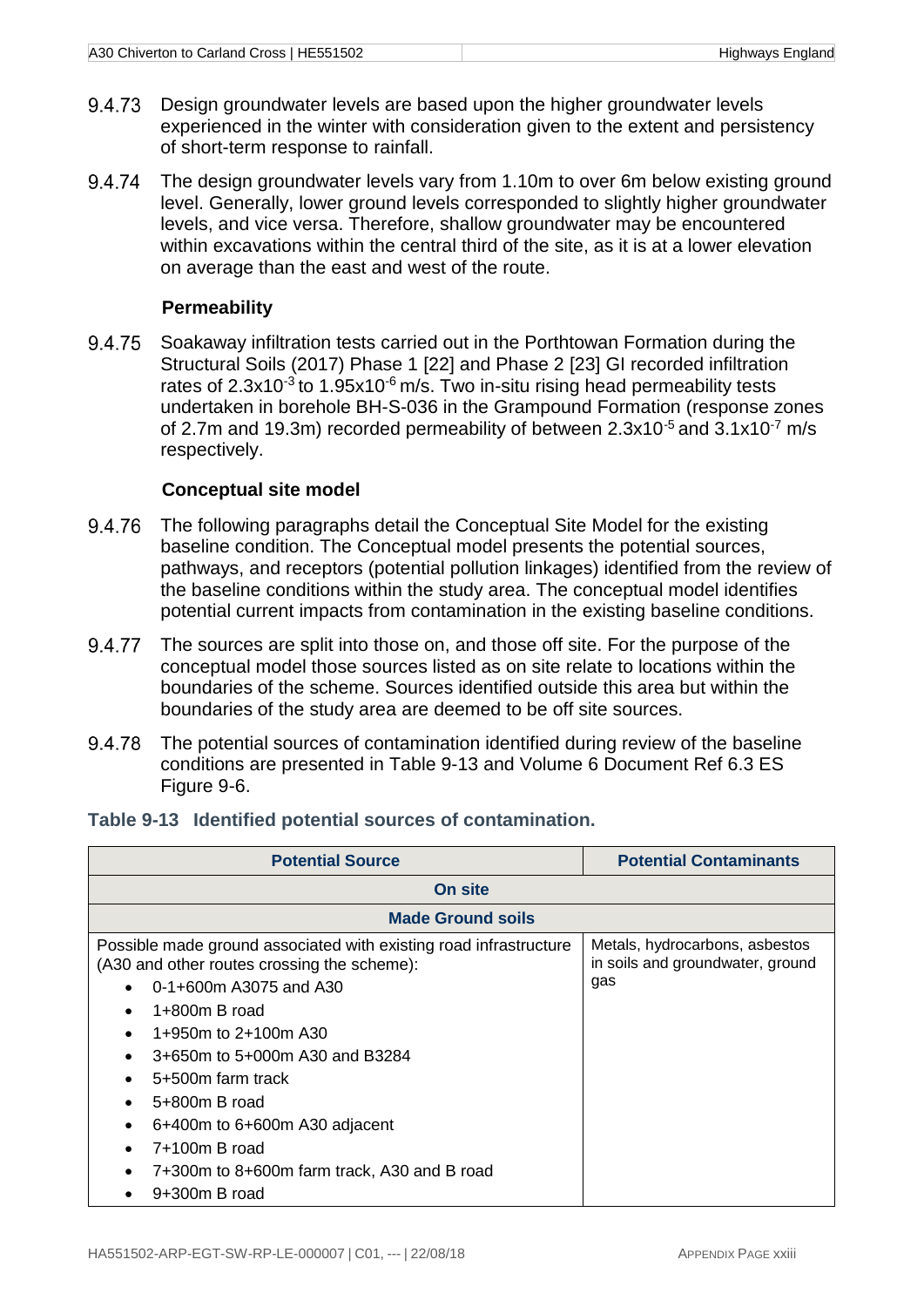| 9+500m to 9+800m A30 adjacent and B road<br>$\bullet$                                                                                                                                                                                                                                                                                                                                                                                       |                                                        |
|---------------------------------------------------------------------------------------------------------------------------------------------------------------------------------------------------------------------------------------------------------------------------------------------------------------------------------------------------------------------------------------------------------------------------------------------|--------------------------------------------------------|
| 10+950m B road                                                                                                                                                                                                                                                                                                                                                                                                                              |                                                        |
| 11+400m B road                                                                                                                                                                                                                                                                                                                                                                                                                              |                                                        |
| 12+850m to 12+950m A30                                                                                                                                                                                                                                                                                                                                                                                                                      |                                                        |
| 13+300m to 14+496m A30                                                                                                                                                                                                                                                                                                                                                                                                                      |                                                        |
| Made ground identified during intrusive investigations with                                                                                                                                                                                                                                                                                                                                                                                 | Metals in soils including arsenic                      |
| elevated soil concentrations and leachable concentrations of                                                                                                                                                                                                                                                                                                                                                                                | and lead. Leachable levels of                          |
| contaminants:                                                                                                                                                                                                                                                                                                                                                                                                                               | metals, PAH, TPH                                       |
| <b>BH-R-030</b>                                                                                                                                                                                                                                                                                                                                                                                                                             |                                                        |
| <b>BH-R-040C</b>                                                                                                                                                                                                                                                                                                                                                                                                                            |                                                        |
| <b>BH-R-041</b>                                                                                                                                                                                                                                                                                                                                                                                                                             |                                                        |
| TP-P-009                                                                                                                                                                                                                                                                                                                                                                                                                                    |                                                        |
| <b>TP-R-088A</b>                                                                                                                                                                                                                                                                                                                                                                                                                            |                                                        |
| <b>BH-212</b>                                                                                                                                                                                                                                                                                                                                                                                                                               |                                                        |
| TP-201                                                                                                                                                                                                                                                                                                                                                                                                                                      |                                                        |
| TP-219 (oil sheen noted on groundwater)                                                                                                                                                                                                                                                                                                                                                                                                     |                                                        |
| Made ground associated with private development/farmland<br>crossing the scheme. There is a potential risk in all areas of the<br>scheme however attention is drawn to the following locations:<br>5+500m two small outbuildings along alignment<br>6+200m private access track to a Farm<br>٠                                                                                                                                              | Metals, hydrocarbons, asbestos,<br>in soils ground gas |
| 7+100m Private dwellings and land.                                                                                                                                                                                                                                                                                                                                                                                                          |                                                        |
| <b>Historic mining and infilled quarries</b>                                                                                                                                                                                                                                                                                                                                                                                                |                                                        |
| Historic mining areas with associated mine waste, backfilled<br>mining areas, backfilled quarries. In particular, those identified as<br>part of historic and environmental searches, however there is a<br>risk of un-recorded features being encountered along the scheme.                                                                                                                                                                | Metals, hydrocarbons, asbestos,<br>ground gas.         |
| See Volume 6 Document Ref 6.3 ES Figure 9-3 for<br>locations where mine workings are on site.                                                                                                                                                                                                                                                                                                                                               |                                                        |
| <b>Current or Historic Activities</b>                                                                                                                                                                                                                                                                                                                                                                                                       |                                                        |
| Activities associated with the operation of the existing road<br>infrastructure (A30 and other routes crossing the scheme). These<br>activities may have resulted in accidental spillages or leakages of<br>fuels or oils, the gradual discharge of fuel/oil contaminated run off<br>into defective drainage networks and release to the surrounding<br>ground. It may also include fly tipped materials on more minor<br>roads and tracks. | Metals, hydrocarbons, asbestos.                        |
| Current or historic land uses (excluding mining):                                                                                                                                                                                                                                                                                                                                                                                           | Metals, hydrocarbons, asbestos,                        |
| 0+600m Petrol filling station                                                                                                                                                                                                                                                                                                                                                                                                               | herbicides and pesticides, ground<br>gas               |
| 1+700m electrical repair premises                                                                                                                                                                                                                                                                                                                                                                                                           |                                                        |
| 5+100m to 6+300m and 12+920m to 13+450m high                                                                                                                                                                                                                                                                                                                                                                                                |                                                        |
| pressure gas main                                                                                                                                                                                                                                                                                                                                                                                                                           |                                                        |
| 7+650m electricity pylon                                                                                                                                                                                                                                                                                                                                                                                                                    |                                                        |
| 7+900m electricity pylon                                                                                                                                                                                                                                                                                                                                                                                                                    |                                                        |
| 8+100m to 8+150m former nursery on 1993 mapping                                                                                                                                                                                                                                                                                                                                                                                             |                                                        |
| 11+700m to 12+200m abandoned oil pipeline                                                                                                                                                                                                                                                                                                                                                                                                   |                                                        |
| 13+500m filling station                                                                                                                                                                                                                                                                                                                                                                                                                     |                                                        |
| It should be considered that the main historic and current land use<br>in the location of the scheme is for agricultural purposes. On this<br>basis there is potential for the accumulation of herbicides and                                                                                                                                                                                                                               |                                                        |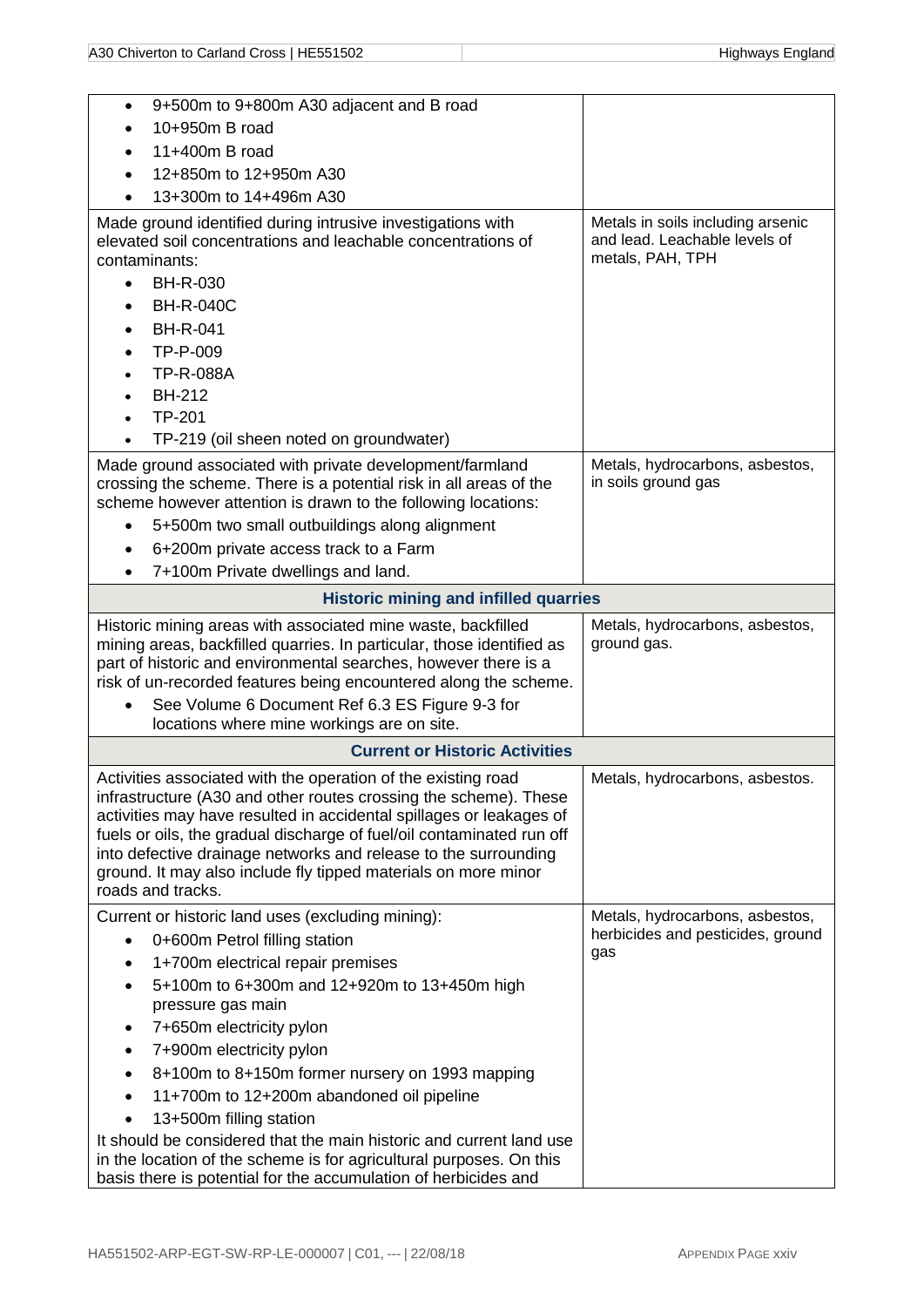| pesticides in the site soils along the scheme alignment. These<br>have been taregeted during laboratory testing.                                                                                                                                                                                                                                                                                                                                                                                    |                                                                     |
|-----------------------------------------------------------------------------------------------------------------------------------------------------------------------------------------------------------------------------------------------------------------------------------------------------------------------------------------------------------------------------------------------------------------------------------------------------------------------------------------------------|---------------------------------------------------------------------|
| <b>Environment Agency Recorded pollution incidents:</b>                                                                                                                                                                                                                                                                                                                                                                                                                                             | Hydrocarbons                                                        |
| 0+050m Lubricating Oils - Minor 3 Land                                                                                                                                                                                                                                                                                                                                                                                                                                                              |                                                                     |
| 0+850m Commercial Wastes - No impact<br>$\bullet$                                                                                                                                                                                                                                                                                                                                                                                                                                                   |                                                                     |
| <b>Contaminated Groundwater</b>                                                                                                                                                                                                                                                                                                                                                                                                                                                                     |                                                                     |
| Impact of the above listed sources on the groundwater in the<br>vicinity of the sources through leaching of soil contaminants                                                                                                                                                                                                                                                                                                                                                                       | Metals, hydrocarbons, herbicides,<br><b>PCBs</b>                    |
| Impact of the above listed source on the groundwater through<br>leaks/spills etc (Petrol stations, vehicle servicing etc)                                                                                                                                                                                                                                                                                                                                                                           | Hydrocarbons                                                        |
| <b>Off Site</b>                                                                                                                                                                                                                                                                                                                                                                                                                                                                                     |                                                                     |
| <b>Potential Made Ground soils</b>                                                                                                                                                                                                                                                                                                                                                                                                                                                                  |                                                                     |
| Made ground associated with existing road infrastructure such as<br>the A30 and other routes in close proximity to the proposed<br>alignment that may have impacted on or be impacting on the<br>scheme via, dust migration, leaching and migration of<br>contamination or migration of ground gas. Given the scheme<br>location, there are numerous areas where this scenario is<br>possible over much of the route and as such individual locations<br>are not listed for the purpose of brevity. | Metals, hydrocarbons, herbicides<br>in soils, ground gas.           |
| Made ground associated with private development/farmland in<br>close proximity to the scheme. There is a potential risk in all areas<br>of the proposed route.                                                                                                                                                                                                                                                                                                                                      | Metals, hydrocarbons, asbestos,<br>herbicides in soils, ground gas. |
| <b>Historic mining and infilled quarries</b>                                                                                                                                                                                                                                                                                                                                                                                                                                                        |                                                                     |
| Historic mining areas with associated mine waste, backfilled<br>mining areas, backfilled quarries in close proximity to the scheme.<br>In particular, those identified as part of historic and environmental<br>searches, however there is a risk of un-recorded features being<br>encountered in the study area.                                                                                                                                                                                   | Metals, hydrocarbons, asbestos,<br>ground gas.                      |
| See Volume 6 Document Ref 6.3 ES Figure 9-3 for off site<br>locations.                                                                                                                                                                                                                                                                                                                                                                                                                              |                                                                     |
| <b>Current or historic activities</b>                                                                                                                                                                                                                                                                                                                                                                                                                                                               |                                                                     |
| Activities associated with the operation of the existing road<br>infrastructure (A30 and other routes in close proximity to the<br>scheme). These activities may have resulted in accidental<br>spillages or leakages of fuels or oils, the gradual discharge of<br>fuel/oil contaminated run off into defective drainage networks and<br>release to the surrounding ground. It may also include fly tipped<br>materials on more minor roads and tracks.                                            | Metals, hydrocarbons, asbestos.                                     |
| Current or historic land uses (excluding mining/quarries):                                                                                                                                                                                                                                                                                                                                                                                                                                          | Metals, hydrocarbons, asbestos,                                     |
| 0+600m Petrol filling station. vehicle sales, vehicle<br>$\bullet$                                                                                                                                                                                                                                                                                                                                                                                                                                  | herbicides, PCBs (old electricity<br>sub stations)                  |
| servicing.                                                                                                                                                                                                                                                                                                                                                                                                                                                                                          |                                                                     |
| 0+900m to 1+000m grave yard.<br>1+700m electrical repair premises, construction services                                                                                                                                                                                                                                                                                                                                                                                                            |                                                                     |
| 1+800 wind turbine                                                                                                                                                                                                                                                                                                                                                                                                                                                                                  |                                                                     |
| 3+500m electricity sub station.                                                                                                                                                                                                                                                                                                                                                                                                                                                                     |                                                                     |
| 4+250m wind turbine                                                                                                                                                                                                                                                                                                                                                                                                                                                                                 |                                                                     |
| 4+600m wind turbine                                                                                                                                                                                                                                                                                                                                                                                                                                                                                 |                                                                     |
| 6+200m Civil engineering/sewerage premises.                                                                                                                                                                                                                                                                                                                                                                                                                                                         |                                                                     |
| 6+350m vehicle sales garage and waste oil burner.                                                                                                                                                                                                                                                                                                                                                                                                                                                   |                                                                     |
| 6+600m solar farm                                                                                                                                                                                                                                                                                                                                                                                                                                                                                   |                                                                     |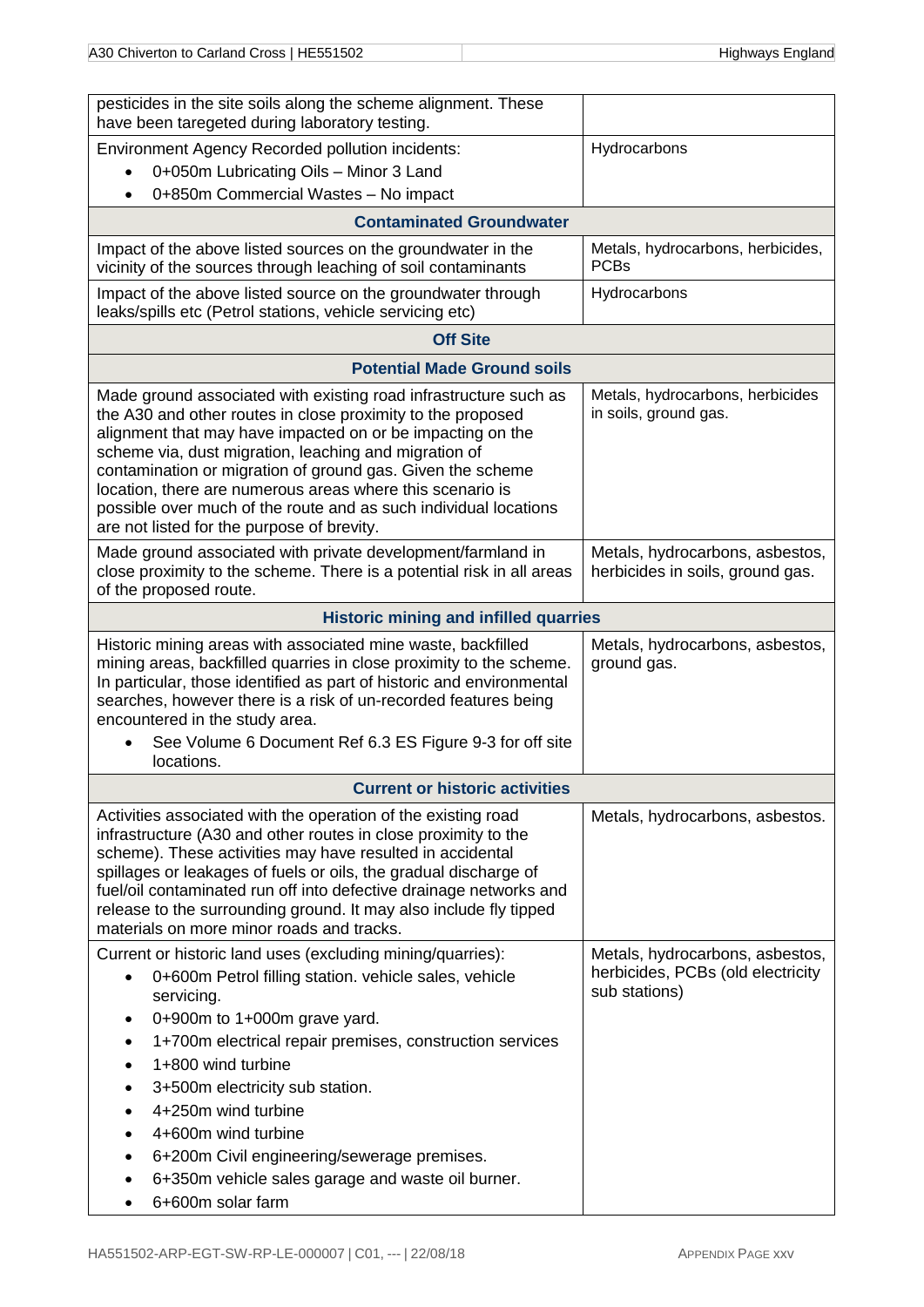| 7+200m infilled pond on 1879 mapping<br>$\bullet$                                                                                  |                                                                |
|------------------------------------------------------------------------------------------------------------------------------------|----------------------------------------------------------------|
| 7+400m to 8+500m electricity pylons                                                                                                |                                                                |
| 8+100m to 8+150m former nursery on 1993 mapping<br>٠                                                                               |                                                                |
| 8+400 to 8+600m four disused quarries on 1879 mapping<br>$\bullet$                                                                 |                                                                |
| 9+200m smithy noted on 1879 mapping<br>$\bullet$                                                                                   |                                                                |
| 10+450m infilled pond on 1906 mapping                                                                                              |                                                                |
| 11+000m refuse heap noted on 1958 mapping<br>$\bullet$                                                                             |                                                                |
| 11+200m potentially infilled pond on 1879 mapping<br>$\bullet$                                                                     |                                                                |
| 11+900m potentially infilled pond on 1879 mapping<br>$\bullet$                                                                     |                                                                |
| 13+000m power turbine                                                                                                              |                                                                |
| 13+500m power turbine                                                                                                              |                                                                |
| 13+500m filling station                                                                                                            |                                                                |
| It should be considered that the main historic and current land use                                                                |                                                                |
| in the location of the scheme is for agricultural purposes. On this                                                                |                                                                |
| basis there is potential for the accumulation of herbicides and                                                                    |                                                                |
| pesticides within site soils in areas in proximity to the scheme.                                                                  |                                                                |
| Numerous soakaway discharge consents are present in proximity                                                                      | Metals, hydrocarbons.                                          |
| to the scheme alignment. Whilst these should be for infiltration of<br>surface water (rain) they have potential to be conduits for |                                                                |
| contamination release to the local groundwater.                                                                                    |                                                                |
| <b>Contaminated Groundwater</b>                                                                                                    |                                                                |
| Impact of the above listed sources on the groundwater in the                                                                       | Impact of the above listed                                     |
| vicinity of the sources through leaching of soil contaminants                                                                      | sources on the groundwater in                                  |
|                                                                                                                                    | the vicinity of the sources                                    |
|                                                                                                                                    | through leaching of soil                                       |
|                                                                                                                                    | contaminants                                                   |
| Impact of the above listed source on the groundwater through                                                                       | Impact of the above listed                                     |
| leaks/spills etc. (Petrol stations, vehicle servicing etc.)                                                                        | source on the groundwater<br>through leaks/spills etc. (Petrol |
|                                                                                                                                    | stations, vehicle servicing etc.)                              |

- An oily sheen was noted on the water within TP-219 during the Phase 2 9.4.79 investigations presented in Volume 6 Document Ref 6.3 ES Figure 9-6. No other visual or olfactory evidence of contamination was noted during the intrusive works on site.
- 9.4.80 Review of the investigations undertaken on site to date have generally confirmed the site is predominately underlain by natural soils, with minor areas of made ground identified, as detailed in [Table 9-13.](#page-26-1)
- 9.4.81 Soil analysis, leachate analysis and groundwater analysis has been obtained as part of the baseline information. Should a plausible pathway be identified between the sources identified in [Table 9-13](#page-26-1) the results of this testing can be used to assess the impact further.
- 9.4.82 Ground gas monitoring was not undertaken as part of intrusive works on site, however, given the natural geology and other potential contaminant sources present across the majority of the scheme it is not considered that a significant source of ground gas is present. Made Ground has generally been encountered in isolated locations and typically less than 1m thick so not considered to pose a significant risk of lateral gas migration. The alluvial soils may present some potential for ground gas generation, however these are generally located in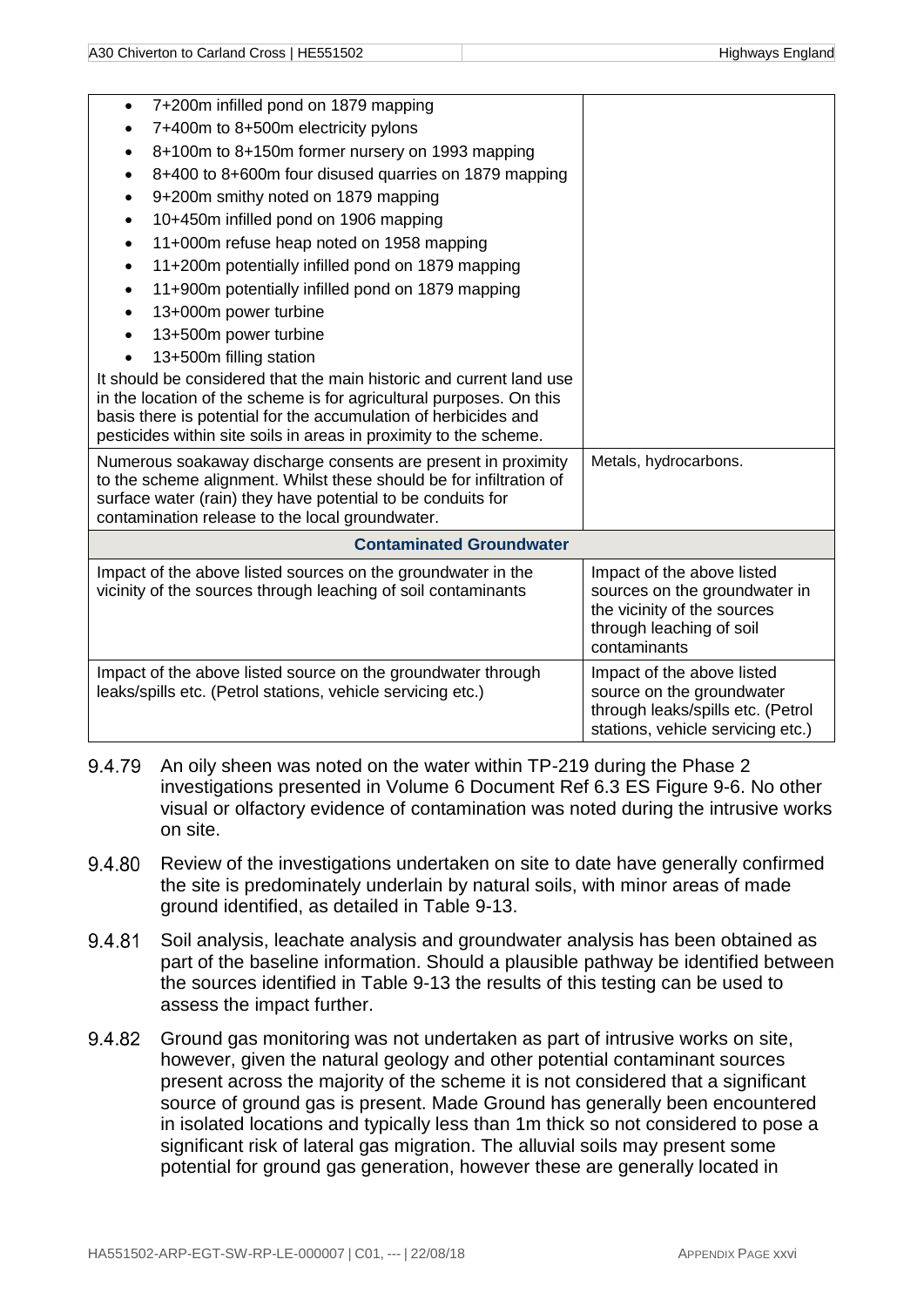discrete areas across the scheme area, freely venting to atmosphere and therefore not considered to present a risk in the baseline scenario.

The potential receptors to the identified sources of potential contamination are 9.4.83 presented in [Table 9-14.](#page-30-2)

<span id="page-30-2"></span><span id="page-30-0"></span>

|  |  |  |  | Table 9-14 Identified potential baseline Receptors. |
|--|--|--|--|-----------------------------------------------------|
|--|--|--|--|-----------------------------------------------------|

| <b>Receptors</b>                                                                                                                                                               | <b>Discussion</b>                                                                                                                                                                                                              |
|--------------------------------------------------------------------------------------------------------------------------------------------------------------------------------|--------------------------------------------------------------------------------------------------------------------------------------------------------------------------------------------------------------------------------|
| Human:                                                                                                                                                                         |                                                                                                                                                                                                                                |
| Residents and workers of nearby villages, hamlets,<br>and farms in the scheme and study area.                                                                                  | Residents and workers in the scheme and<br>study area are considered to be sensitive<br>receptors which may be impacted by long<br>term exposure to the potential contamination<br>sources identified in the previous section. |
| Users of agricultural land and countryside (ramblers<br>etc) in the scheme and study area.                                                                                     | Due to shorter term exposure durations, it is<br>considered that these receptors are less likely<br>to be impacted.                                                                                                            |
| Maintenance workers on the existing A30 (which<br>form part of the scheme) and other highways<br>crossing the scheme and study area.                                           | Regular and possible long term (albeit<br>intermittent) exposure to the potential<br>contamination sources identified in the<br>previous section.                                                                              |
| Users of the existing A30 road at tie in points with<br>the scheme and other highways crossing the<br>scheme, including motorists, cyclists, pedestrians,<br>horse riders etc. | These receptors are considered to be at a low<br>risk due to the transient nature of their likely<br>exposure to the potential contamination<br>sources.                                                                       |
| <b>Environmental:</b>                                                                                                                                                          |                                                                                                                                                                                                                                |
| Groundwater beneath the scheme and study area<br>(Secondary A Aquifers)                                                                                                        | Impact from contamination within the scheme,<br>or study area and migration into the scheme                                                                                                                                    |
| Surface water features identified in Table 9-7 and<br>Table 9-8                                                                                                                |                                                                                                                                                                                                                                |
| Water abstraction points identified in Volume 6<br>Document Ref 6.3 ES Figure 9-4                                                                                              |                                                                                                                                                                                                                                |

#### 9.4.84 The pathways identified between potential sources of contamination and the potential receptors are presented in the [Table 9-15.](#page-30-3)

<span id="page-30-3"></span><span id="page-30-1"></span>**Table 9-15 Identified potential baseline pathways.**

| <b>Pathway</b>                                            | <b>Discussion</b>                                                                                                                                  |
|-----------------------------------------------------------|----------------------------------------------------------------------------------------------------------------------------------------------------|
| <b>Human Health:</b>                                      |                                                                                                                                                    |
| Ingestion of soil and dust                                | Exposed soils in temporary excavations e.g.<br>road works/farmland in the immediate vicinity,<br>during cutting of verges etc                      |
| Inhalation of soil dust                                   | Generation of dust during temporary<br>excavations (e.g. roadworks) or other works<br>such as farming, grass cutting etc.                          |
| Inhalation of gases and volatile organic<br>contamination | Inhalation on gasses or vapours from sources<br>such as spills/leaks, ground gas generated<br>from made ground or natural deposits of<br>alluvium. |
| Dermal contact with soils and dust.                       | Contact with temporarily exposed site soils<br>(road works / farming) /groundwater in                                                              |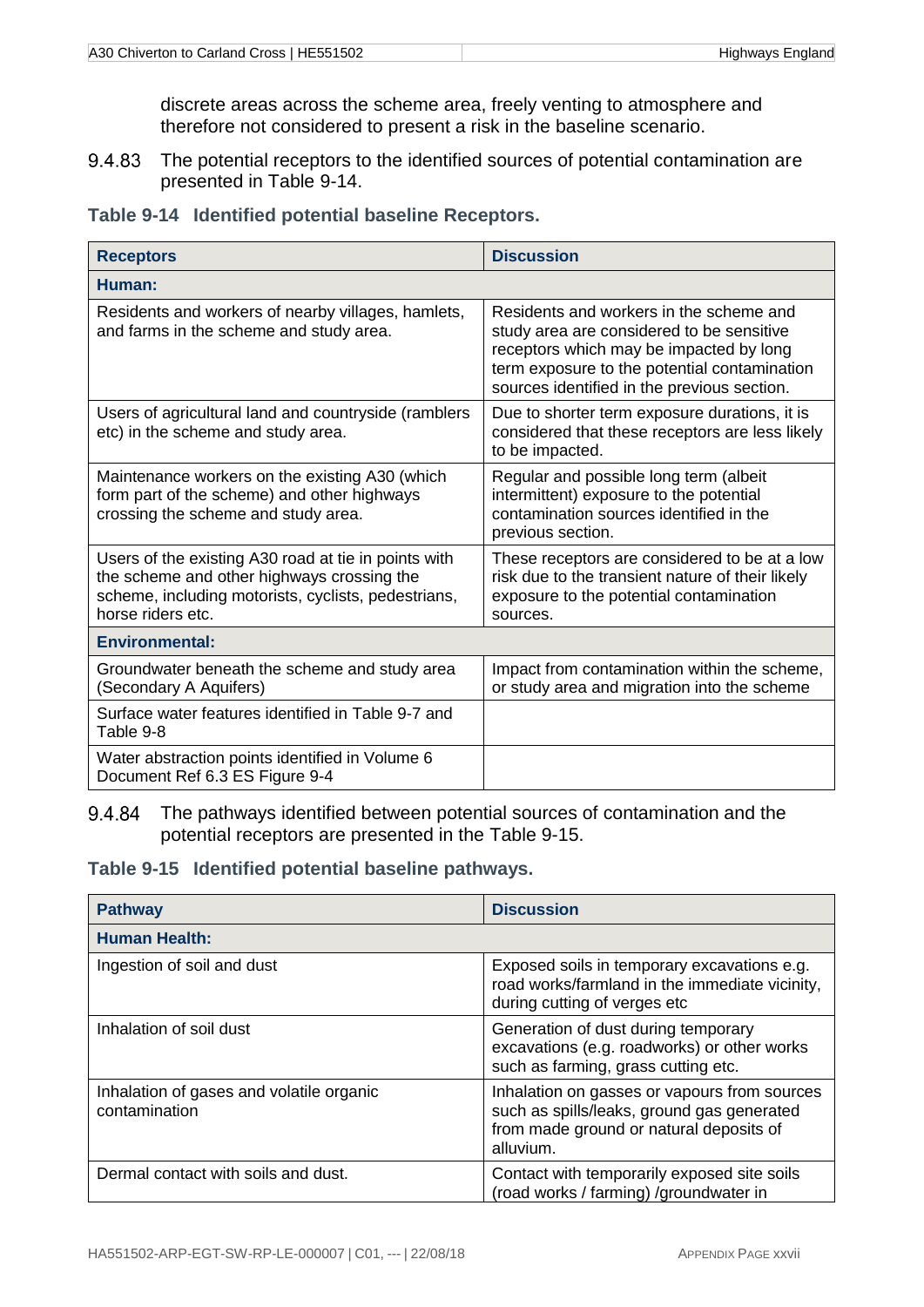| <b>Pathway</b>                                                                                                                                                                    | <b>Discussion</b>                                                                                                                |  |
|-----------------------------------------------------------------------------------------------------------------------------------------------------------------------------------|----------------------------------------------------------------------------------------------------------------------------------|--|
|                                                                                                                                                                                   | excavations or from dust created. Considered<br>unlikely that contact with groundwater will<br>occur.                            |  |
| <b>Controlled Waters:</b>                                                                                                                                                         |                                                                                                                                  |  |
| Direct release of contaminants from leaks or spills<br>into controlled waters (groundwater, streams,<br>springs, rivers etc.).                                                    | Leaks or spills near controlled waters, or into<br>drainage which discharges to controlled<br>waters etc.                        |  |
| Release of contaminants from leaks or spills into the<br>sub-surface and subsequent vertical and lateral<br>migration through unsaturated and saturated zones.                    | Migration through pore space/fractures in<br>rocks and soils, along preferential pathways<br>such as service corridors or higher |  |
| Leaching of contamination from soils into surface<br>waters, or into the sub-surface and subsequent<br>vertical and lateral migration through unsaturated<br>and saturated zones. | permeability strata. Impact on aquifers within<br>subsurface, surface waters through<br>springs/issues.                          |  |

9.4.85 Review of the above potential pollution linkages indicate that in the current baseline conditions, nearby residents and workers are unlikely to be exposed to potential sources of contamination through ingestion, inhalation and to groundwater and soils through dermal contact on a frequent basis, if at all, for the following reasons:

- The ground investigations to date have generally encountered natural soils across the study site.
- Where made ground soils have been encountered these have been generally isolated to small areas and did not display visual or olfactory signs of contamination.
- The most likely source for contamination is either made ground associated with the existing road infrastructure or possible mining waste. In the current baseline, the former is likely to be largely isolated from these receptors by road surfacing/topsoil with vegetation, while the latter is considered likely to be isolated to some degree by vegetation and or topsoil layers.
- 9.4.86 Review of the above potential SPR linkages in relation to recreational users of the study area indicate that they are unlikely to be impacted in the current baseline for the following reasons:
	- The ground investigations to date have generally encountered natural soils across the study area.
	- Where made ground soils have been encountered these have been generally isolated to small areas and did not display visual or olfactory signs of contamination.
	- Exposure frequency is likely to be relatively sporadic, and in addition the duration is likely to be short term. For example, it is overly pessimistic to assume that an entire walking route would be over exposed contaminated soils.
- 9.4.87 Review of the possible impact to maintenance workers indicates that, in current baseline conditions, they are considered the most likely to be impacted by the potential sources of contamination for the following reasons:
	- Maintenance workers or highways workers may be directly exposed to contaminated soils or made ground during works on the existing infrastructure on site. Exposure pathways would include dermal, ingestion and inhalation.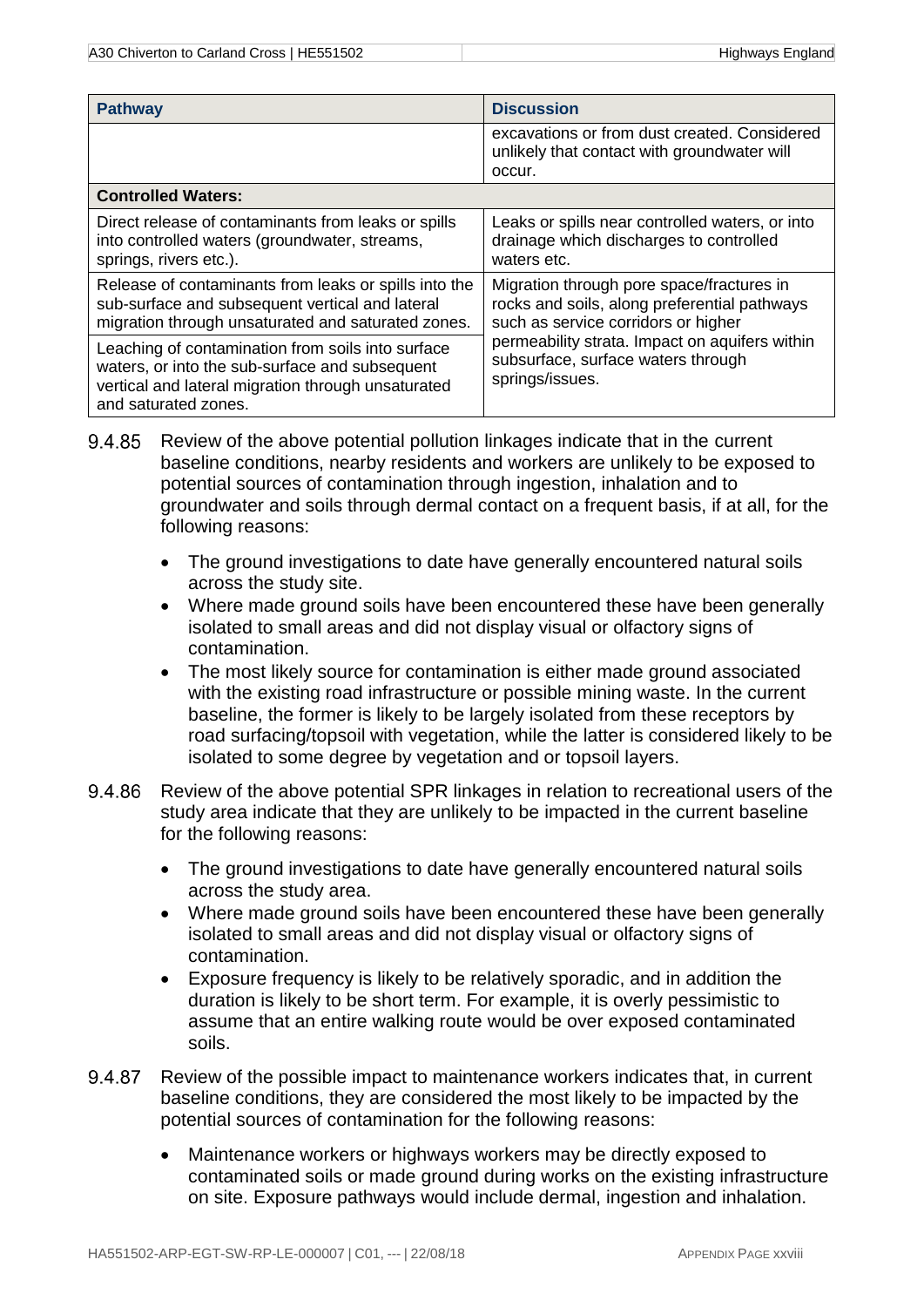Exposure duration is likely to be relatively short term, however it is feasible that this could be on a regular basis, over the lifetime of the worker (e.g. grass cutting on verges).

- Due to likely location of the works (in association with highways) it is considered that there is a higher potential for made ground, or contaminated soils to be present.
- However, as regular maintenance works are not considered likely to involve deep 9.4.88 excavations, no direct exposure to groundwater is considered likely to occur. In addition, given the likely nature of the site soils, ground gas risk is considered to be low. Furthermore, it is considered that man entry into excavations/confined spaces would be limited and likely to be controlled with mitigation measures and risk assessment to reduce the risk to maintenance workers from ground gasses.
- 9.4.89 Existing users of the A30, or other highways in the study area are not considered likely to be impacted by contamination on the basis of the following:
	- Relative isolation within vehicles.
	- Their transient nature and likely short term duration.
- 9.4.90 The possible pathways in relation to controlled waters are considered to be plausible for the following reasons:
	- Potential contaminants within the identified sources are considered to be freely leachable from the site soils via infiltration of rain or surface water given the absence of drainage or hard cover.
	- The investigations to date have indicated the site soils to comprise a mixture of granular and cohesive materials overlying weathered bedrock. While not considered to be highly permeable strata, vertical and lateral migration is still plausible, especially in bands of higher permeability strata or in granular made ground, service runs, or old mining features.
- 9.4.91 On the basis of the above discussion, [Table 9-16](#page-33-1) presents the plausible pollutant linkages present in the baseline setting for the scheme.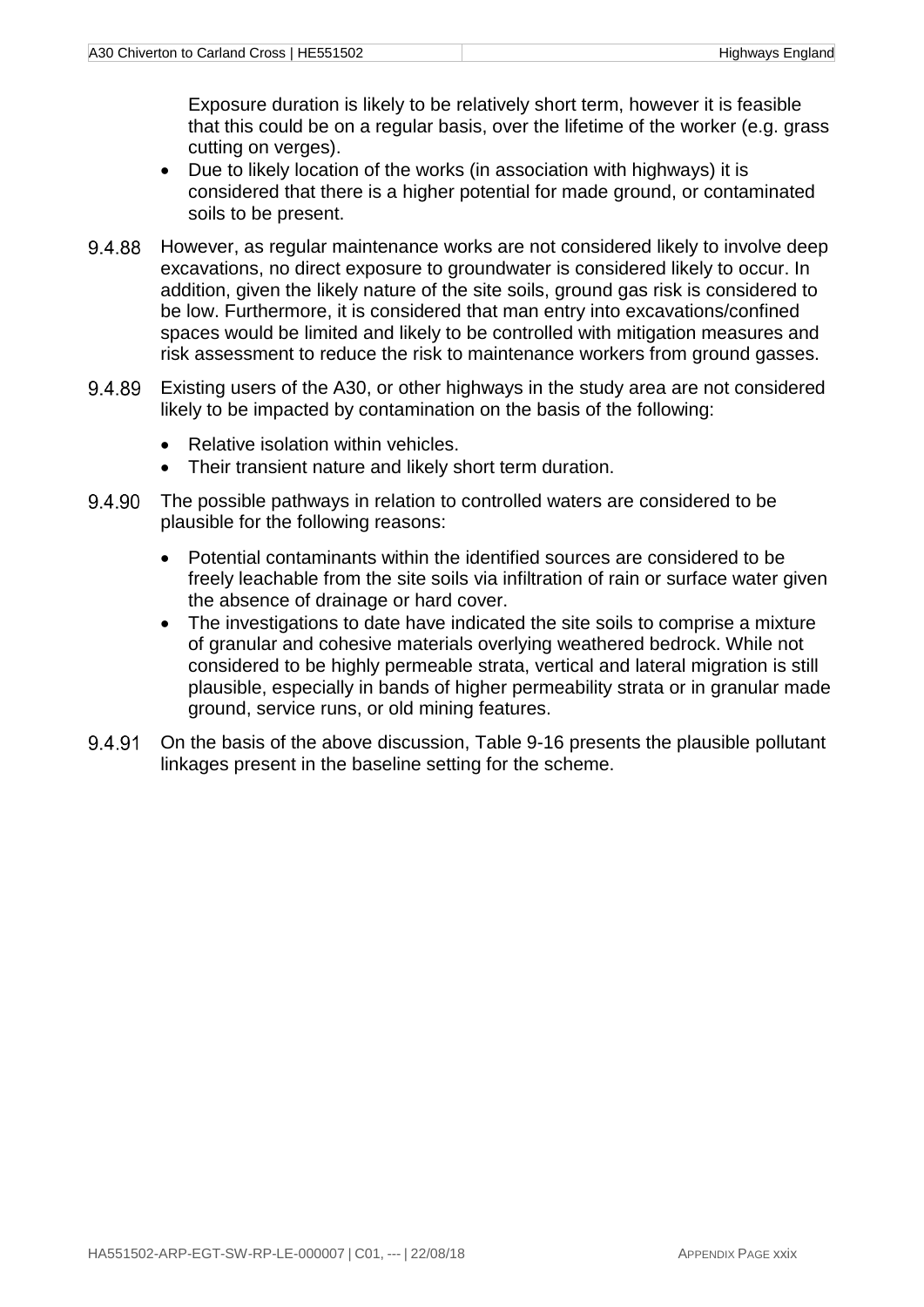# **Table 9-16 Baseline Source-Pathway-Receptor Linkages.**

<span id="page-33-1"></span><span id="page-33-0"></span>

| <b>Sources</b>                                                                                       | <b>Pathways</b>                                      | <b>Receptors</b>                           | <b>Comments</b>                                                             |
|------------------------------------------------------------------------------------------------------|------------------------------------------------------|--------------------------------------------|-----------------------------------------------------------------------------|
| <b>On Site</b>                                                                                       | <b>Human Health</b>                                  | <b>Human Health</b>                        | <b>Human Health</b>                                                         |
| Made ground:                                                                                         | Ingestion of soil and dust                           | Maintenance workers on                     | Made ground, mining waste or                                                |
| Existing road infrastructure                                                                         | Inhalation of soil and dust                          | highways or other land that                | backfilled workings, and potential                                          |
| Made ground identified during previous ground                                                        | Inhalation of gasses and                             | crosses the scheme<br>alignment.           | current contaminative processes are<br>considered likely to be present in   |
| investigations                                                                                       | volatile organic<br>contamination                    |                                            | locations in the study site. Maintenance                                    |
| <b>Historic Mining and Quarries</b>                                                                  | Dermal contact with soils,                           |                                            | workers on existing highways may be                                         |
| Mine waste used to fill/level areas.                                                                 | dust.                                                |                                            | directly exposed to potential                                               |
| Backfilled mine workings with mine wastes<br>(possible surface workings along lodes)                 |                                                      |                                            | contaminated made ground.                                                   |
| Back filled quarries - unknown backfill with                                                         | <b>Controlled Waters</b>                             | <b>Controlled Waters</b>                   | <b>Controlled Waters</b>                                                    |
| potential contamination.                                                                             | Leaching of contaminants,<br>vertical and horizontal | Groundwater beneath the                    | Direct release into the groundwater is                                      |
| <b>Current or historic activities</b>                                                                | migration within the                                 | scheme alignment<br>(Secondary A Aquifers) | not considered likely, however<br>migration of contaminants from spills or  |
| Possible contamination associated with operation                                                     | subsurface.                                          |                                            | leaks or via leaching of soil based                                         |
| of A30 and other highways crossing the scheme                                                        | Direct discharge into ground.                        | Surface water features                     | contamination is considered plausible.                                      |
| alignment.                                                                                           |                                                      |                                            |                                                                             |
| Land use - filling stations, electrical distribution<br>network, agriculture, oil and gas pipelines. |                                                      | <b>Water Abstractions</b>                  | Given the distance from the scheme to                                       |
| Previous pollution incidents (recorded and un-                                                       |                                                      |                                            | surface water features it is not<br>considered likely that direct releases  |
| recorded).                                                                                           |                                                      |                                            | will impact. However indirect migration                                     |
| <b>Off Site</b>                                                                                      |                                                      |                                            | of contamination may be considered                                          |
| Made ground:                                                                                         |                                                      |                                            | plausible.                                                                  |
| Possible made ground associated with the                                                             |                                                      |                                            | Source protection zones related to                                          |
| existing road infrastructure crossing the scheme                                                     |                                                      |                                            | abstractions exist beneath the scheme.<br>These are considered likely to be |
| alignment.                                                                                           |                                                      |                                            | impacted by any contamination present.                                      |
| Possible made ground associated with private                                                         |                                                      |                                            |                                                                             |
| developments, farm land.                                                                             |                                                      |                                            |                                                                             |
| <b>Historic Mining and Quarries</b>                                                                  |                                                      |                                            |                                                                             |
| Mine waste used to fill/level areas.                                                                 |                                                      |                                            |                                                                             |
| Backfilled mine workings with mine wastes<br>(possible surface workings along lodes)                 |                                                      |                                            |                                                                             |
| Back filled quarries - unknown backfill with                                                         |                                                      |                                            |                                                                             |
| potential contamination                                                                              |                                                      |                                            |                                                                             |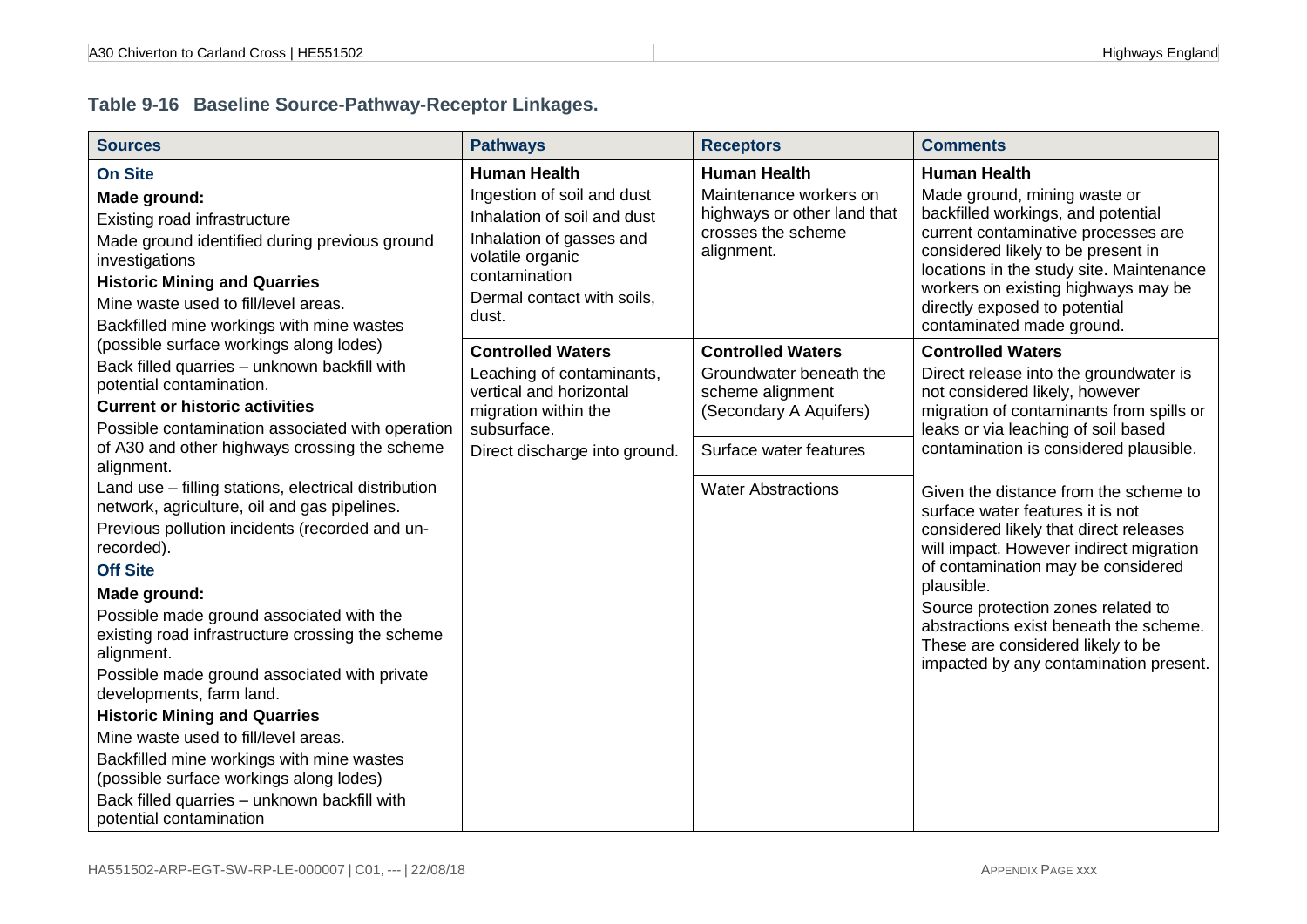| A30 Chiverton to<br>-<br>HE551502<br>Carland 、<br>∵r∩ee<br>,,,,,,, | .<br>.<br>diand |
|--------------------------------------------------------------------|-----------------|
|                                                                    |                 |

| <b>Sources</b>                                                                                                  | <b>Pathways</b> | <b>Receptors</b> | <b>Comments</b> |
|-----------------------------------------------------------------------------------------------------------------|-----------------|------------------|-----------------|
| <b>Current or historic activities</b>                                                                           |                 |                  |                 |
| Possible contamination associated with operation<br>of A30 and other highways crossing the scheme<br>alignment. |                 |                  |                 |
| Land use – filling stations, smithy's, electrical<br>distribution network, horticulture, agriculture.           |                 |                  |                 |
| Previous pollution incidents (recorded and un-<br>recorded).                                                    |                 |                  |                 |
| Soakaway drainage as possible contamination<br>pathways.                                                        |                 |                  |                 |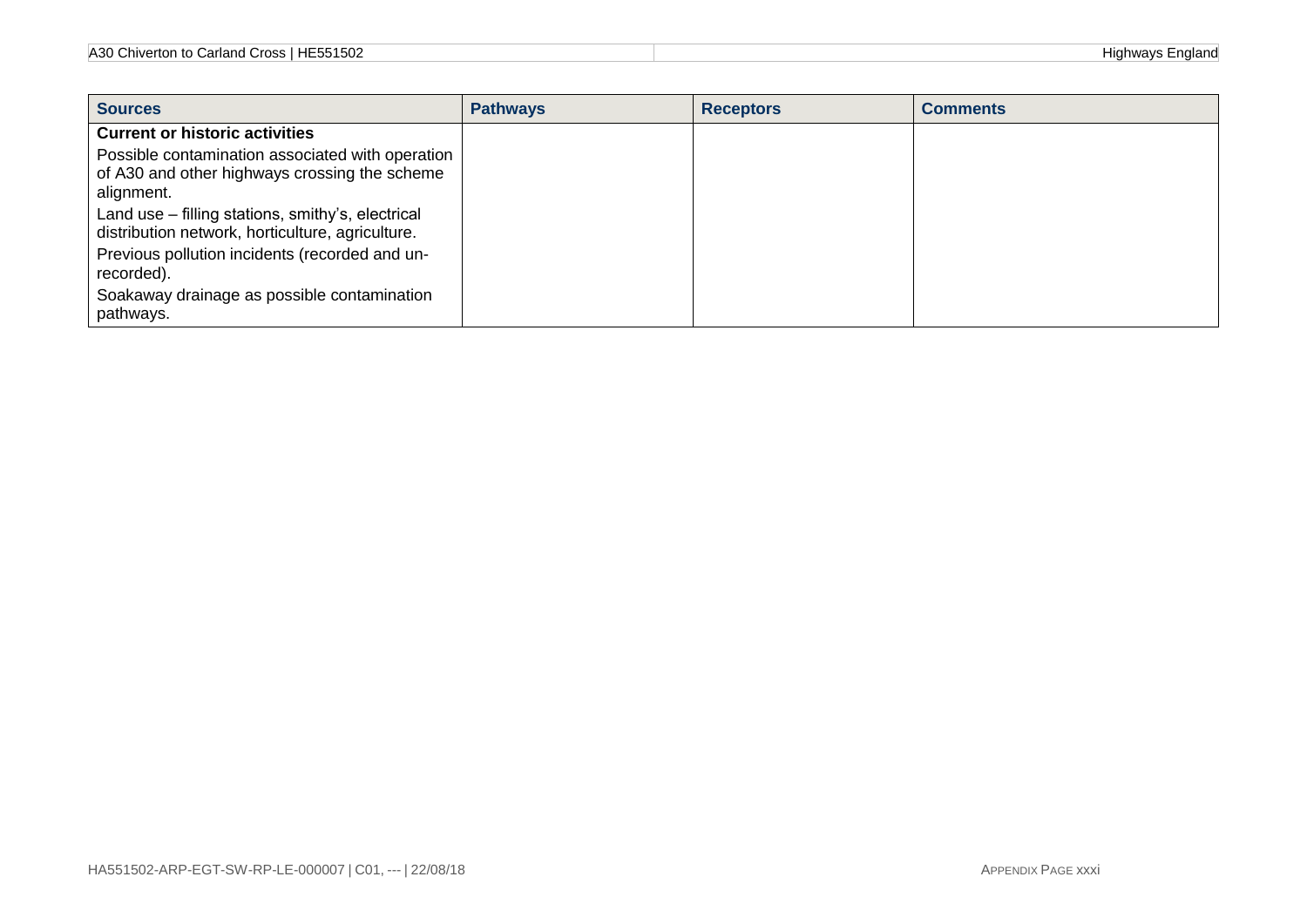#### **Assessment of potential impact of current baseline conditions**

Land contamination

- 9492 [Table 9-16](#page-33-0) indicates that in the baseline condition the potential plausible pollution linkages are:
	- Maintenance workers impacted by direct exposure to contaminants in soils/made ground.
	- Controlled waters impacted by potential contamination present in made ground or mine workings, leaks and spills, and current land use (petrol filling stations).
- 9.4.93 On the basis of the above and in accordance with the proposed assessment methodology (see **Geology and soils** (Volume 6 Document Ref 6.2 ES Chapter 9)) a Generic Quantitative Risk Assessment (GQRA) has been carried out to assess the risk. The details are presented in the following paragraphs.

#### Human Health GQRA

- The following GQRA is based on the results obtained from the intrusive ground 9.4.94 investigations undertaken on site to date.
- 9.4.95 As part of the GIR [2] soil sample analysis, a total of 21No. soil samples were submitted for chemical testing. Of these samples, 5No. were from made ground soils, 4No. were from weathered bedrock, 1No. was obtained from alluvium, and 11No. were obtained from Topsoil.
- 9.4.96 During the Phase 2 GI works discussed in the **GIR Addendum** [4] (see Volume 6 Document Ref 6.4 ES Appendix 9.3), a further 48No. soil samples were submitted for chemical testing. Of these 7No. were from Made Ground soils, 4No. were from weathered bedrock, 1No. was obtained from alluvium, and 14No. obtained from topsoil.
- 9497 In relation to the human health risk from contaminated soils the identified receptors are maintenance and construction workers. Published generic screening criteria for the exposure scenario associated with this type of work are not available. On this basis the assessment criteria chosen for the GQRA are for residential with plant uptake end use as they represent the most conservative land use. These criteria are considered to be conservative given the likely exposure scenario encountered by a maintenance worker, however they are likely to be suitable to establish if further discussion or detailed assessment is required.
- 9.4.98 The results of the screening assessment indicate that the majority of chemical concentrations fall below the applied screening criteria with the following exceptions:
	- 8 No. concentrations of arsenic;
	- Two concentrations of lead;
	- One concentration of benzo(a)pyrene;
	- One concentration of dibenzo(ah)anthracene.
- 9.4.99 Exceedances for arsenic were encountered in samples of made ground from 0.6m bgl in TP-P-09, samples from 0.5m above ground level (bund) and 0.2m bgl in TP-201, samples from 0.4 to 0.5m and 0.9 to 1.0m bgl in TP-219. Review of the soil descriptions for TP-P-09, TP-201, and TP-219 does not indicate a potential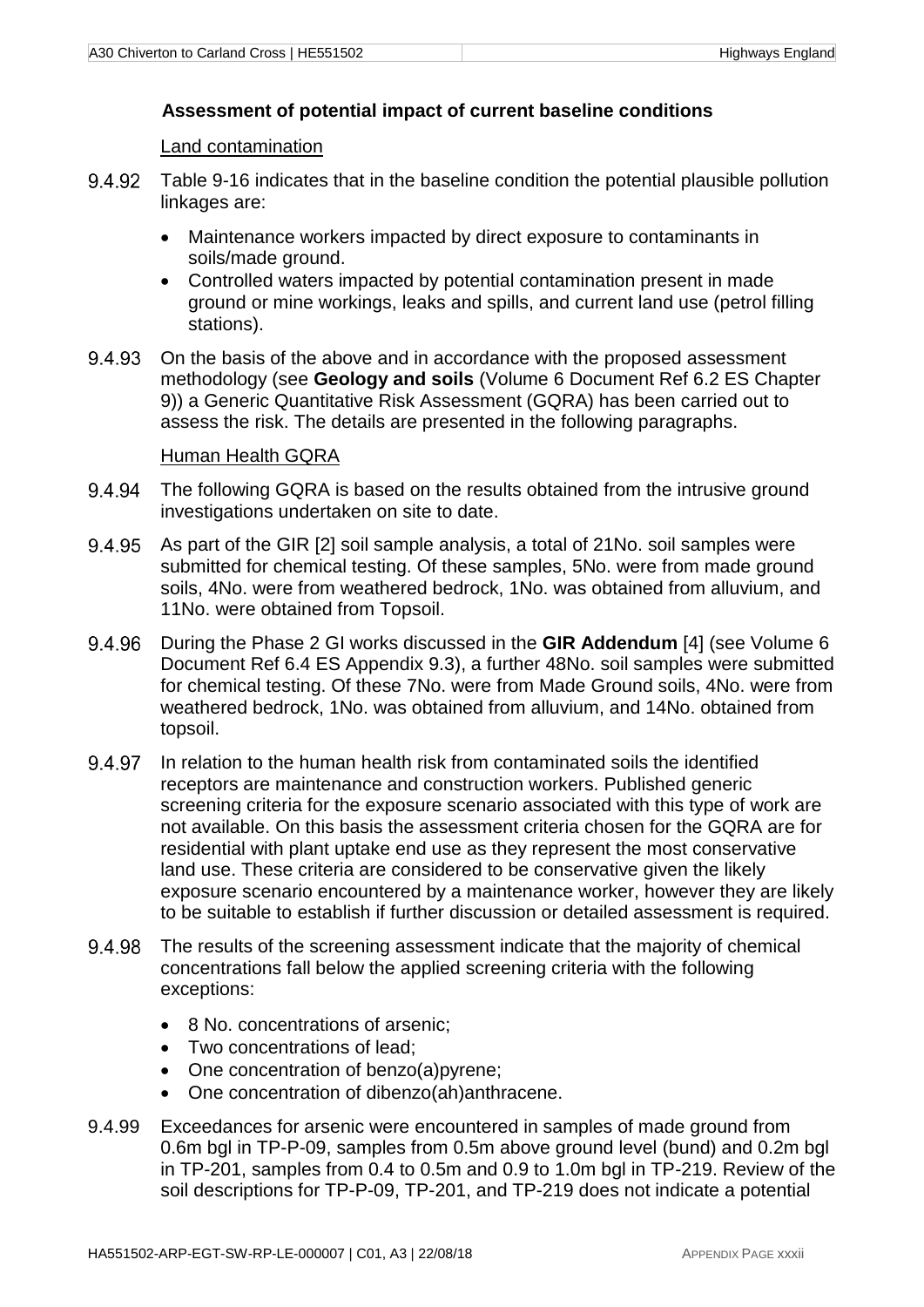source of the arsenic aside from the general description of Made Ground. The other exceedances for arsenic were noted in residual natural soils in samples from 0.4 to 0.5m bgl in TP-363, 0.7 to 0.8m bgl in TP-365, and a sample from 0.3m bgl in BH-213. It is concluded that these arsenic concentrations may be reflective of elevated background concentrations associated with the natural soils in this geography.

- 9.4.100 Exceedances for lead were encountered in samples of Made Ground from 0.65m bgl in BH-R-030 and 0.00 to 0.15m bgl in BH-212. Review of the soil descriptions for both exploratory holes does not indicate any potential sources for the lead aside from the general description of Ground including coal. Review of the location of BH-R-030 indicates that the borehole lies approximately 100m north of the location of an old shaft and heap (possible mine waste) shown on the historic mapping from 1879 to 1958. The mapping following 1958 no longer shows the shaft or heap, the heap may well have been re-graded across the area and it may be that this is the cause of the elevated lead in this location. BH-212 is in close proximity to an old shale quarry and as such it is conceivable that the Made Ground in this area may be backfilled waste material used to fill this feature.
- 9.4.101 Exceedances for both benzo(a)pyrene and dibenzon(ah)anthracene were only recorded in a single sample from 0.9 to 1.0m bgl in TP-219. Review of the soil descriptions for TP-219 indicates asphalt present within the Made Ground, potential drainage infrastructure and an oily sheen on the groundwater encountered in the trial pit. These substances are considered possible sources of these elevated levels of PAH.
- 9.4.102 Despite the above exceedances, in general the soils encountered during the investigation works have shown little evidence of contamination with concentrations of contaminants falling below the applied residential with plant uptake screening criteria. It is considered that the screening criteria are likely to be overly conservative in relation to assessing the risk to maintenance and construction workers, and that it is likely that much of the risk identified by the exceedances would be mitigated by the likely use of personal protective equipment (PPE). On this basis it is not considered that a significant risk to human health is present to the identified receptors.

#### Controlled Waters GQRA

- 9.4.103 In order to assess the likely impact on controlled waters a GQRA based on the results of leachate analysis and groundwater analysis obtained during the previous investigations has been undertaken.
- 9.4.104 The **WSP Ground investigation report** (Volume 6 Document Ref 6.4 ES Appendix 9.2) [2] included soil leachate analysis on a total of 16No. soil samples; 4No. samples were from made ground deposits, 4No. from weathered bedrock and a further 8No. from topsoil samples.
- As part of the Phase 2 investigations included in the **GIR Addendum** [4] (see Volume 6 Document Ref 6.4 ES Appendix 9.3), a total of 12No. groundwater samples were obtained from installations in boreholes from across the scheme.
- 9.4.106 The study area is situated above Secondary A Aquifers, there are numerous water courses and springs within the study area, and in addition, there are abstraction licenses within the study area. On this basis leachate results have been screened against Freshwater Environmental Quality Standards (FEQS) or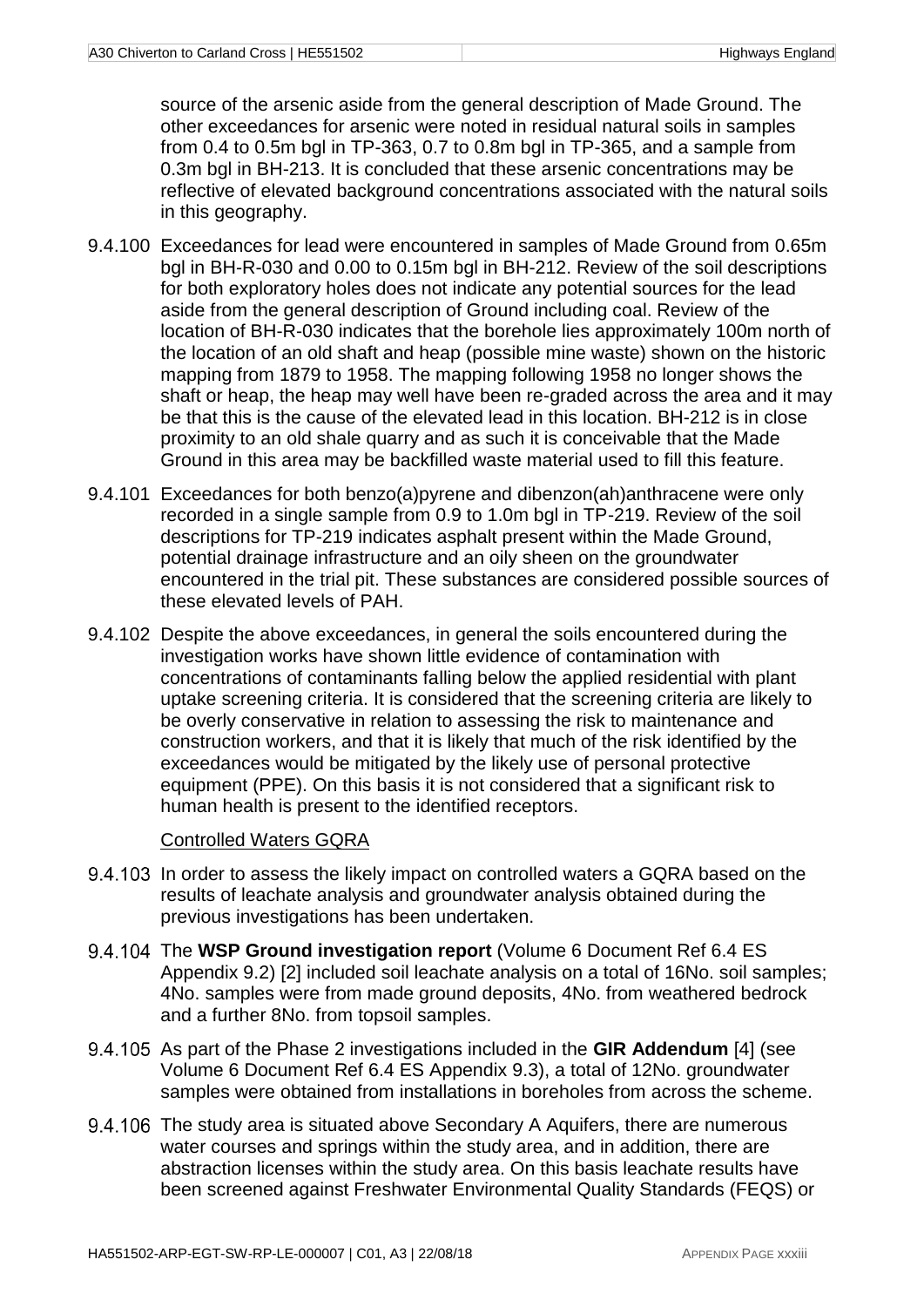UK Drinking Water Standards (UKDWS), whichever is most conservative. In addition, priority hazardous substances have been screened against their laboratory Limit of Detection (LOD). For ambient level concentrations of particular contaminants the catchment area has been defined as the Fal. Where hardness dependant FEQS values have been used, in the absence of site specific data the most conservative FEQS values have been adopted. Similarly, where particular FEQS are derived from assessment of site specific pH, calcium and dissolved organic carbon data, in the absence of this data the most conservative bioavailable FEQS values have been adopted. Impact of hazardous leachable contaminants on the underlying groundwater is assessed by comparing minimum reporting values (MRVs) against measured concentrations.

- 9.4.107 The results of the screening assessment indicate the following:
	- The majority of heavy metals are below the applied screening criteria with the exception of copper, lead, and zinc which are discussed further below.
	- Numerous concentrations of PAH compounds are recorded above the laboratory limit of detection which are discussed further below.
	- Two samples indicated leachable levels of TPH fractions, this is discussed further below.
- 9.4.108 A single elevated level of cadmium was observed in a sample from BH-S-005 at a concentration of 0.4µg/l against the FEQS of 0.08µg/l.
- Bioavailable assessment of the copper concentrations has indicated that 4No. bioavailable concentrations of copper ranging from 1.25µg/l to 2.54µg/l exceeded the FEQS of 1.0µg/l. These copper exceedances were recorded in samples from BH-S-005, BH-S-019, BH-S-049, and BH-R-027.
- 9.4.110 Two elevated concentrations of mercury were recorded, one at 15.0µg/l against the FEQS of 0.05µg/l in BH-201, and one at 7.0µg/l in BH-216.
- Bioavailable assessment of nickel concentration has indicated a single elevated bioavailable concentration of 4.23µg/l in exceedance of the FEQS of 4.0µg/l from BH-S-042.
- Bioavailable assessment of zinc concentrations has indicated 4No. bioavailable concentrations ranging from 20.1µg/l to 45.0µg/l exceed the FEQS of 16.7µg/l. These exceedances were recorded in samples from BH-S-005, BH-R-010a, BH-S-019, BH-R-027, BH-S-042, and BH-216.
- 9.4.113 Numerous PAH compounds were recorded above the laboratory limit of detection in BH-201. This was the only location in which PAH compounds were recorded in groundwater samples.
- 9.4.114 TPH Aliphatic fractions C5 to C6 were recorded at concentrations of between 1.0µg/l and 5.0µg/l in samples from BH-S-005, BH-201, and BH-309. Aliphatic C6 to C8 were recorded at concentrations of 5.0µg/l and 6.0µg/l in BH-201 and BH-309 respectively. Aliphatic C16 to C21 and C21 to C35 were recorded at concentrations of 41.0µg/l and 78.0µg/l respectively in a sample from BH-S-005.
- 9.4.115 TPH Aromatic fractions C7 to C8 and C8 to C9 were recorded at concentrations of 5.0µg/l and 1.0µg/l respectively in a sample from BH-201. Aromatic C16to C21 was recorded at a concentration of 12.0µg/l in a sample from BH-S-019.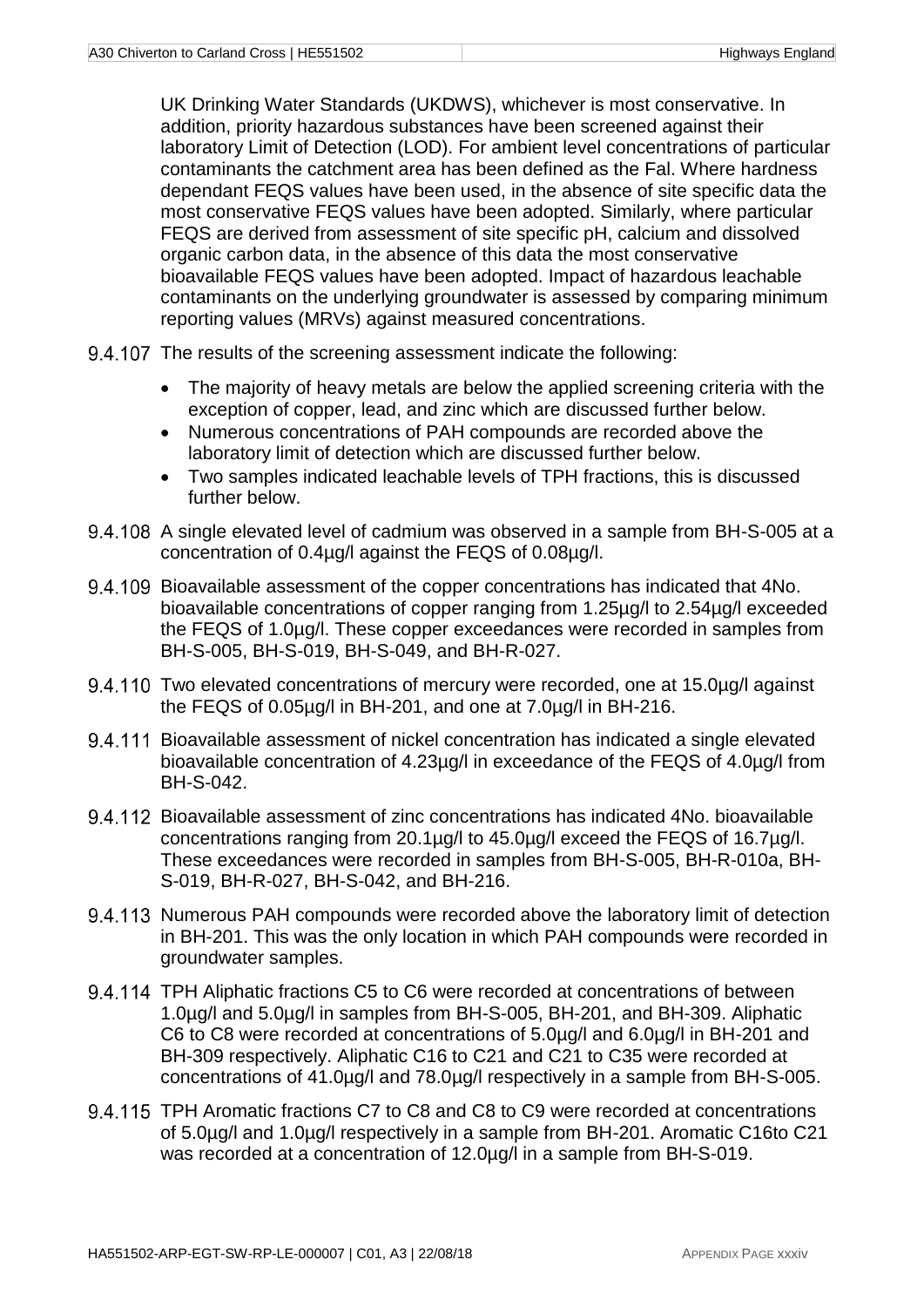- 9.4.116 Generally, the groundwater chemical analysis has indicated some exceedances of heavy metal concentrations, and generally organic contaminant concentrations below the laboratory limit of detection except for a single sample showing PAHs and TPH and three others showing TPH detections.
- 9.4.117 With regards to the potential sources of heavy metals, review of the locations where exceedances have occurred does not indicate an obvious spatial relationship, some occurrences are noted in boreholes near known former mining areas but at the same time other exceedances are present in boreholes not near known mining features.
- 9.4.118 It is suspected that the heavy metal concentrations may be reflective of typical background concentrations in this area given the past mining history and likely metalliferous mineralisation present in the local geology. In relation to the organic contaminants encountered a review of the location of the boreholes from which exceedances noted do not indicate potential sources for the hydrocarbon contaminants. BH201 showed elevated PAHs and TPH fractions, however there was no evidence of contamination within the logs, and the borehole is in an area of open agricultural land, away from likely potential sources of PAH contamination.
- BH-S-005 showed variable levels of TPH fractions, however the borehole is in an area of open agricultural land, away from likely potential sources of PAH contamination.
- BH-S-019, and BH-309 all showed variable levels of TPH fractions. BH-S-019 lies circa 10m south of the high pressure gas pipeline, however, TPH exceedances were not noted within the surrounding exploratory holes and no evidence of contamination was noted within the logs. BH-309 is located circa 5m north of the abandoned oil pipeline, however, the logs do not suggest any evidence of contamination and exceedances were very minimal. BH-R-028, circa 10m northwest of BH-309 did not show any leachable levels of TPH above the limit of detection.
- 9.4.121 In summary, generally the groundwater chemical analysis has indicated some exceedances of heavy metal concentrations, and generally organic contaminant concentrations below the laboratory limit of detection except for a single sample showing PAHs and TPH and three others showing TPH detections. With regards to the potential sources of heavy metals, review of the locations where exceedances have occurred does not indicate an obvious spatial relationship, some occurrences are noted in boreholes near known former mining areas but at the same time other exceedances are present in boreholes not near known mining features. It is suspected that the heavy metal concentrations may be reflective of typical background concentrations in this area given the past mining history and likely metalliferous mineralisation present in the local geology. In relation to the organic contaminants encountered a review of the location of the boreholes from which exceedances noted do not indicate potential sources for the hydrocarbon contaminants. BH201 showed elevated PAHs and TPH fractions, however the borehole is in an area of open agricultural land, away from likely potential sources of PAH contamination. BH-S-005, BH-S-019, and BH-309 all showed variable levels of TPH fractions, review of their locations also indicated that the exploratory holes were in agricultural areas, away from any development and likely source of hydrocarbon contamination.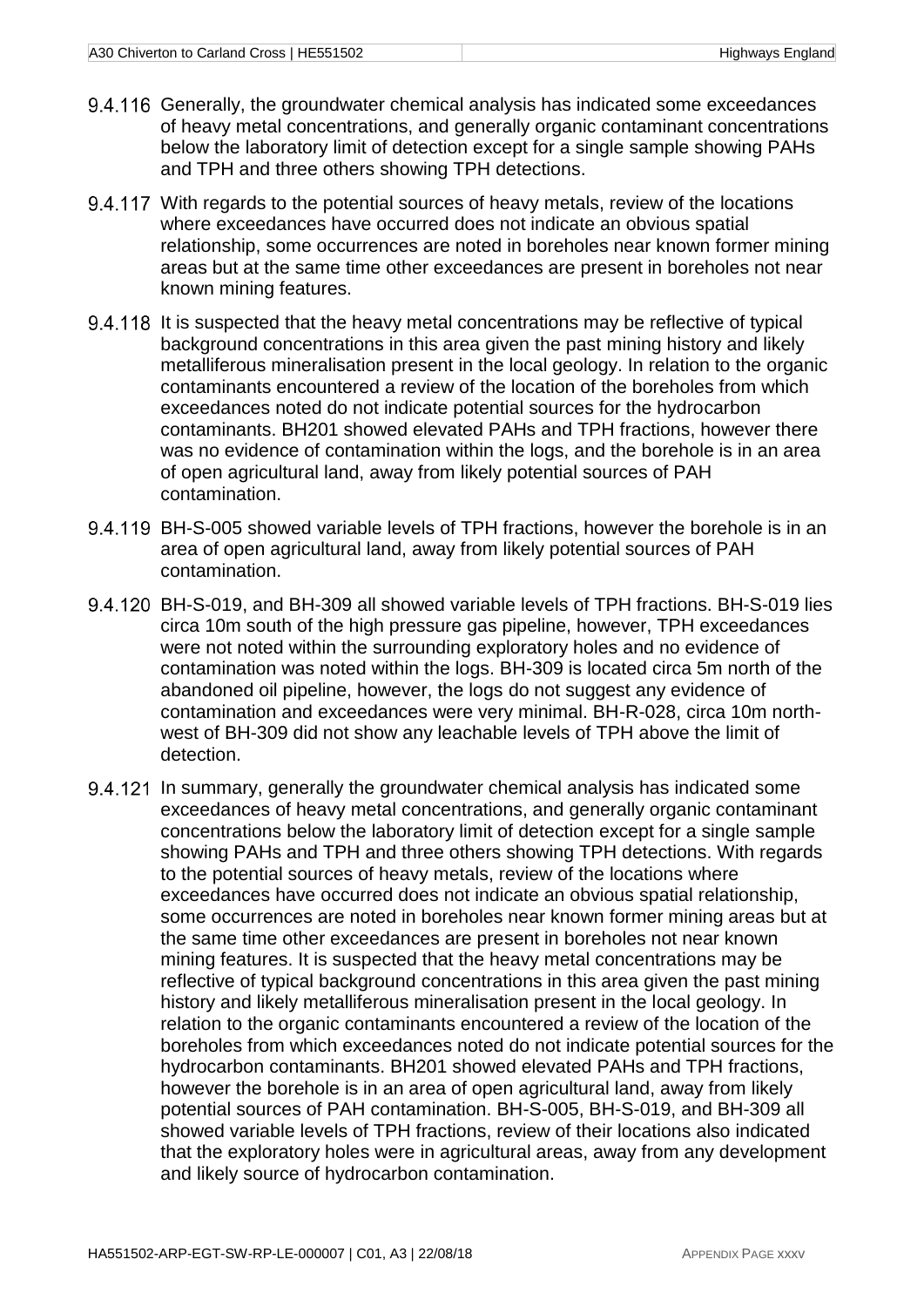# <span id="page-39-0"></span>**References**

- [1] WSP | Parsons Brinkerhoff, *A30 Chiverton to Carland Cross Preliminary Sources Study. Report HAGDMS No. 29326,* 2017.
- [2] WSP | Parsons Brinkerhoff, *A30 Chiverton to Carland Cross Ground Investigation Report. Report Reference HA551502-WSP-VGT-000-RE-GE-00001.,* 2017.
- [3] Air Photo Interpretation Consultancy, "A30 Three Burrows to Carland Cross, Cornwall - second carriageway Air Photo Interpretation Report," 2017.
- [4] Ove Arup & Partners Ltd, "A30 Chiverton to Carland Cross, GIR Addendum. Report Reference HA551502-ARP-HGT-SW-RP-CE-000001," 2018.
- [5] British Geological Survey, Geology of the countryaround Falmouth: memoir for the 1:50 000 geological sheet 352 (England & Wales), Keyworth, Nottingham, 1990.
- [6] British Geological Survey, *1:50,000 Series, England and Wales Sheet 346, Newquay, Bedrock and Superficial Deposits.,* Keyworth, Nottingham, 2012.
- [7] British Geological Survey, *1:50,000 Series, England and Wales Sheet 352, Falmouth, Bedrock and Superficial Deposits.,* Keyworth, Nottingham, 1990.
- [8] British Geological Survey, "The BGS Lexicon of named rock units," [Online]. Available: http://www.bgs.ac.uk/lexicon/. [Accessed 04 10 2017].
- [9] British Geological Survey, The metaliferous mining region of south-west England, London, 1994.
- [1 British Geological Survey, *Cornwall. A summary of mineral resource information for*
- 0] *development plans: Phase 1,* 1997.
- [1 Cornwall Council, "Cornwall Council Interactive Map," [Online]. Available:
- 1] https://map.cornwall.gov.uk/website/ccmap/?zoomlevel=1&xcoord=162690&ycoord=6 4380&wsName=ccmap&layerName=. [Accessed 11 08 2017].
- [1 Cornwall Council, *Cornwall Minerals Safeguarding Development Plan Document*
- 2] *Submission Consultation,* 2017.
- [1 Cornwall Consultants, "Metalliferous Mineral Mining Search, A30 Carland Cross to
- 3] Chiverton Cross, Report Ref DB/CMS/122430.," 2017.
- [1 SOCOTEC, "H8051-18 A30 Chiverton to Carland Cross Additional Ground 4] Investigation Factual Report," 2018.
- [1 Groundsure, "Geoinsight A30 Carland Cross to Chiverton Cross, GS-
- 5] 62105222GEO\_A," 2016.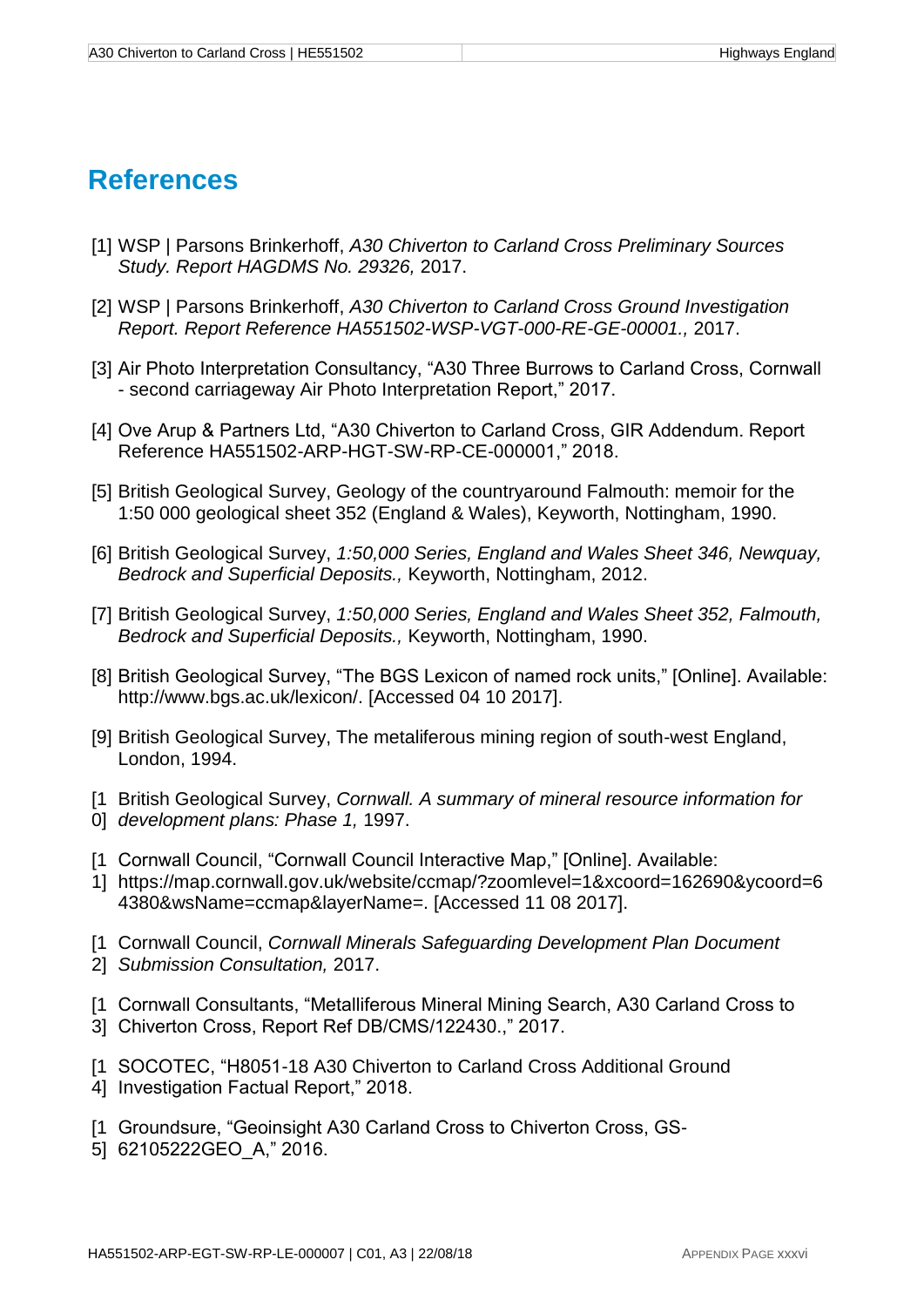- [1 Groundsure, "Groundsure Enviroinsight A30 Carland Cross to Chiverton Cross, GS-
- 6] 62105222ENV\_A," 2016.
- [1 Environment Agency, "What's in your backyard," [Online]. Available:
- 7] http://maps.environmentagency.gov.uk/wiyby/wiybyController?ep=maptopics&lang= e. [Accessed 21 08 2017].
- [1 The Department of Transport South West Regional Office, *London - Penzance trunk*
- 8] Road A30 Penhale to Carland Cross Improvement, Site Investigation Report, Truro, 1988.
- [1 S. Mechanics, *A30 Carland Cross to Chiverton Cross Preliminary Ground Investigation*
- 9] *Factual Report,* 2004.
- [2 Parsons Brinckerhoff, *A30 Chiverton Cross Roundabout Improvement, Geotechnical*
- 0] *Report (including factual imformation),* 2005.
- [2 Accord, *A30 Chiverton Cross CCTV Mast, Geotechnical Report,* 2008. 1]
- [2 Structural Soils, "Factual report on ground investigation, A30 Chiverton to Carland
- 2] Cross. Project number 732088.," 2017.
- [2 Structural Soils, "Factual Report on Ground Investigation, A30 Chiverton to Carland
- 3] Cross Phase 2. Project number 732088," 2018.